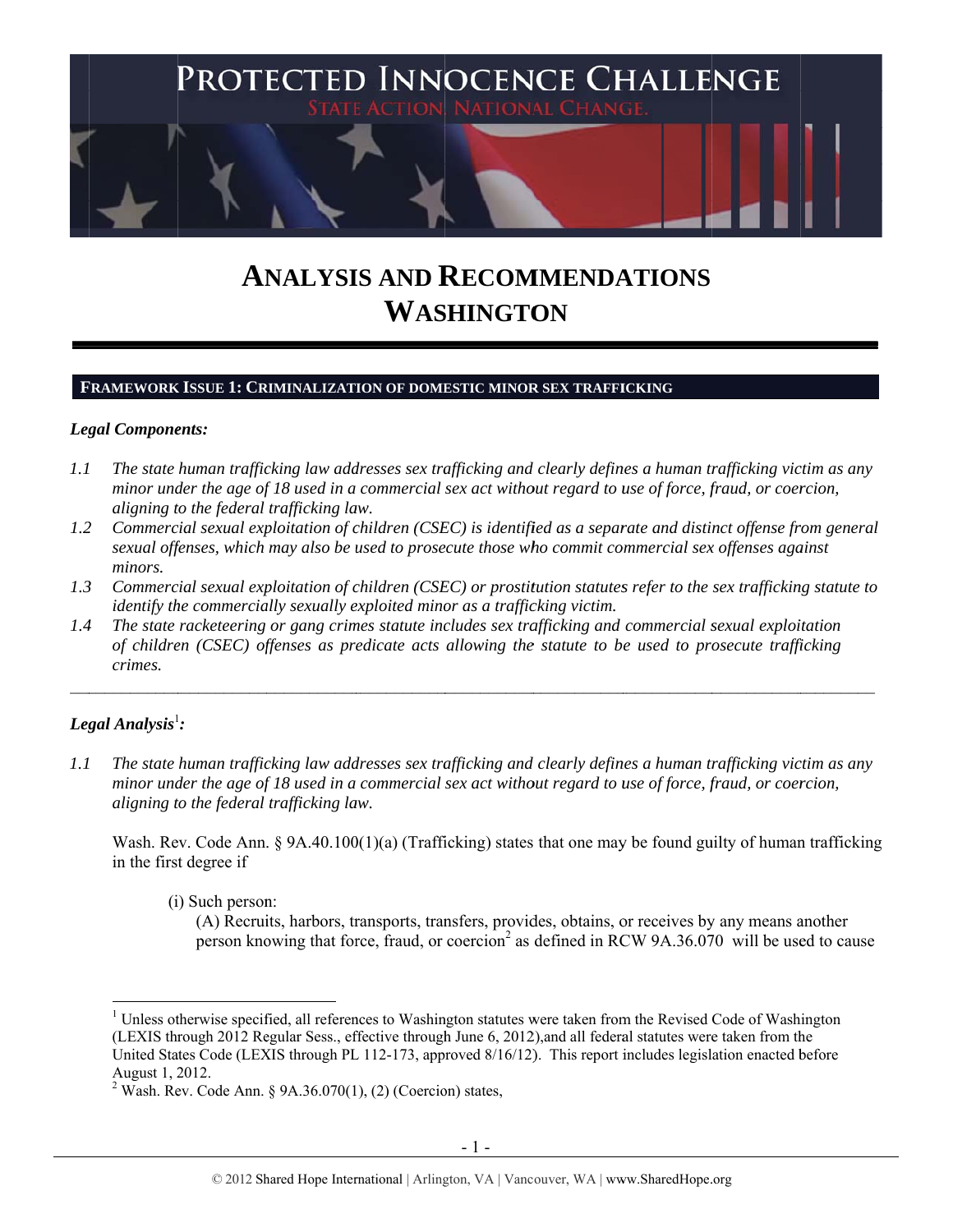the person to engage in forced labor, involuntary servitude, a sexually explicit act, $3$  or a commercial sex  $act$ ;  $4$  or

(B) Benefits financially or by receiving anything of value from participation in a venture that has engaged in acts set forth in  $(a)(i)(A)$  of this subsection; and

(ii) The acts or venture set forth in  $(a)(i)$  of this subsection:

(A) Involve committing or attempting to commit kidnapping;

(B) Involve a finding of sexual motivation under RCW 9.94A.835 [Special allegation—sexual motivation—procedures]; $<sup>5</sup>$ </sup>

(C) Involve the illegal harvesting or sale of human organs; or

(D) Result in a death.

While Wash. Rev. Code Ann. § 9A.40.100(1)(a)(ii)(A)–(D) provides that human trafficking in the first degree under subsection  $(1)(a)$  occurs when "the acts or venture" that constitute human trafficking are sexually motivated or involve kidnapping, the illegal sale of organs, or death, no similar requirement applies to human trafficking in the second degree under Wash. Rev. Code Ann. § 9A.40.100(2)(a), which states,

A person is guilty of trafficking in the second degree when such person:

(i) Recruits, harbors, transports, transfers, provides, obtains, or receives by any means another person knowing that force, fraud, or coercion as defined in RCW 9A.36.070 will be used to cause the person to engage in forced labor, involuntary servitude, a sexually explicit act,<sup>6</sup> or a commercial sex act; or

(ii) Benefits financially or by receiving anything of value from participation in a venture that has engaged in acts set forth in (a)(i) of this subsection.

 (1) A person is guilty of coercion if by use of a threat he or she compels or induces a person to engage in conduct which the latter has a legal right to abstain from, or to abstain from conduct which he or she has a legal right to engage in.

(2) "Threat" as used in this section means:

- (a) To communicate, directly or indirectly, the intent immediately to use force against any person who is present at the time; or
- (b) Threats as defined in RCW 9A.04.110(27) (a), (b), or (c) [Definitions].

 $\ldots$ <br><sup>3</sup> Wash. Rev. Code Ann. § 9A.40.100(3)(d) defines a "sexually explicit act" as "a public, private, or live photographed, recorded, or videotaped act or show intended to arouse or satisfy the sexual desires or appeal to the prurient interests of patrons." The text of Wash. Rev. Code Ann. § 9A.40.100 included here and elsewhere in this report includes amendments made by the passage of Senate Bill  $6257$  during the  $2<sup>nd</sup>$  Session of the  $62<sup>nd</sup>$  Washington Legislature. 2012 Wa. Ch. 144. (WA 2012) (effective June 7, 2012).

<sup>4</sup> Pursuant to Wash. Rev. Code Ann. § 9A.40.010(2) commercial sex act is defined as "any act of sexual contact or sexual intercourse for which something of value is given or received."

Wash. Rev. Code Ann. § 9.94A.835 (Special allegation—sexual motivation—procedures) states,

(1) The prosecuting attorney shall file a special allegation of sexual motivation in every criminal case, felony, gross misdemeanor, or misdemeanor, other than sex offenses as defined in RCW 9.94A.030 when sufficient admissible evidence exists, which, when considered with the most plausible, reasonably foreseeable defense that could be raised under the evidence, would justify a finding of sexual motivation by a reasonable and objective fact finder.

(2) In a criminal case wherein there has been a special allegation the state shall prove beyond a reasonable doubt that the accused committed the crime with a sexual motivation. The court shall make a finding of fact of whether or not a sexual motivation was present at the time of the commission of the crime, or if a jury trial is had, the jury shall, if it finds the defendant guilty, also find a special verdict as to whether or not the defendant committed the crime with a sexual motivation. This finding shall not be applied to sex offenses as defined in RCW 9.94A.030. (3) The prosecuting attorney shall not withdraw the special allegation of sexual motivation without approval of the court through an order of dismissal of the special allegation. The court shall not dismiss this special allegation unless it finds that such an order is necessary to correct an error in the initial charging decision or unless there are evidentiary problems which make proving the special allegation doubtful. 6 *See supra* note 3.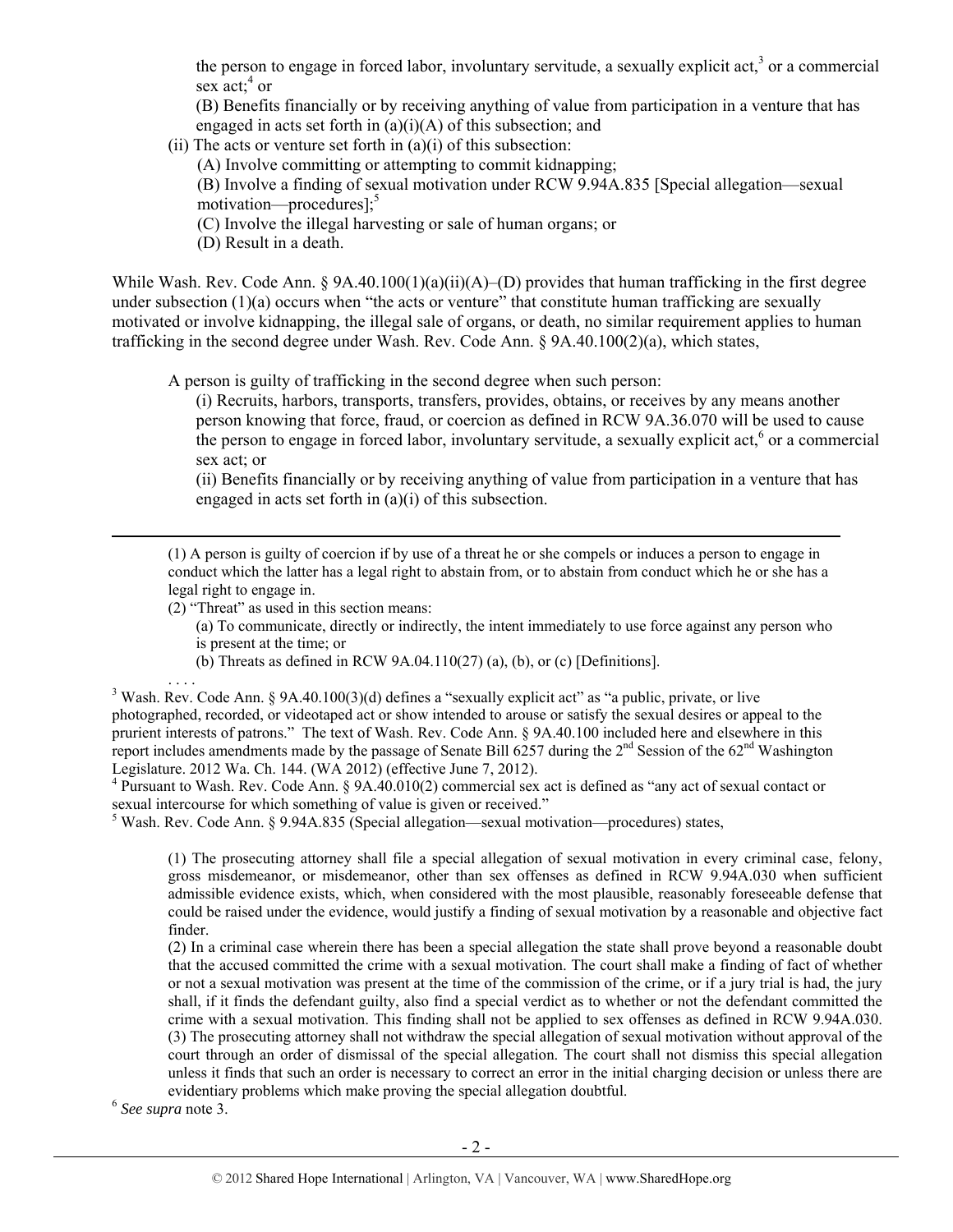Washington's human trafficking statute requires proof of knowledge that force, fraud or coercion were used to cause the victim to engage in involuntary servitude, and there are a number of key terms that are not defined, including involuntary servitude. A conviction under Wash. Rev. Code Ann. § 9A.40.100(1) is punishable as Class A felony, seriousness level XIV, by imprisonment for  $123-397^7$  months and a possible fine up to \$50,000, while a conviction under Wash. Rev. Code Ann. § 9A.40.100(2) is punishable as Class A felony, seriousness level XII, by imprisonment for 93–318 months, a possible fine up to \$50,000, or both imprisonment and a fine. Wash. Rev. Code Ann. §§ 9A.40.100(1)(b), (2)(b), 9.94A.515, 9.94A.510, 9.94A.550, 9A.20.021.<sup>8</sup> No separate provision or enhanced penalties apply to the sex trafficking of minors.

- 1.1.1 Recommendation: Amend Wash. Rev. Code Ann. § 9A.40.100 (Human trafficking) to differentiate between the trafficking of a minor and that of an adult and eliminate the requirement to prove force, fraud, or coercion in the sex trafficking of a minor.<sup>9</sup>
- *1.2 Commercial sexual exploitation of children (CSEC) is identified as a separate and distinct offense from general sexual offenses, which may also be used to prosecute those who commit commercial sex offenses against minors.*

The following laws make CSEC a distinct crime in Washington:

 $\overline{a}$ 

1. Wash. Rev. Code Ann. § 9.68A.100(1) (Commercial sexual abuse of a minor) states,

A person is guilty of commercial sexual abuse of a minor if:

(a) He or she pays a fee to a minor or a third person as compensation for a minor having engaged in sexual conduct<sup>10</sup> with him or her;

(b) He or she pays or agrees to pay a fee to a minor or a third person pursuant to an understanding that in return therefore such minor will engage in sexual conduct with him or her; or (c) He or she solicits, offers, or requests to engage in sexual conduct with a minor in return for a

fee.

<sup>&</sup>lt;sup>7</sup> Wash. Rev. Code Ann. § 9.94A.510 lists a range of imprisonment terms. Each prison term is dependent on a specific offender score rated from 0–9. Several factors, including prior convictions, are considered in determining each defendant's offender score. Wash. Rev. Code Ann. § 9.94A.525. The sentencing range used throughout this report encompasses the entire offender score range of 0–9.

<sup>&</sup>lt;sup>8</sup> Wash. Rev. Code Ann. § 10.64.025(1) states, "A defendant who has been found guilty of a felony and is awaiting sentencing shall be detained unless the court finds by clear and convincing evidence that the defendant is not likely to flee or to pose a danger to the safety of any other person or the community if released." The offenses of human trafficking in the first or second degree are two of the felonies for which a defendant "shall be detailed pending sentencing." Wash. Rev. Code Ann. § 10.64.025(2).

<sup>&</sup>lt;sup>9</sup> Subsequent recommendations in this report referring to the state human trafficking law(s) are predicated upon the recommendations contained in Section 1.1 being previously or simultaneously implemented.

<sup>&</sup>lt;sup>10</sup> Wash. Rev. Code Ann. § 9.68A.100(4) defines "sexual conduct" as "sexual intercourse or sexual contact, both as defined in chapter 9A.44 RCW [Sex offenses]." Wash. Rev. Code Ann. § 9A.44.010(1) (Definitions) explains that "sexual intercourse"

<sup>(</sup>a) has its ordinary meaning and occurs upon any penetration, however slight, and

<sup>(</sup>b) Also means any penetration of the vagina or anus however slight, by an object, when committed on one person by another, whether such persons are of the same or opposite sex, except when such penetration is accomplished for medically recognized treatment or diagnostic purposes, and

<sup>(</sup>c) Also means any act of sexual contact between persons involving the sex organs of one person and the mouth or anus of another whether such persons are of the same or opposite sex.

While Wash. Rev. Code Ann. § 9A.44.010(2) defines "sexual contact" as "any touching of the sexual or other intimate parts of a person done for the purpose of gratifying sexual desire of either party or a third party."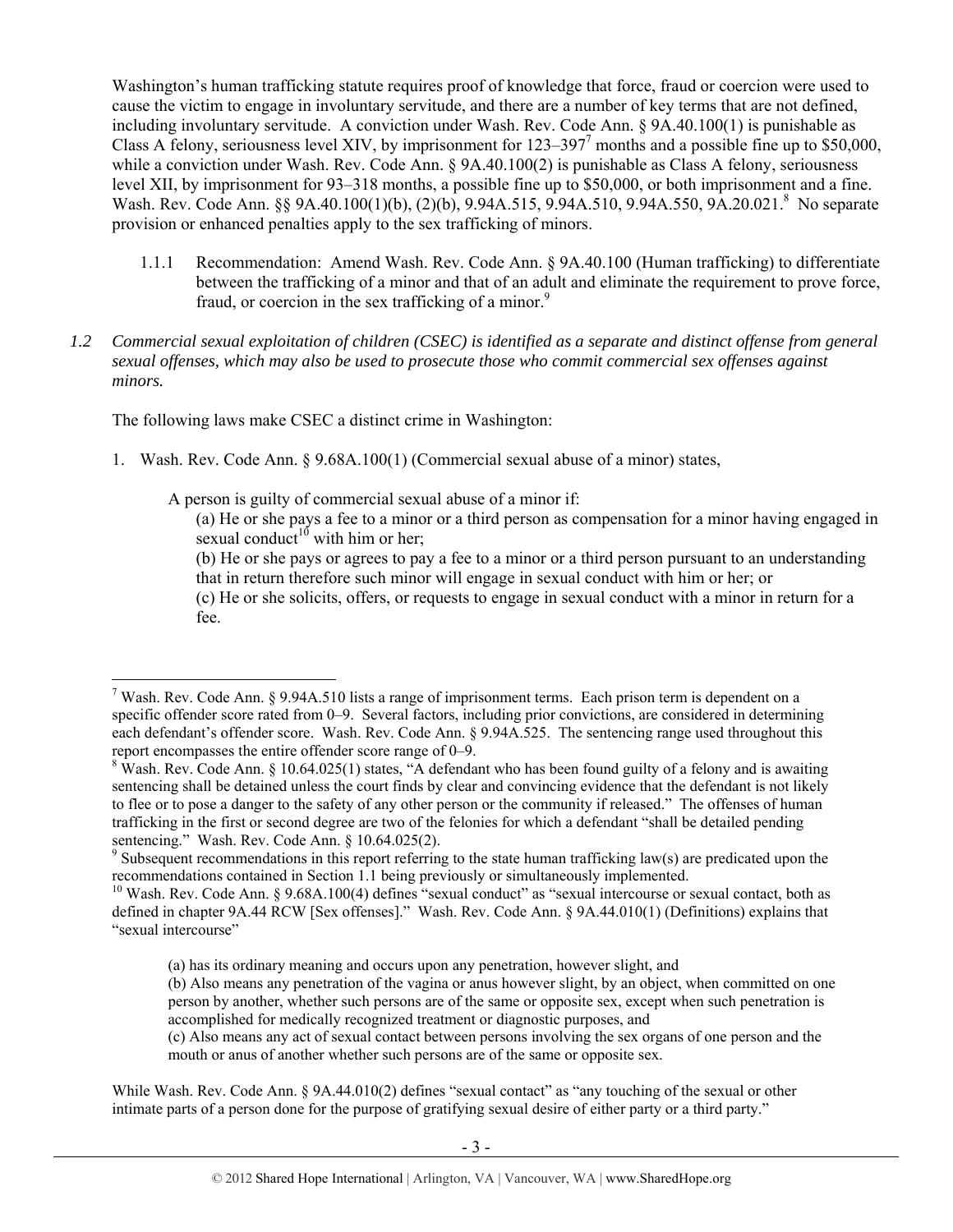A conviction under Wash. Rev. Code Ann. § 9.68A.100(1) is punishable as a Class B felony, seriousness level VIII, by imprisonment for 21 months to 10 years, a possible fine up to \$20,000, or both imprisonment and a fine.<sup>11</sup> Wash. Rev. Code Ann. §§ 9.68A.100(2), 9.94A.515, 9.94A.510, 9A.20.021.<sup>12</sup>

2. Wash. Rev. Code Ann. § 9.68A.101(1) (Promoting commercial sexual abuse of a minor)<sup>13</sup> makes it a crime when a person "knowingly advances commercial sexual abuse or a sexually explicit act of a minor or profits from a minor engaged in sexual conduct or a sexually explicit act."14 Wash. Rev. Code Ann. § 9.68A.101(3) states,

(a) A person "advances commercial sexual abuse of a minor" if, acting other than as a minor receiving compensation for personally rendered sexual conduct or as a person engaged in commercial sexual

 $11$  Wash. Rev. Code Ann. § 9A.88.130 (Additional requirements) states,

 $\overline{a}$ 

(a) Not be subsequently arrested for patronizing a prostitute or commercial sexual abuse of a minor; (b) Remain outside the geographical area, prescribed by the court, in which the person was arrested for violating RCW 9A.88.110 or 9.68A.100, unless such a requirement would interfere with the person's legitimate employment or residence or otherwise be infeasible; and

(c) Fulfill the terms of the program, if a first-time offender, designated by the sentencing court, designed to educate offenders about the negative costs of prostitution.

(2) This requirement is in addition to the penalties set forth in RCW 9A.88.110, 9A.88.120 [Additional fee assessment], and 9.68A.100.

The text of Wash. Rev. Code Ann. § 9A.88.130 included here and elsewhere in this report includes amendments made by the passage of House Bill 2692 of the 2<sup>nd</sup> session of the 62<sup>nd</sup> Washington legislature. 2012 Wa. Ch. 136. (WA 2012) (effective June 7, 2012).

Additionally, Wash. Rev. Code Ann. § 9A.88.140 (Vehicle impoundment—fees and fine) states,

(1)(a) Upon an arrest for a suspected violation of patronizing a prostitute, promoting prostitution in the first degree, promoting prostitution in the second degree, promoting travel for prostitution, the arresting law enforcement officer may impound the person's vehicle if (i) the motor vehicle was used in the commission of the crime; (ii) the person arrested is the owner of the vehicle or the vehicle is a rental car as defined in RCW 46.04.465; and (iii) either (A) the person arrested has previously been convicted of one of the offenses listed in this subsection or (B) the offense was committed within an area designated under (b) of this subsection.

(2) Upon an arrest for a suspected violation of commercial sexual abuse of a minor, promoting commercial sexual abuse of a minor, or promoting travel for commercial sexual abuse of a minor, the arresting law enforcement officer shall impound the person's vehicle if (a) the motor vehicle was used in the commission of the crime; and (b) the person arrested is the owner of the vehicle or the vehicle is a rental car as defined in RCW 46.04.465.

<sup>12</sup> Sexual offenses and human trafficking under Wash. Rev. Code Ann. ch. 9A.44 (Sex offenses) and ch. 9.68A (Sexual exploitation of children) are punishable under Wash. Rev. Code Ann. ch. 9A.20 (Classification of crimes), which lays out the maximum penalties for these crimes. The sentencing guidelines outlined in Wash. Rev. Code Ann. § 9.94A.510 (Table 1—sentencing grid), as informed by seriousness levels outlined in Wash. Rev. Code Ann. § 9.94A.515 (Table 2—crimes included within each seriousness level), provide the minimum sentence and the range depending on the offender score.

<sup>13</sup> The text of Wash. Rev. Code Ann. § 9.68A.101 included here and elsewhere in this report includes amendments made by the passage of Senate Bill 6257 of the 2<sup>nd</sup> session of the 62<sup>nd</sup> Washington Legislature. 2012 Wa. Ch. 144. (WA 2012) (effective June 7, 2012).

 $14$  Wash. Rev. Code Ann. § 9.68A.101(4) defines "sexual conduct" as "sexual intercourse or sexual contact, both as defined in chapter 9A.44 RCW." *See supra* note 10 for the definition of "sexual contact" and "sexual intercourse."

<sup>(1)</sup> When sentencing or imposing conditions on a person convicted of, or receiving a deferred sentence or deferred prosecution for, violating RCW 9A.88.110 [Patronizing a prostitute] or 9.68A.100, the court must impose a requirement that the offender: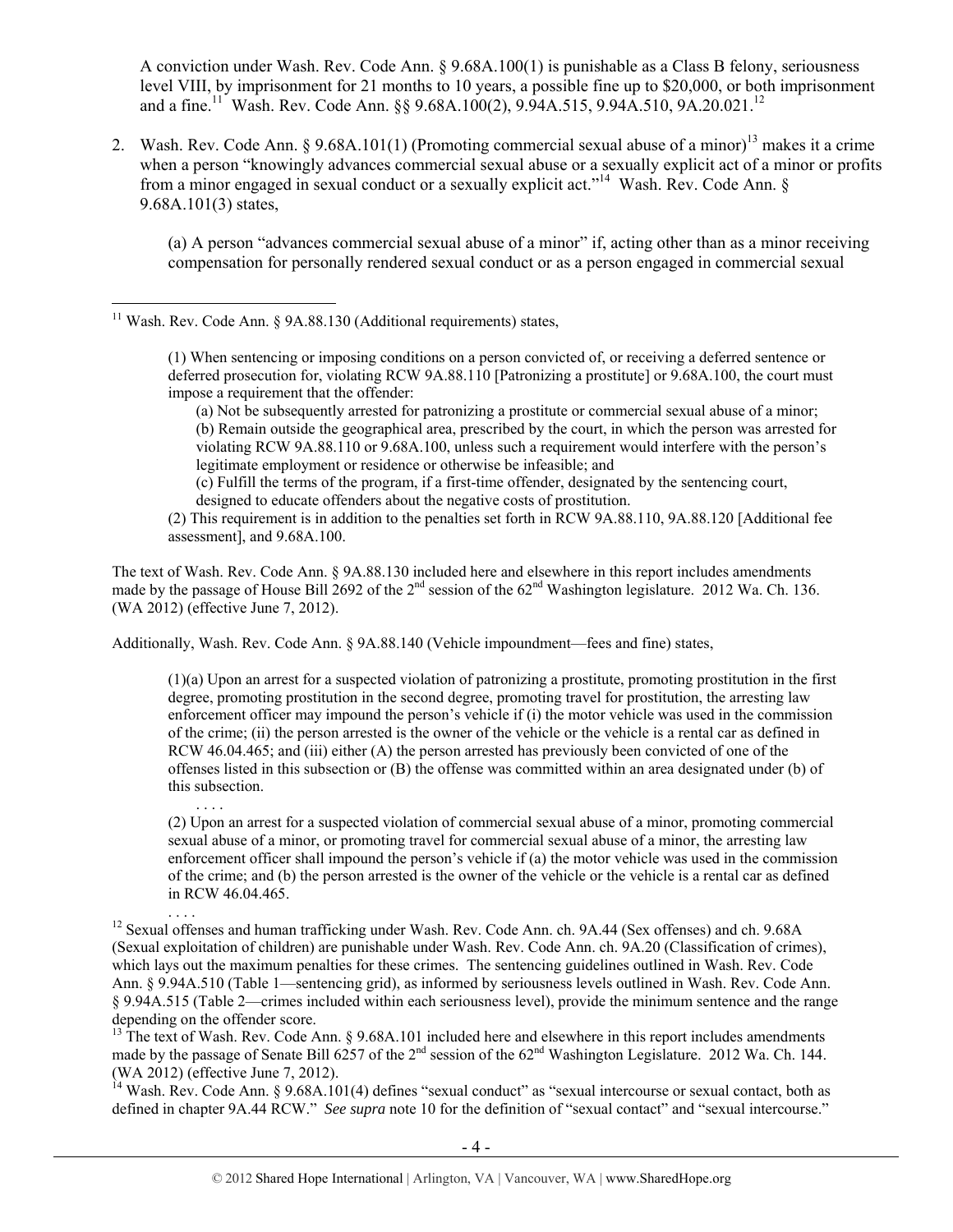abuse of a minor, he or she causes or aids a person to commit or engage in commercial sexual abuse of a minor, procures or solicits customers for commercial sexual abuse of a minor, provides persons or premises for the purposes of engaging in commercial sexual abuse of a minor, operates or assists in the operation of a house or enterprise for the purposes of engaging in commercial sexual abuse of a minor, or engages in any other conduct designed to institute, aid, cause, assist, or facilitate an act or enterprise of commercial sexual abuse of a minor.

(b) A person "profits from commercial sexual abuse of a minor" if, acting other than as a minor receiving compensation for personally rendered sexual conduct, he or she accepts or receives money or other property pursuant to an agreement or understanding with any person whereby he or she participates or will participate in the proceeds of commercial sexual abuse of a minor.

(c) A person "advances a sexually explicit act of a minor" if he or she causes or aids a sexually explicit act of a minor, procures or solicits customers for a sexually explicit act of a minor, provides persons or premises for the purposes of a sexually explicit act of a minor, or engages in any other conduct designed to institute, aid, cause, assist, or facilitate a sexually explicit act of a minor.

(d) A "sexually explicit act" is a public, private, or live photographed, recorded, or videotapes act or show intended to arose or satisfy the sexual desires or appeal to the prurient interests of patrons and for which something of value is given or received.

(e) A "patron" is a person who pays or agrees to pay a fee to another person as compensation for a sexually explicit act of a minor of who solicits or requests a sexually explicit act of a minor in return for a fee.

A conviction under Wash. Rev. Code Ann. § 9.68A.101(1) is punishable as a Class A felony, seriousness level XII, by imprisonment for 93–318 months, a possible fine up to \$50,000, or both imprisonment and a fine. Wash. Rev. Code Ann. §§ 9.68A.101(2), 9.94A.515, 9.94A.510, 9.94A.550.15

3. Wash. Rev. Code Ann. § 9.68A.102(1) (Promoting travel for commercial sexual abuse of a minor) states,

A person commits the offense of promoting travel for commercial sexual abuse of a minor if he or she knowingly sells or offers to sell travel services<sup>16</sup> that include or facilitate travel for the purpose of engaging in what would be commercial sexual abuse of a minor or promoting commercial sexual abuse of a minor, if occurring in this state.

A conviction under Wash. Rev. Code Ann. § 9.68A.102(1) is punishable as a Class C felony by imprisonment for up to 12 months, a possible fine up to \$10,000, or both imprisonment and a fine.<sup>17</sup> Wash. Rev. Code Ann. §§ 9.68A.102(2), 9.94A.505(2)(b), 9.94A.550.

<sup>&</sup>lt;sup>15</sup> Wash. Rev. Code Ann. § 10.64.025(1) states, "A defendant who has been found guilty of a felony and is awaiting sentencing shall be detained unless the court finds by clear and convincing evidence that the defendant is not likely to flee or to pose a danger to the safety of any other person or the community if released." The offense of promoting commercial sexual abuse of a minor is one of the felonies covered by this statute. Wash. Rev. Code Ann. § 10.64.025(2).

 $16$  Wash. Rev. Code Ann. § 9.68A.102(3) states, "'travel services' has "the same meaning as defined in RCW 19.138.021 [Definitions]." Wash. Rev. Code Ann. § 19.138.021(7) defines "travel services" as "transportation by air, sea, or ground, hotel or any lodging accommodations, package tours, or vouchers or coupons to be redeemed for future travel or accommodations for a fee, commission, or other valuable consideration." 17 Wash. Rev. Code Ann. § 9.94A.505(2)(b) (Sentences) explains,

If a standard sentence range has not been established for the offender's crime, the court shall impose a determinate sentence which may include not more than one year of confinement; community restitution work; a term of community custody under RCW 9.94A.702 [Community custody—offenders sentenced for one year or less] not to exceed one year; and/or other legal financial obligations. The court may impose a sentence which provides more than one year of confinement and a community custody term under RCW 9.94A.701 [Community custody—offenders sentenced to the custody of the department] if the court finds reasons justifying an exceptional sentence as provided in RCW 9.94A.535.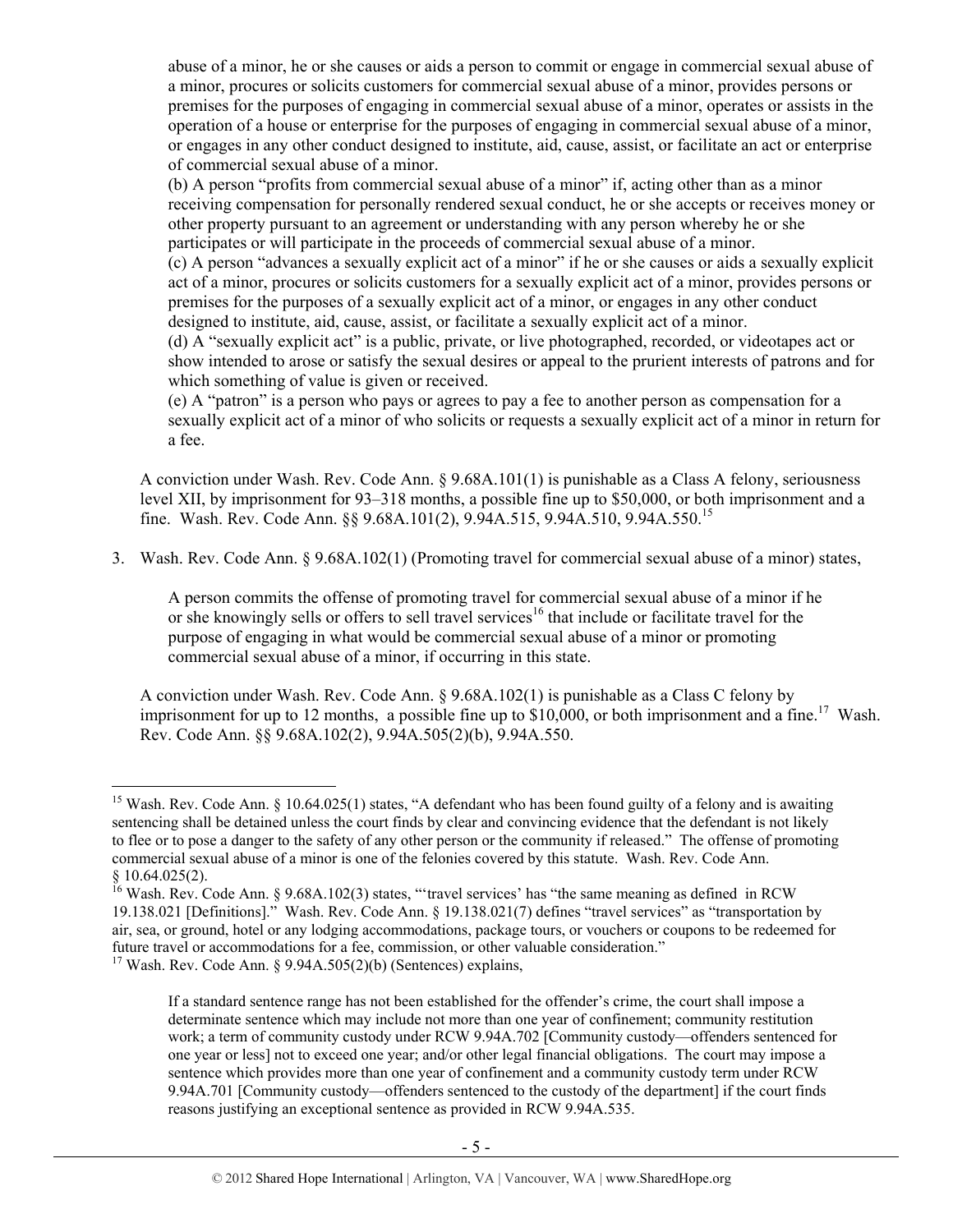4. Wash. Rev. Code Ann. § 9.68A.103(1) (Permitting commercial sexual abuse of a minor) states,

A person is guilty of permitting commercial sexual abuse of a minor if, having possession or control of premises which he or she knows are being used for the purpose of commercial sexual abuse of a minor, he or she fails without lawful excuse to make reasonable effort to halt or abate such use and to make a reasonable effort to notify law enforcement of such use.

A conviction under Wash. Rev. Code Ann. § 9.68A.103(1) is punishable as a gross misdemeanor by imprisonment for up to 364 days, a possible fine up to \$5,000, or both imprisonment and a fine. Wash. Rev. Code Ann. §§ 9.68A.103(2), 9.92.020.

5. Wash. Rev. Code Ann. § 9.68A.040(1) (Sexual exploitation of a minor) states,

A person is guilty of sexual exploitation of a minor if the person:

(a) Compels a minor by threat or force to engage in sexually explicit conduct, knowing that such conduct will be photographed or part of a live performance; (b) Aids, invites, employs, authorizes, or causes a minor to engage in sexually explicit conduct, knowing that such conduct will be photographed or part of a live performance; or (c) Being a parent, legal guardian, or person having custody or control of a minor, permits the minor to engage in sexually explicit conduct, knowing that the conduct will be photographed or part of a live performance.<sup>18</sup>

A conviction under Wash. Rev. Code Ann. § 9.68.040(1) is punishable as a Class B felony, seriousness level IX, by imprisonment of 31 months to 10 years, a fine up to \$20,000, or both imprisonment and a fine. Wash. Rev. Code Ann. §§ 9.68A.040(2), 9A.20.021(1)(b), 9.94A.515, 9.94A.510.

Other crimes against children that are not specifically commercial in nature but may be used in a case of domestic minor sex trafficking include the following:

1. Wash. Rev. Stat. Ann. § 9A.44.073 (Rape of a child in the first degree) states,

(1) A person is guilty of rape of a child in the first degree when the person has sexual intercourse with another who is less than twelve years old and not married to the perpetrator and the perpetrator is at least twenty-four months older than the victim.

(2) Rape of a child in the first degree is a class A felony.

 $\overline{a}$ 

Wash. Rev. Stat. Ann. § 9A.44.073 is a Class A felony offense, seriousness level XII, punishable by imprisonment for 93–123 months, a possible fine up to \$50,000, or both. Wash. Rev. Code Ann. §§ 9A.44.073(2), 9.94A.510, 9.94A.515, 9.94A.550.

2. Wash. Rev. Stat. Ann. § 9A.44.076 (Rape of a child in the second degree) states,

(1) A person is guilty of rape of a child in the second degree when the person has sexual intercourse with another who is at least twelve years old but less than fourteen years old and not married to the perpetrator and the perpetrator is at least thirty-six months older than the victim. (2) Rape of a child in the second degree is a class A felony.

Wash. Rev. Stat. Ann. § 9A.44.076 is a Class A felony offense, seriousness level XI, punishable by imprisonment for 78–102 months, a possible fine up to \$50,000, or both. Wash. Rev. Code Ann. §§ 9A.44.076(2), 9.94A.510, 9.94A.515, 9.94A.550.

<sup>&</sup>lt;sup>18</sup> Wash. Rev. Code Ann. § 9.68A.011(6) defines a "live performance" as "any play, show, skit, dance, or other exhibition performed or presented to or before an audience of one or more, with or without consideration."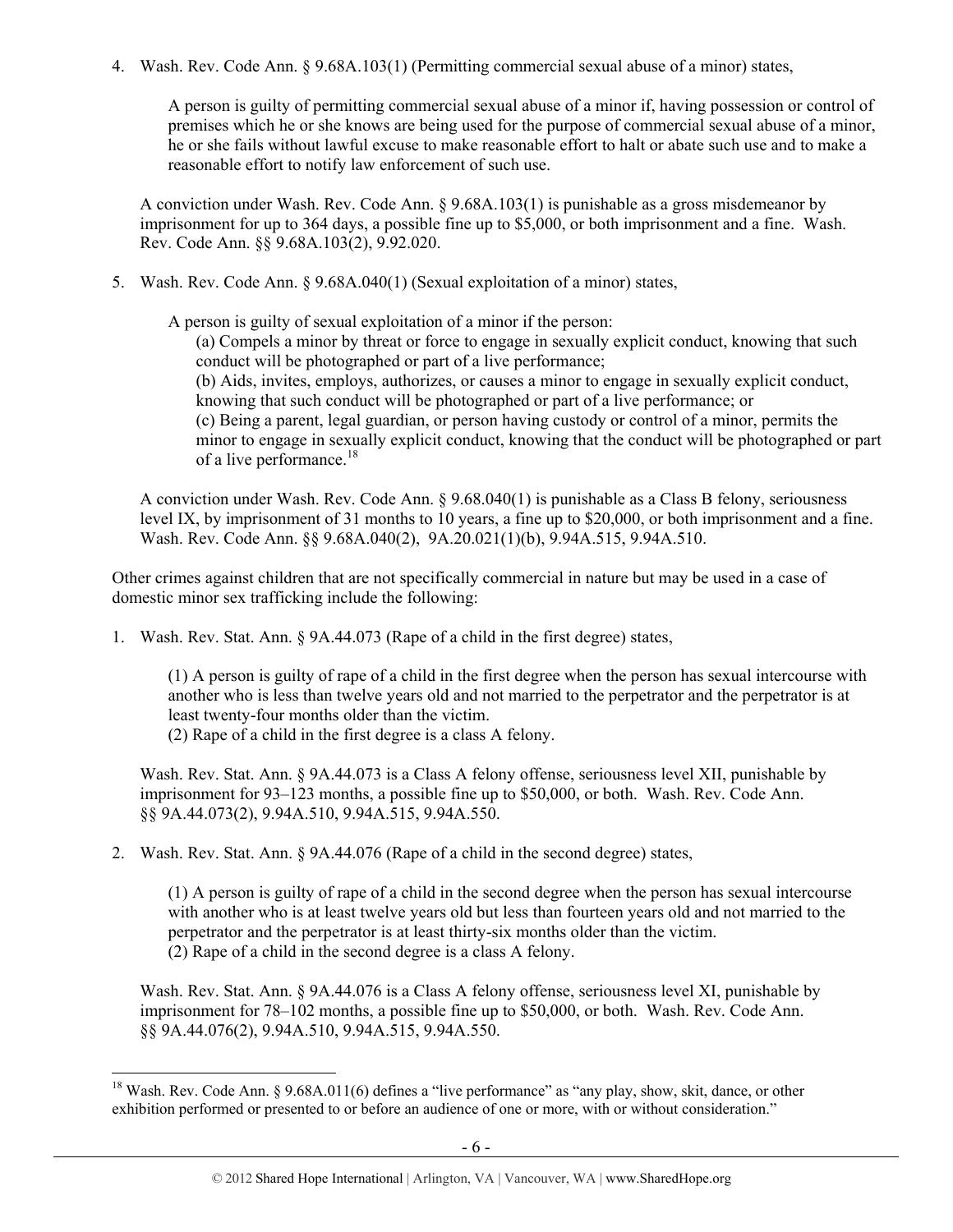3. Wash. Rev. Stat. Ann. § 9A.44.079 (Rape of a child in the third degree) states,

(1) A person is guilty of rape of a child in the third degree when the person has sexual intercourse with another who is at least fourteen years old but less than sixteen years old and not married to the perpetrator and the perpetrator is at least forty-eight months older than the victim. (2) Rape of a child in the third degree is a class C felony.

Wash. Rev. Stat. Ann. § 9A.44.079 is a Class C felony offense, seriousness level VI, punishable by imprisonment for 12–14 months, a possible fine up to \$10,000, or both. Wash. Rev. Code Ann. §§ 9A.44.079(2), 9.94A.510, 9.94A.515, 9.94A.550.

4. Wash. Rev. Stat. Ann. § 9A.44.083 (Child molestation in the first degree) states,

(1) A person is guilty of child molestation in the first degree when the person has, or knowingly causes another person under the age of eighteen to have, sexual contact with another who is less than twelve years old and not married to the perpetrator and the perpetrator is at least thirty-six months older than the victim.

(2) Child molestation in the first degree is a class A felony.

Wash. Rev. Stat. Ann. § 9A.44.083 is a Class A felony offense, seriousness level X, punishable by imprisonment for 51–68 months, a possible fine up to \$50,000, or both. Wash. Rev. Code Ann. §§ 9A.44.083(2), 9.94A.510, 9.94A.515, 9.94A.550.

5. Wash. Rev. Stat. Ann. § 9A.44.086 (Child molestation in the second degree) states,

(1) A person is guilty of child molestation in the second degree when the person has, or knowingly causes another person under the age of eighteen to have, sexual contact with another who is at least twelve years old but less than fourteen years old and not married to the perpetrator and the perpetrator is at least thirty-six months older than the victim.

(2) Child molestation in the second degree is a class B felony.

Wash. Rev. Stat. Ann. § 9A.44.086 is a Class B felony offense, seriousness level VII, punishable by imprisonment for 15–20 months, a possible fine up to \$20,000, or both. Wash. Rev. Code Ann. §§ 9A.44.086(2), 9.94A.510, 9.94A.515, 9.94A.550.

6. Wash. Rev. Stat. Ann. § 9A.44.089 (Child molestation in the third degree) states,

(1) A person is guilty of child molestation in the third degree when the person has, or knowingly causes another person under the age of eighteen to have, sexual contact with another who is at least fourteen years old but less than sixteen years old and not married to the perpetrator and the perpetrator is at least forty-eight months older than the victim.

(2) Child molestation in the third degree is a class C felony.

Wash. Rev. Stat. Ann. § 9A.44.089 is a Class C felony offense, seriousness level V, punishable by imprisonment for 6–12 months, a possible fine up to \$10,000, or both. Wash. Rev. Code Ann. §§ 9A.44.089(2), 9.94A.510, 9.94A.515, 9.94A.550.

*1.3 Commercial sexual exploitation of children (CSEC) or prostitution statutes refer to the sex trafficking statute to identify the commercially sexually exploited minor as a trafficking victim.* 

Neither Washington's CSEC laws nor its age-neutral prostitution offense, § 9A.88.030 (Prostitution), refer to Wash. Rev. Code Ann. § 9A.40.100 (Trafficking) to clarify that CSEC victims are sex trafficking victims. Additionally, pursuant to Wash. Rev. Code Ann. § 9A.88.040,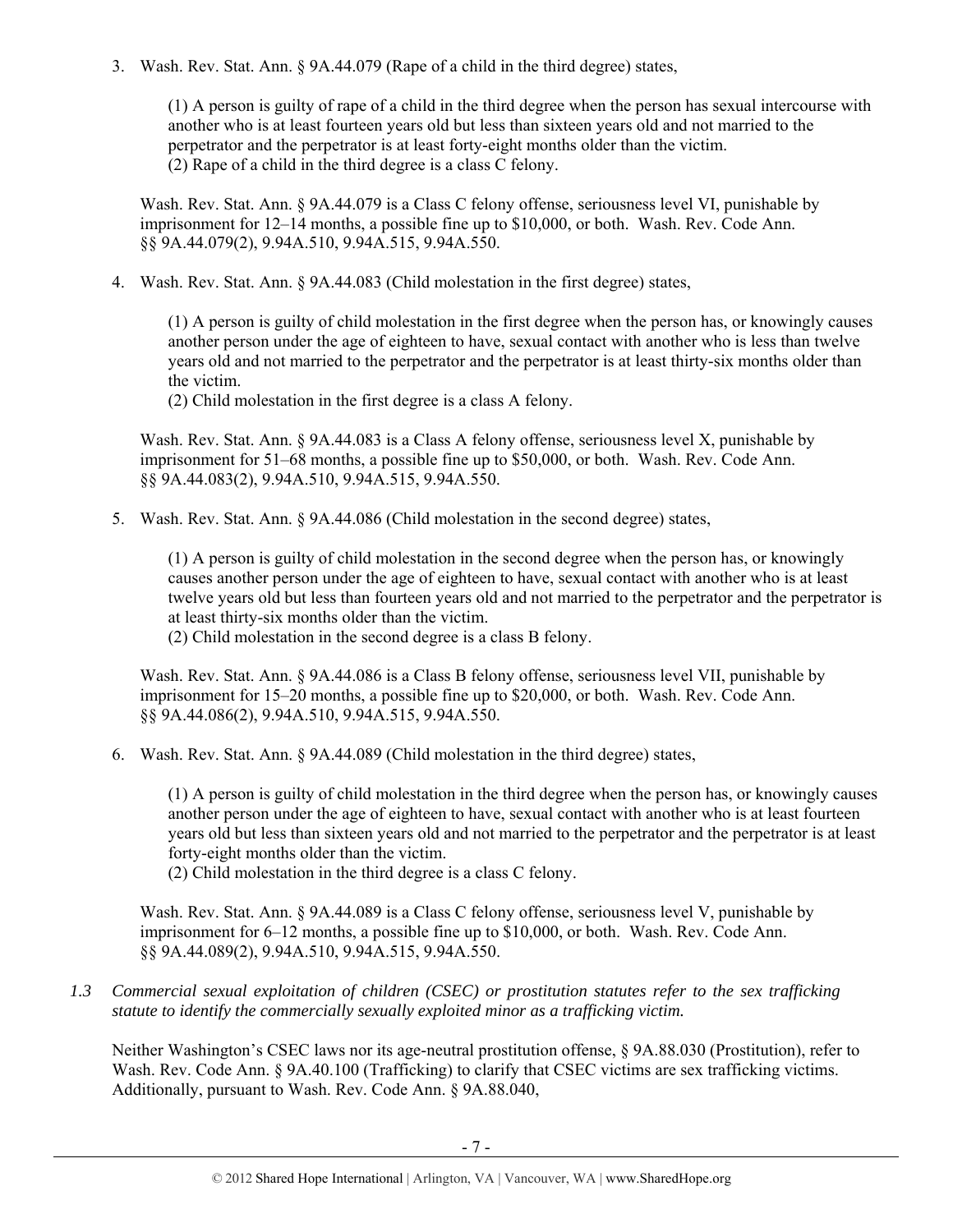In any prosecution for prostitution under RCW 9A.88.030, it is an affirmative defense that the actor committed the offense as a result of being a victim of trafficking, RCW 9A.40.100, promoting prostitution in the first degree, RCW 9A.88.070, or trafficking in persons under the trafficking victims protection act of 2000, 22 U.S.C. Sec. 7101 et seq. Documentation that the actor is named as a current victim in an information or the investigative records upon which a conviction is obtained for trafficking, promoting prostitution in the first degree, or trafficking in persons shall create a presumption that the person's participation in prostitution was a result of having been a victim of trafficking, promoting prostitution in the first degree or trafficking in persons. 2012 Wa. Ch. 142.

Additionally, Wash. Rev. Code Ann. § 13.40.219 (Arrest for prostitution or prostitution loitering), within the Juvenile Justice Act of 1977, states,

In any proceeding under this chapter related to an arrest for prostitution or prostitution loitering, there is a presumption that the alleged offender meets the criteria for a certification as a victim of a severe form of trafficking in persons as defined in section 7105 of Title 22 of the United States code [the federal Trafficking Victims Protection Act of 2000 (TVPA), as amended], and that the alleged offender is also a victim of commercial sex abuse of a minor.<sup>19</sup>

Also, Wash. Rev. Code Ann. § 9.68A.001 (Legislative findings, intent) expresses the legislative finding that the prevention of child sexual exploitation and abuse is a key concern of the government.<sup>20</sup>

- 1.3.1 Recommendation: Specifically refer to Wash. Rev. Code Ann. § 9A.40.100 (Trafficking) in the CSEC and juvenile prostitution arrest statutes to identify prostituted minors as victims of sex trafficking.
- *1.4 The state racketeering or gang crimes statute includes sex trafficking and commercial sexual exploitation of children (CSEC) offenses as predicate acts allowing the statute to be used to prosecute trafficking crimes.*

The racketeering<sup>21</sup> statute, Wash. Rev. Code Ann. § 9A.82.080 (Use of proceeds of criminal profiteering), states,

 $\overline{a}$ 

. . . .

<sup>21</sup> For additional information on racketeering statutes, see http://www.sharedhope.org/wpcontent/uploads/2012/11/SHI-WhitePaperFederalStateRacketeeringGangCrimeLaws.pdf.

<sup>&</sup>lt;sup>19</sup> However, reference to the federal definition of "severe forms of trafficking" in 22 U.S.C. § 7105, combined with the term "certification" in Wash. Rev. Code Ann. § 13.40.219, could prove problematic in application of this presumption. 22 U.S.C § 7105(b)(1)(C), which applies to victims in the United States, provides a definition of "victim of a severe form of trafficking in persons" to include a person "subjected to an act or practice" defined in 22 U.S.C. § 7102(8) who is a minor under 18 or subject to certification under subsection (E). Subsection (E) requires the person to be willing to assist in the investigation and prosecution of the trafficker and to have made an application for a T visa that has not been denied or be "a person whose continued presence in the United States the Attorney General the Secretary of Homeland Security is ensuring in order to effectuate prosecution of traffickers in persons." Clarification is needed that the use of the word "certification" in Wash. Rev. Code Ann. § 13.40.219 does not mean that the victim must have the certification in 22 U.S.C. § 7105(b)(1)(E).<br><sup>20</sup> Wash. Rev. Code Ann. § 9.68A.001 (Legislative findings, intent) states in part that

The care of children is a sacred trust and should not be abused by those who seek commercial gain or personal gratification based on the exploitation of children. . . .

<sup>. . .</sup> It is the intent of the legislature to encourage these children to engage in prevention and intervention services and to hold those who pay to engage in the sexual abuse of children accountable for the trauma they inflict on children.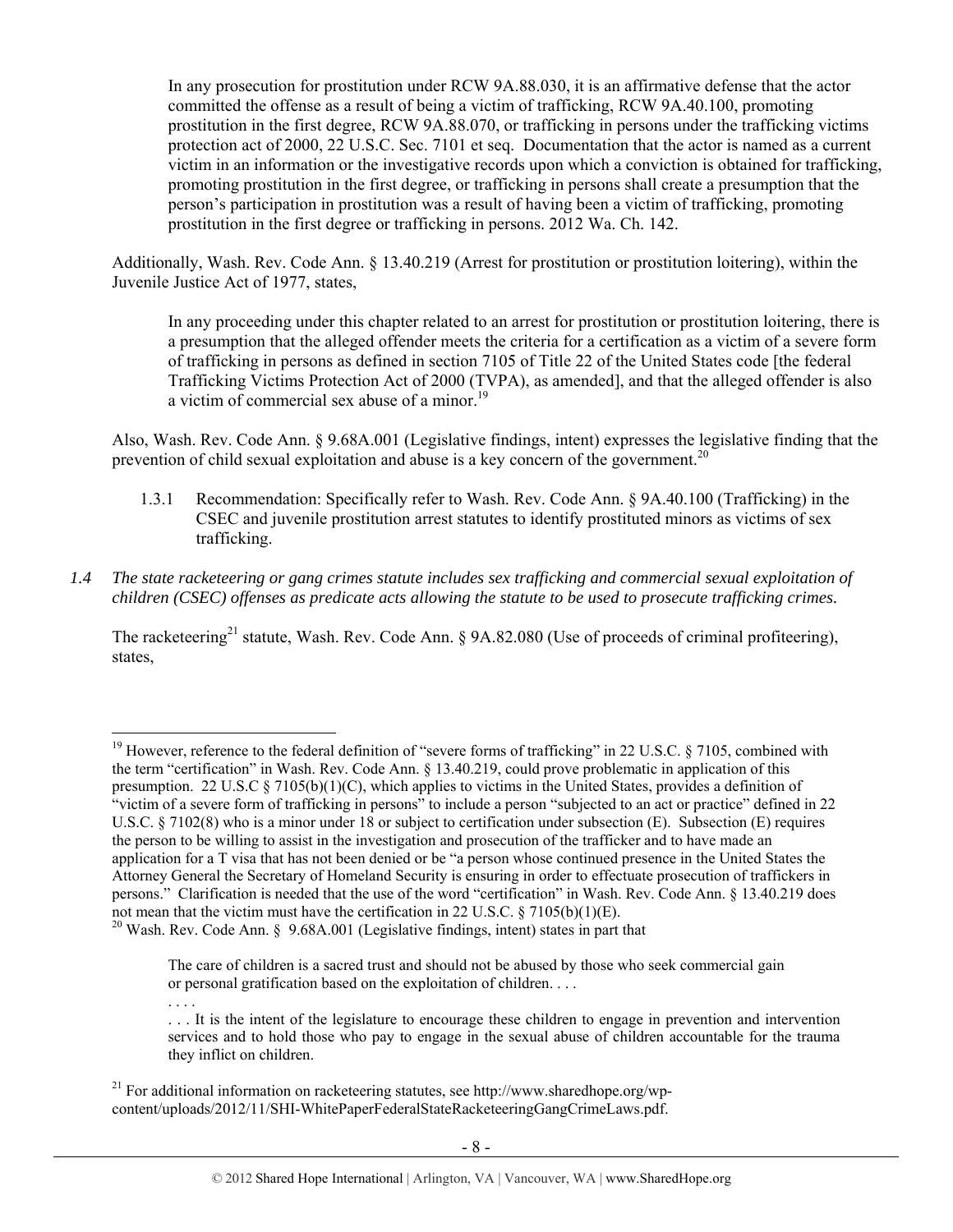(1) (a) It is unlawful for a person who has knowingly received any of the proceeds derived, directly or indirectly, from a pattern of criminal profiteering<sup>22</sup> activity<sup>23</sup> to use or invest, whether directly or indirectly, any part of the proceeds, or the proceeds derived from the investment or use thereof, in the acquisition of any title to, or any right, interest, or equity in, real property or in the establishment or operation of any enterprise.

(b) A violation of this subsection is a class B felony.

(2) (a) It is unlawful for a person knowingly to acquire or maintain, directly or indirectly, any interest in or control of any enterprise or real property through a pattern of criminal profiteering activity. (b) A violation of this subsection is a class B felony.

A conviction for use of profiteering proceeds is punishable as a Class B felony, seriousness level IV, by imprisonment for 3-9 months, a fine of \$20,000, or both. Wash. Rev. Code Ann. §§ 9A.82.080(1), (2), 9.94A.515, 9.94A.510, 9.94A.550.

An offender may also face penalties under Wash. Rev. Code Ann. § 9A.82.060 (Leading organized crime) which includes "[i]ntentionally organizing, managing, directing, supervising, or financing any three or more persons with the intent to engage in a pattern of criminal profiteering activity." This is punishable as a Class A felony, seriousness level X, by imprisonment for 51-68 months, a fine of \$50,000, or both. Wash. Rev. Code Ann. §§ 9A.82.060(1)(a), (2)(a), 9.94A.515, 9.94A.510, 9.94A.550. An offender could also be guilty of "[i]ntentionally inciting or inducing others to engage in violence or intimidation with the intent to further or promote the accomplishment of a pattern of criminal profiteering activity," which is punishable as a Class B felony by imprisonment up to 10 years, a fine of \$20,000, or both. Wash. Rev. Code Ann. §§ 9A.82.060(1)(b),  $(2)(b)$ , 9A.20.021 $(1)(b)$ .

 $\overline{a}$ <sup>22</sup> Wash. Rev. Code Ann. §  $9A.82.010(4)$  states,

> "Criminal profiteering" means any act, including any anticipatory or completed offense, committed for financial gain, that is chargeable or indictable under the laws of the state in which the act occurred and, if the act occurred in a state other than this state, would be chargeable or indictable under the laws of this state had the act occurred in this state and punishable as a felony and by imprisonment for more than one year, regardless of whether the act is charged or indicted, as any of the following:

. . . (s) Leading organized crime, as defined in RCW 9A.82.060;

(t) Money laundering, as defined in RCW 9A.83.020;

(x) Sexual exploitation of children, as defined in RCW 9.68A.040, 9.68A.050, and 9.68A.060;

(y) Promoting prostitution, as defined in RCW 9A.88.070 and 9A.88.080;

. . . .

. . ..

(rr) Commercial sexual abuse of a minor, as defined in RCW 9.68A.100; or

(ss) Promoting commercial sex abuse of a minor, as defined in RCW 9.68A.101

…

The text of Wash. Rev. Code Ann. § 9A.82.010 included here and elsewhere in this report includes amendments made by the passage of Senate Bill 6252 during the  $2<sup>nd</sup>$  session of the 62<sup>nd</sup> Washington Legislature. 2012 Wa. Ch. 139. (WA 2012) (effective June 7, 2012).

<sup>23</sup> Wash. Rev. Code Ann. § 9A.82.010(12) states, "Pattern of criminal profiteering activity' means engaging in at least three acts of criminal profiteering, one of which occurred after July 1, 1985, and the last of which occurred within five years, excluding any period of imprisonment, after the commission of the earliest act of criminal profiteering. In order to constitute a pattern, the three acts must have the same or similar intent, results, accomplices, principals, victims, or methods of commission, or be otherwise interrelated by distinguishing characteristics including a nexus to the same enterprise, and must not be isolated events."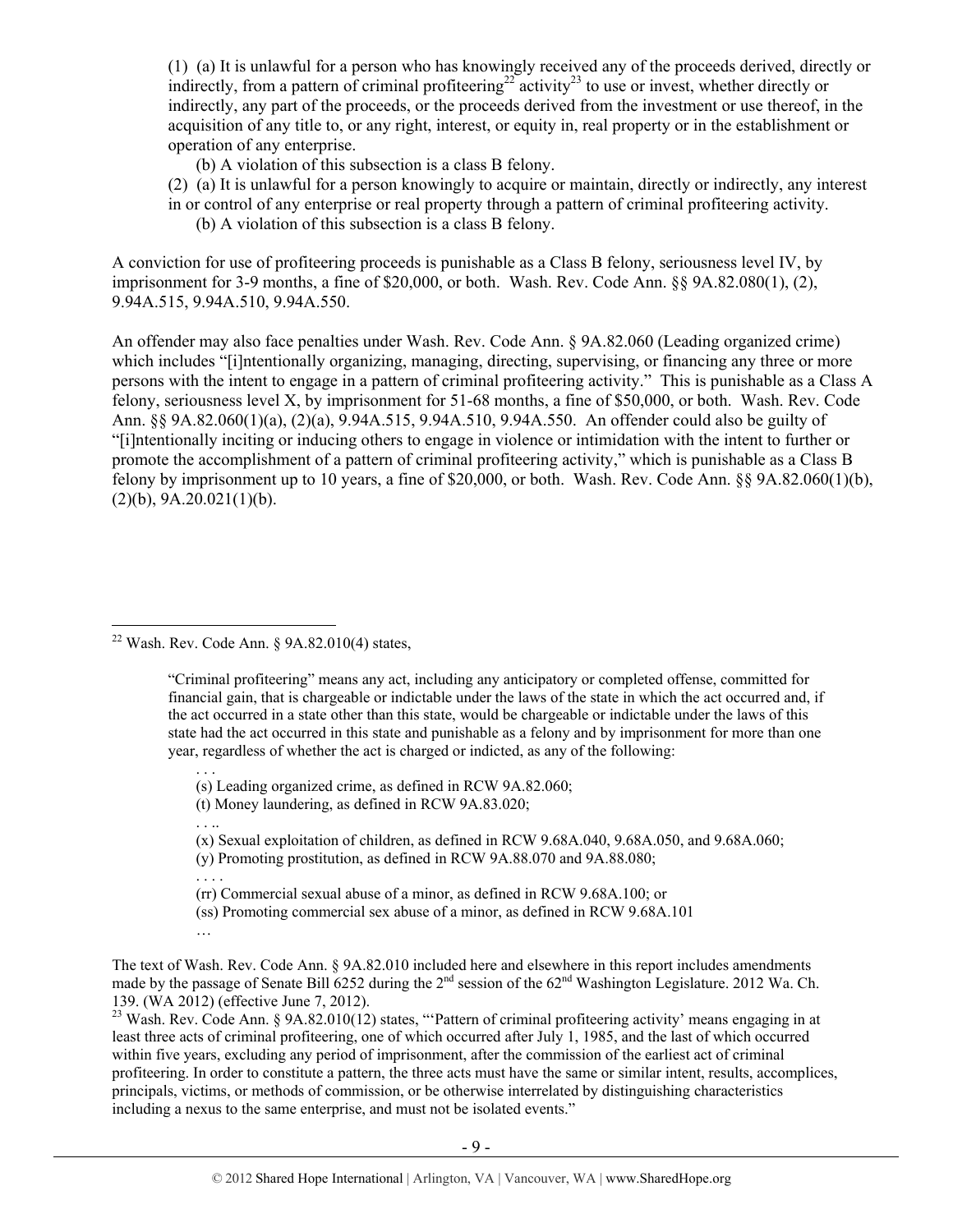Asset forfeiture is available for these offenses. Pursuant to Wash. Rev. Code Ann. § 9A.82.100(4)(f) (Remedies and procedures),  $^{24}$  following a determination of liability, an order may include,

> [o]rdering forfeiture first as restitution to any person damaged . . . by an offense defined in RCW 9A.40.100 [Trafficking], then to the state general fund or antiprofiteering revolving fund of the county, as appropriate, to the extent not already ordered to be paid in other damages, of the following:

(i) Any property or other interest acquired or maintained in violation of RCW 9A.82.060 [Leading organized crime] or 9A.82.080 [Use of proceeds of criminal profiteering – controlling enterprise or realty – conspiracy or attempt].

(ii) Any property, contractual right, or claim against property used to influence any enterprise that a person has established, operated, controlled, conducted, or participated in the conduct of, in violation of RCW 9A.82.060 or 9A.82.080.

(iii) All proceeds traceable to or derived from . . . an offense defined in RCW 9A.40.100, 9.68A.100 [Commercial abuse of a minor – penalties], 9.68A.101 [Promoting commercial sexual abuse of a minor – penalty], or  $9A.88.070$  [Promoting prostitution in the first degree], and all moneys, negotiable instruments, securities, and other things of value significantly used or intended to be used significantly to facilitate commission of the offense

Finally, where the enterprise alleged is a criminal street gang, gang enhancements may apply. Wash. Rev. Code  $\S 9.94A.030(14)$ <sup>25</sup> defines a "criminal street gang-related offense" as:

any felony or misdemeanor offense, whether in this state or elsewhere, that is committed for the benefit of, at the direction of, or in association with any criminal street gang, or is committed with the intent to promote, further, or assist in any criminal conduct by the gang, or is committed for one or more of the following reasons:

(f) To provide the gang with any advantage in, or any control or dominance over any criminal market sector, including, but not limited to, …, promoting prostitution (chapter 9A.88 RCW); human trafficking (RCW 9A.40.100); promoting sexual abuse of a minor (RCW 9.68A.101); or promoting pornography (chapter 9.68 RCW).

Wash. Rev. Code Ann. § 9.94A.030(12) defines a "[c]riminal street gang" as:

any ongoing organization, association, or group of three or more persons, whether formal or informal, having a common name or common identifying sign or symbol, having as one of its primary activities the commission of criminal acts, and whose members or associated individually or collectively engage in of have engaged in a pattern of criminal street gang activity. This definition does not apply to employees engaged in concerted activities for their mutual aid and protection, or to the activities of labor and bona fide nonprofit organizations or their member or agents.

Wash. Rev. Code Ann. § 9.94A.533(10),<sup>26</sup>

….

 $24$  The text of Wash. Rev. Code Ann. § 9A.82.100 included here and elsewhere in this report includes amendments made by the passage of Senate Bill 6252 during the  $2<sup>nd</sup>$  session of the 62<sup>nd</sup> Washington legislature. 2012 Wa. Ch. 139. (WA 2012) (effective June 7, 2012).

<sup>&</sup>lt;sup>25</sup> The text of Wash. Rev. Code Ann. § 9.94A.030 included here and elsewhere in this report includes amendments made by the passage of Senate Bill 6256 during the  $2^{nd}$  session of the 62<sup>nd</sup> Washington legislature. 2012 Wa. Ch. 143. (WA 2012) (effective June 7, 2012).

<sup>&</sup>lt;sup>26</sup> The text of Wash. Rev. Code Ann. § 9.94A.533 included here and elsewhere in this report includes amendments made by the passage of House Bill 2302 during the  $2^{nd}$  session of the  $62^{nd}$  Washington legislature. 2012 Wa. Ch. 42. (WA 2012) (effective June 7, 2012).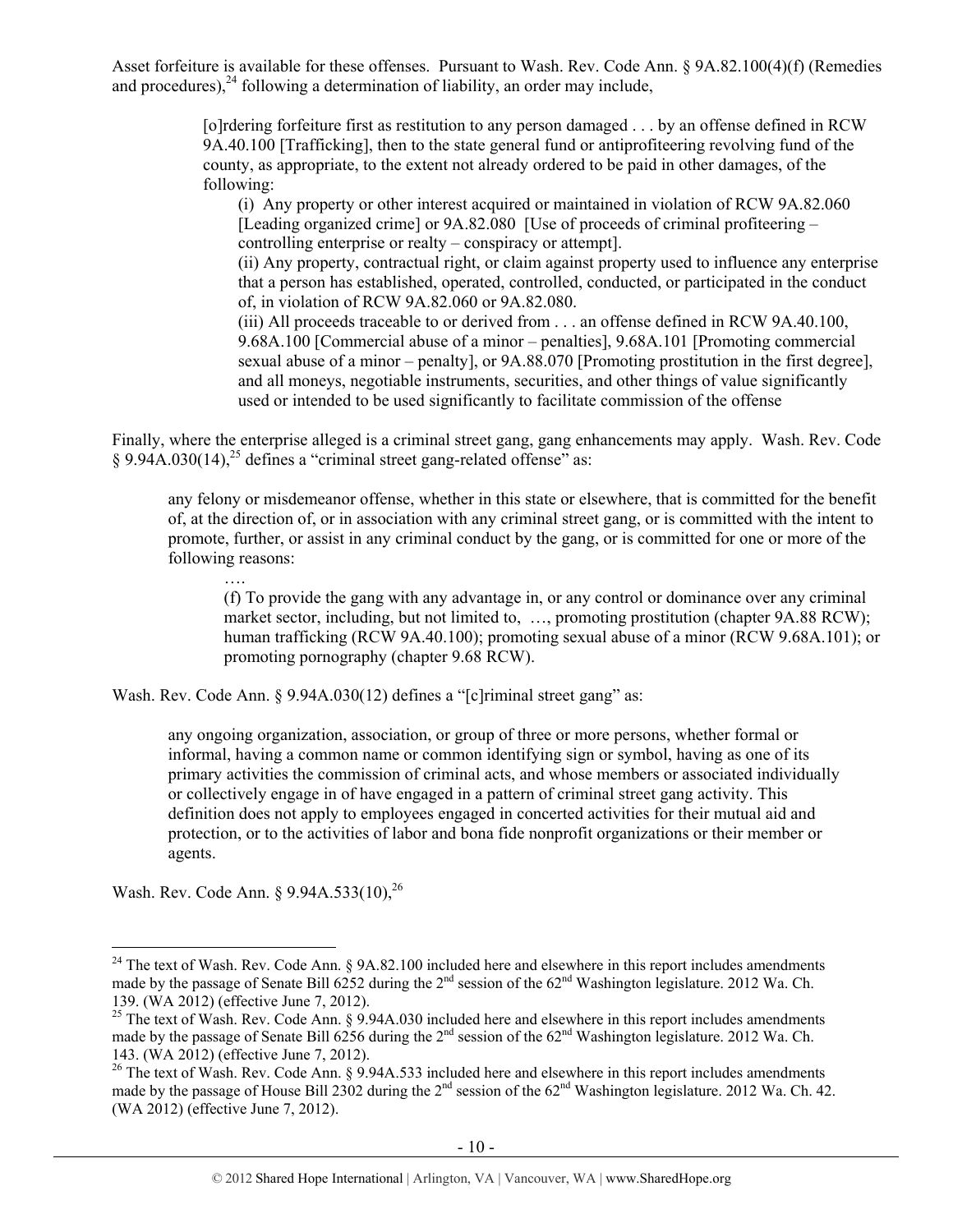(a) [f]or a person age eighteen or older convicted of any criminal street gang-related felony offense for which the person compensated, threatened, or solicited a minor in order to involve the minor in the commission of the felony offense, the standard sentence range defined by the appropriate offender score and the seriousness level of the completed crime, and multiplying the range by one hundred twenty-five percent. If the standard sentence range under this subsection exceeds the statutory maximum sentence for the offense, the statutory maximum sentence is the presumptive sentence unless the offender is a persistent offender.

(b) This subsection does not apply to any criminal street gang-related felony offense for which involving a minor in the commission of the felony offense is an element of the offense.

1.4.1 Recommendation: Amend Wash. Rev. Code Ann. § 9A.82.010(4) (Definitions— Criminal profiteering act) to include the following offenses within the definition of profiteering activity: Wash. Rev. Code Ann. § 9A.40.100(1)(a) (Trafficking), § 9.68A.102(1) (Promoting travel for commercial sexual abuse of a minor), and § 9.68A.103(1) (Permitting commercial sexual abuse of a minor).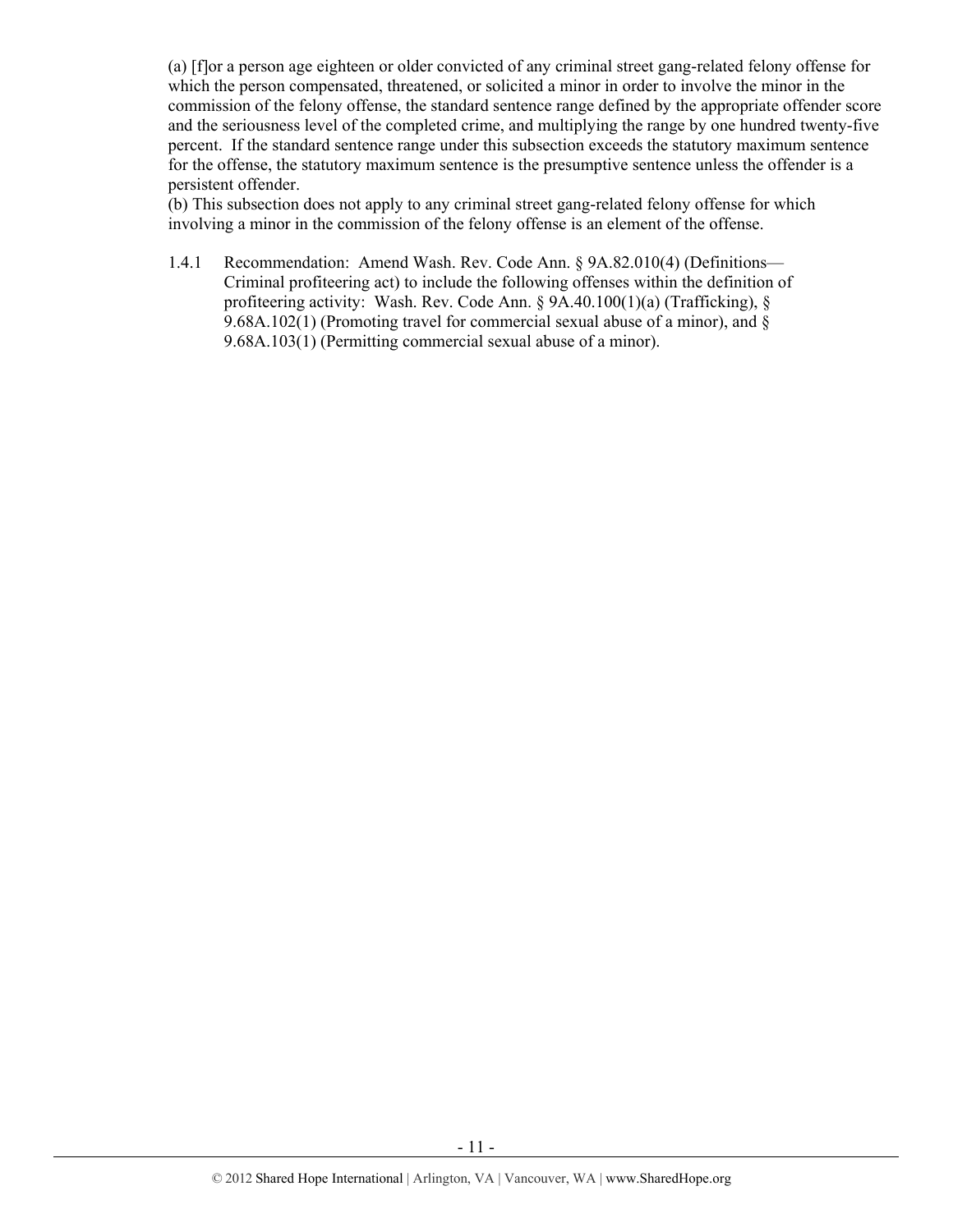#### **FRAMEWORK ISSUE 2: CRIMINAL PROVISIONS FOR DEMAND**

#### *Legal Components:*

- *2.1 The state sex trafficking law can be applied to the buyers of commercial sex acts with a victim of domestic minor sex trafficking.*
- *2.2 Buyers of commercial sex acts with a minor can be prosecuted under commercial sexual exploitation of children (CSEC) laws.*
- *2.3 Solicitation laws differentiate buying sex acts with an adult and buying sex acts with a minor under 18.*
- *2.4 Penalties for buyers of commercial sex acts with minors are as high as federal penalties.*
- *2.5 Using the Internet to lure, entice, or purchase, or attempt to lure, entice, or purchase commercial sex acts with a minor is a separate crime or results in an enhanced penalty for buyers.*
- *2.6 No age mistake defense is permitted for a buyer of commercial sex acts with any minor under 18.*
- *2.7 Base penalties for buying sex acts with a minor under 18 are sufficiently high and not reduced for older minors.*
- *2.8 Financial penalties for buyers of commercial sex acts with minors are sufficiently high to make it difficult for buyers to hide the crime.*
- *2.9 Buying and possessing child pornography carries penalties as high as similar federal offenses.*
- *2.10 Convicted buyers of commercial sex acts with minors and child pornography are required to register as sex offenders.*

#### *Legal Analysis:*

*2.1 The state sex trafficking law can be applied to the buyers of commercial sex acts with a victim of domestic minor sex trafficking.* 

Washington's human trafficking law, Wash. Rev. Code Ann. § 9A.40.100 (Trafficking), makes it a crime when a person "obtains . . . by any means another person knowing that force, fraud, or coercion . . . will be used to cause the person to engage in . . . a commercial sex act." Wash. Rev. Code Ann. § 9A.40.100 (Trafficking) might apply to buyers of sex from victims of domestic minor sex trafficking through the term "obtain." Federal prosecutors, under the Trafficking Victims Protection Act (TVPA),<sup>27</sup> have applied the crime of human trafficking to attempted buyers of commercial sex with minors by charging that the buyers attempted to "obtain"<sup>28</sup> a person under 18 to engage in commercial sex.<sup>29</sup> It is unsettled whether the courts will uphold this interpretation of the TVPA. It is arguable, therefore, that the term "obtain" in Washington's trafficking statute may be similarly applied, and could, therefore, implicate buyers under Wash. Rev. Code Ann. § 9A.40.100. Even if applied, however, the placement of the word "obtain" in Wash. Rev. Code Ann. § 9A.40.100, requires the buyer know "that force, fraud, or coercion as defined in RCW 9A.36.070 will be used to cause the person to engage in forced labor, involuntary servitude, a sexually explicit act,<sup>30</sup> or a commercial sex act." This requirement makes it less likely that Wash. Rev. Code Ann. § 9A.40.100 would be applicable against buyers.

2.1.1 Recommendation: Amend Wash. Rev. Code Ann. § 9A.40.100 (Trafficking) to expressly apply to buyers of commercial sex with minors.

<sup>&</sup>lt;sup>27</sup> Trafficking Victims Protection Act (TVPA) of 2000, Pub. L. No. 106-386, 114 Stat. 1464, 1466 (codified in scattered sections of 18 and 22 U.S.C.).

 $^{28}$  18 U.S.C. § 1591(a).

<sup>29</sup> *See, e.g*., Indictment at 1, United States v. Oflyng, No. 09-00084-01-CR-W-SOW (W.D. Mo. Mar. 10, 2009); *see also* News Release, U.S. Department of Justice, Office of the United States Attorney for the Western District of Missouri, Human Trafficking Rescue Project, Operation Guardian Angel, Final Defendant Pleads Guilty to Sex Trafficking of a Child, (Dec. 18, 2009), http://www.justice.gov/usao/mow/news2009/mikoloyck.ple.htm. 30 *See supra* note 3.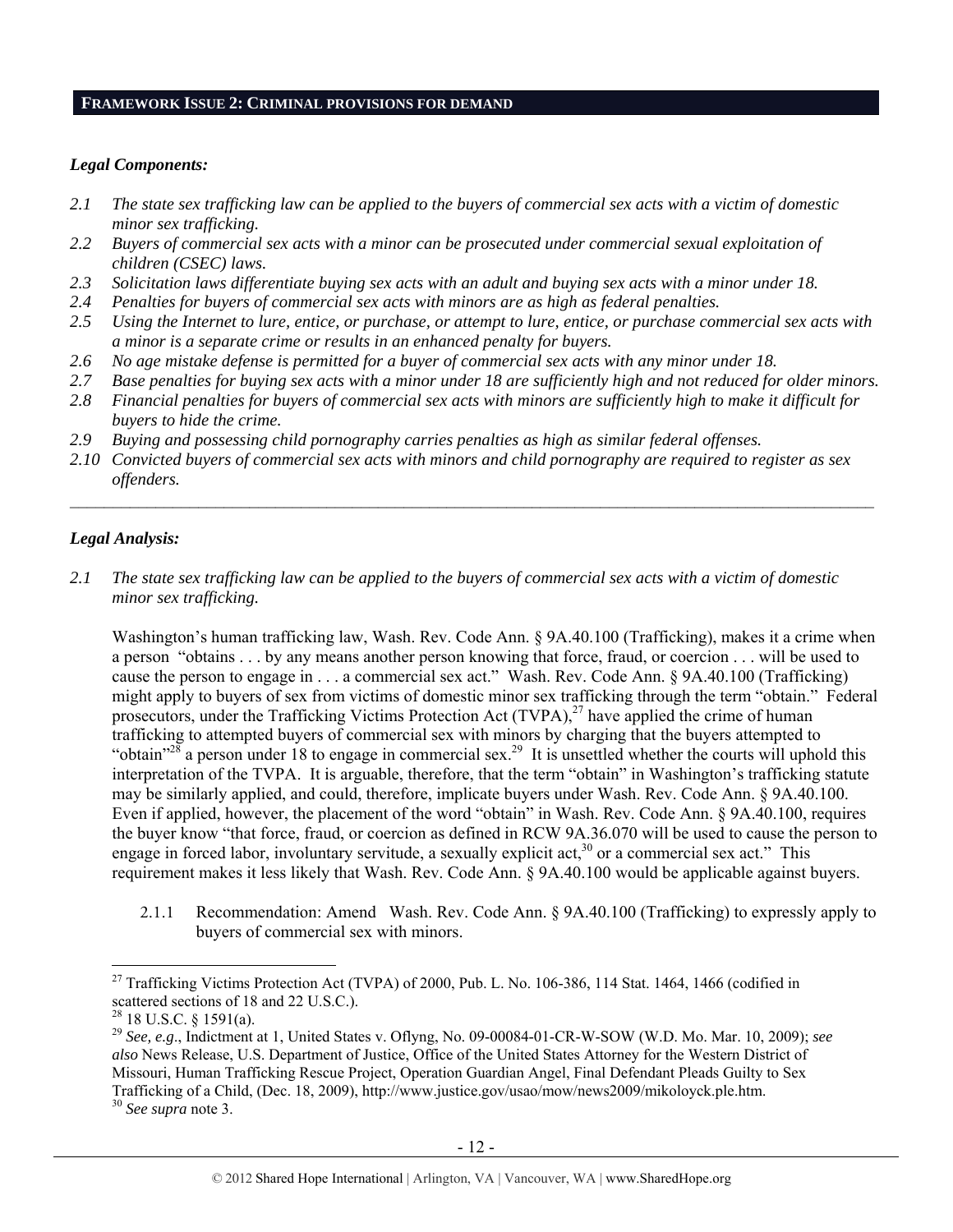## *2.2 Buyers of commercial sex acts with a minor can be prosecuted under commercial sexual exploitation of children (CSEC) laws.*

Wash. Rev. Code Ann. § 9.68A.100(1) (Commercial sexual abuse of a minor) includes the crime of buying sex with a minor.<sup>31</sup> A conviction under Wash. Rev. Code Ann. § 9.68A.100(1) is punishable as a Class B felony, seriousness level VIII, by imprisonment for 21 months to 10 years , a possible fine up to \$20,000, or both imprisonment and a fine.<sup>32</sup> Wash. Rev. Code Ann. §§ 9.68A.100(2), 9.94A.515, 9.94A.510, 9.94A.550, 9A.20.021.

Several sexual offenses could be used to prosecute certain buyers of commercial sex acts with a minor but do not specifically criminalize the commercial sexual exploitation of a child and do not refer to the human trafficking statute to bring these criminal offenses within the ambit of human trafficking under Wash. Rev. Code Ann.  $§$  9A.40.100 (Trafficking).<sup>33</sup>

#### *2.3 Solicitation laws differentiate buying sex acts with an adult and buying sex acts with a minor under 18.*

Wash. Rev. Code Ann. § 9.68A.100(1) (Commercial sexual abuse of a minor) specifically criminalizes paying for commercial sex with a minor. A conviction under Wash. Rev. Code Ann. § 9.68A.100(1) is punishable as a Class B felony, seriousness level VIII, by imprisonment for 21 months to 10 years and a possible fine up to \$20,000. Wash. Rev. Code Ann. §§ 9.68A.100(2), 9.94A.515, 9.94A.510, 9.94A.550. Washington's general solicitation law, Wash. Rev. Code Ann. § 9A.88.110 (Patronizing a prostitute), is age neutral and does not differentiate between paying for sex with adults and paying for sex with minors. The penalty is a misdemeanor.

2.3.1 Recommendation: Amend Wash. Rev. Code Ann. § 9A.88.110 (Patronizing a prostitute) to distinguish the solicitation of a minor by providing heightened penalties when the person solicited or patronized is a minor, or by referring cases involving minors to Wash. Rev. Code Ann. § 9.68A.100 (Commercial sexual abuse of a minor), and Wash. Rev. Code Ann. § 9A.44.100 (Trafficking).

# *2.4 Penalties for buyers of commercial sex acts with minors are as high as federal penalties.*

Penalties for buyers of commercial sex with minors prosecuted for Wash. Rev. Code Ann. § 9.68A.100 (Commercial sexual abuse of a minor) are not as high as federal penalties for offenders of domestic minor sex trafficking prosecuted under the federal child sex trafficking law. A conviction under Wash. Rev. Code Ann. § 9.68A.100(1) (Commercial sexual abuse of a minor) is punishable as a Class B felony, seriousness level VIII, by imprisonment for 21 months to 10 years, a possible fine up to up to \$20,000, or both imprisonment and a fine. Wash. Rev. Code Ann. §§ 9.94A.515, 9.94A.510, 9.94A.550, 9A.20.021.

In comparison, if the victim is under the age of 14, a conviction under the TVPA for child sex trafficking is punishable by 15 years to life imprisonment and a fine not to exceed \$250,000. 18 U.S.C. §§ 1591(b)(1), 3559(a)(1), 3571(b)(3). If the victim is between the ages of 14–17, a conviction is punishable by 10 years to life imprisonment and a fine not to exceed \$250,000. 18 U.S.C. §§ 1591(b)(2), 3559(a)(1), 3571(b)(3). A conviction is punishable by mandatory life imprisonment, however, if the buyer has a prior conviction for a federal sex offense<sup>34</sup> against a minor. 18 U.S.C. § 3559(e)(1). To the

 $\overline{a}$ 

an offense under section 1591 [18 USCS § 1591] (relating to sex trafficking of children), 2241 [18 USCS § 2241] (relating to aggravated sexual abuse), 2242 [18 USCS § 2242] (relating to sexual abuse),

<sup>&</sup>lt;sup>31</sup> *See supra* Section 1.2 for the relevant provisions.<br><sup>32</sup> *See supra* note 11.<br><sup>33</sup> *See supra* Section 1.2 for a full description of the sexual offense laws that may be used to prosecute certain buyers.

<sup>&</sup>lt;sup>34</sup> Pursuant to 18 U.S.C. § 3559(e)(2), "federal sex offense" is defined as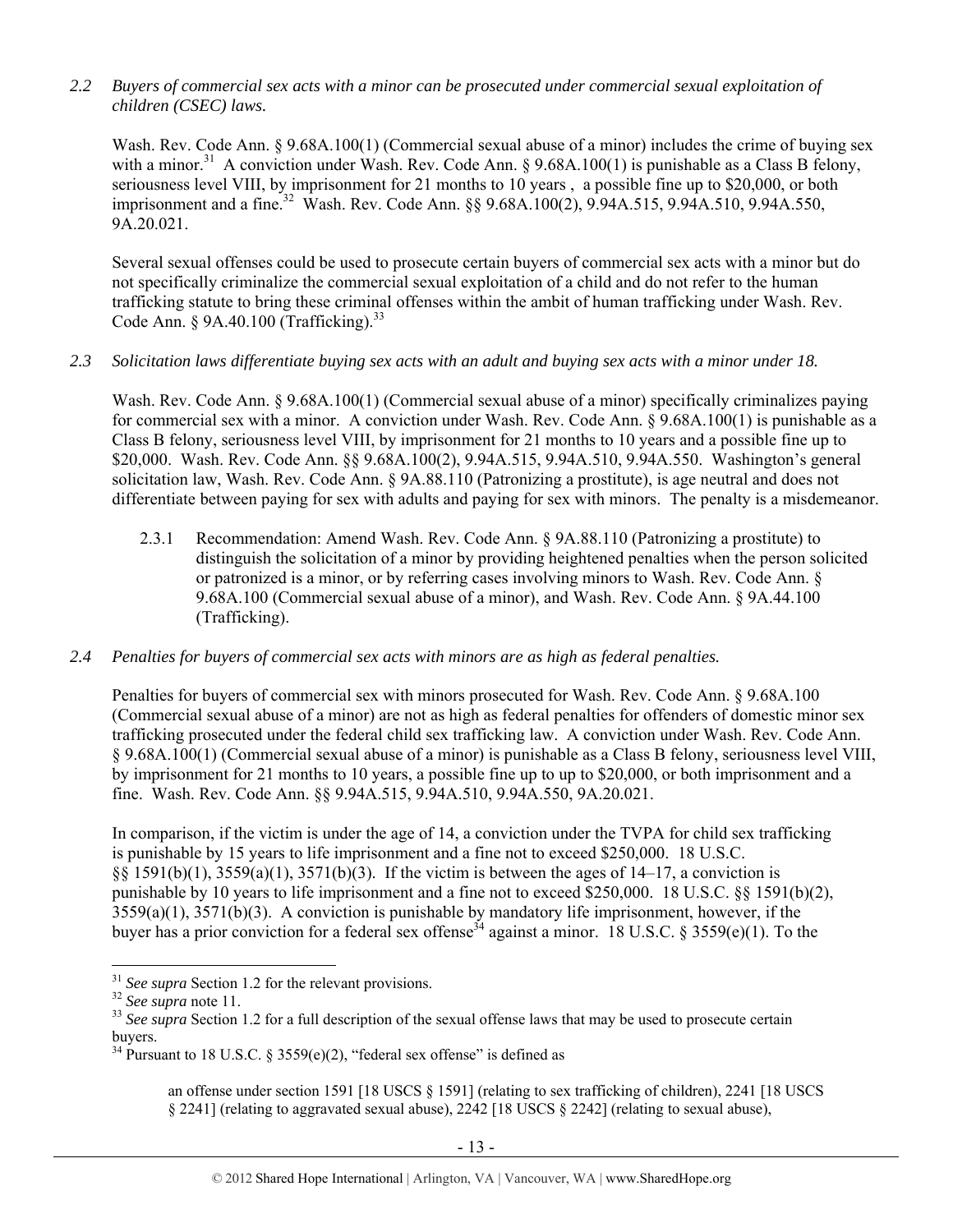extent buyers can be prosecuted under other federal CSEC laws,<sup>35</sup> a conviction is punishable by penalties ranging from a fine not to exceed \$250,000 to life imprisonment and a fine not to exceed \$250,000.<sup>36</sup>

*2.5 Using the Internet to lure, entice, or purchase, or attempt to lure, entice, or purchase commercial sex acts with a minor is a separate crime or results in an enhanced penalty for buyers.* 

Wash. Rev. Code Ann. § 9.68A.090(1) (Communication with minor for immoral purposes) makes it illegal when a person "communicates with a minor for immoral purposes, or . . . communicates with someone the person believes to be a minor for immoral purposes." A first conviction under Wash. Rev. Code Ann. § 9.68A.090(1) is punishable as a gross misdemeanor. Under Wash. Rev. Code Ann. § 9.68A.090(2), it is a Class C felony "if the person has previously been convicted under this section or of a felony sexual offense under chapter 9.68A [Sexual exploitation of children], 9A.44 [Sex offenses], or 9A.64 [Family offenses] RCW or of any other felony sexual offense in [Washington] or any other state . . . ." The penalty is also increased to a Class C felony if the communication is done "through the sending of an electronic communication," which could include email or Internet communications. This statute does not specifically address commercial sex acts.

### *2.6 No age mistake defense is permitted for a buyer of commercial sex acts with any minor under 18.*

Wash. Rev. Code Ann. § 9.68A.110(3) (Certain defenses barred, permitted) states that "it is not a defense that the defendant did not know the alleged victim's age" for prosecutions under Wash. Rev. Code Ann. § 9.68A.040 (Sexual exploitation of a minor), § 9.68A.090 (Communication with minor for immoral purposes), § 9.68A.100 (Commercial sexual abuse of a minor), § 9.68A.101 (Promoting commercial sexual abuse of a minor), or § 9.68A.102 (Promoting travel for commercial sexual abuse of a minor). However, Wash. Rev. Code Ann. § 9.68A.110(3) states,

It is a defense, which the defendant must prove by a preponderance of the evidence, that at the time of the offense, the defendant made a reasonable bona fide attempt to ascertain the true age of the minor by requiring production of a driver's license, marriage license, birth certificate, or other governmental or educational identification card or paper and did not rely solely on the oral allegations or apparent age of the minor.

Wash. Rev. Code Ann. § 9.68A.110(2) states in part that "it is not a defense that the defendant did not know the age of the child depicted in the visual or printed matter" for prosecutions involving child pornography under Wash. Rev. Code Ann. § 9.68A.050 (Dealing in depictions of minor engaged in sexually explicit conduct), § 9.68A.060 (Sending, bringing into state depictions of minor engaged in sexually explicit conduct), § 9.68A.070 (Possession of depictions of minor engaged in sexually explicit conduct), or § 9.68A.080 (Reporting of depictions of minor engaged in sexually explicit conduct—civil immunity). However, "It is a defense, which the defendant must prove by a preponderance of the evidence, that at the time of the offense the defendant was not in possession of any facts on the basis of which he or she should reasonably have known that

 2244(a)(1) [18 USCS § 2244(a)(1)] (relating to abusive sexual contact), 2245 [18 USCS § 2245] (relating to sexual abuse resulting in death), 2251 [18 USCS § 2251] (relating to sexual exploitation of children), 2251A [18 USCS § 2251A] (relating to selling or buying of children), 2422(b) [18 USCS § 2422(b)] (relating to coercion and enticement of a minor into prostitution), or 2423(a) [18 USCS § 2423(a)] (relating to transportation of minors).<br><sup>35</sup> 18 U.S.C. §§ 2251A(b) (Selling or buying of children), 2251(a) (Sexual exploitation of children), 2423(a)

(Transportation of a minor with intent for minor to engage in criminal sexual activity), 2422(a) (Coercion and enticement),  $2252(a)(2)$ ,  $(a)(4)$  (Certain activities relating to material involving the sexual exploitation of minors). <sup>36</sup> 18 U.S.C. §§ 2251A(b) (conviction punishable by imprisonment for 30 years to life and a fine), 22 (conviction punishable by imprisonment for 15–30 years and a fine), 2423(a) (conviction punishable by imprisonment for 10 years to life and a fine), 2422(a) (conviction punishable by a fine, imprisonment up to 20 years, or both),  $2252(a)(2)$ , (4) (stating that a conviction under subsection (a)(2) is punishable by imprisonment for 5–20 years and a fine, while a conviction under subsection (a)(4) is punishable by imprisonment up to 10 years, a fine, or both); *see also* 18 U.S.C. §§ 3559(a)(1) (classifying all of the above listed offenses as felonies), 3571(b)(3) (providing a fine up to \$250,000 for any felony conviction).

- 14 -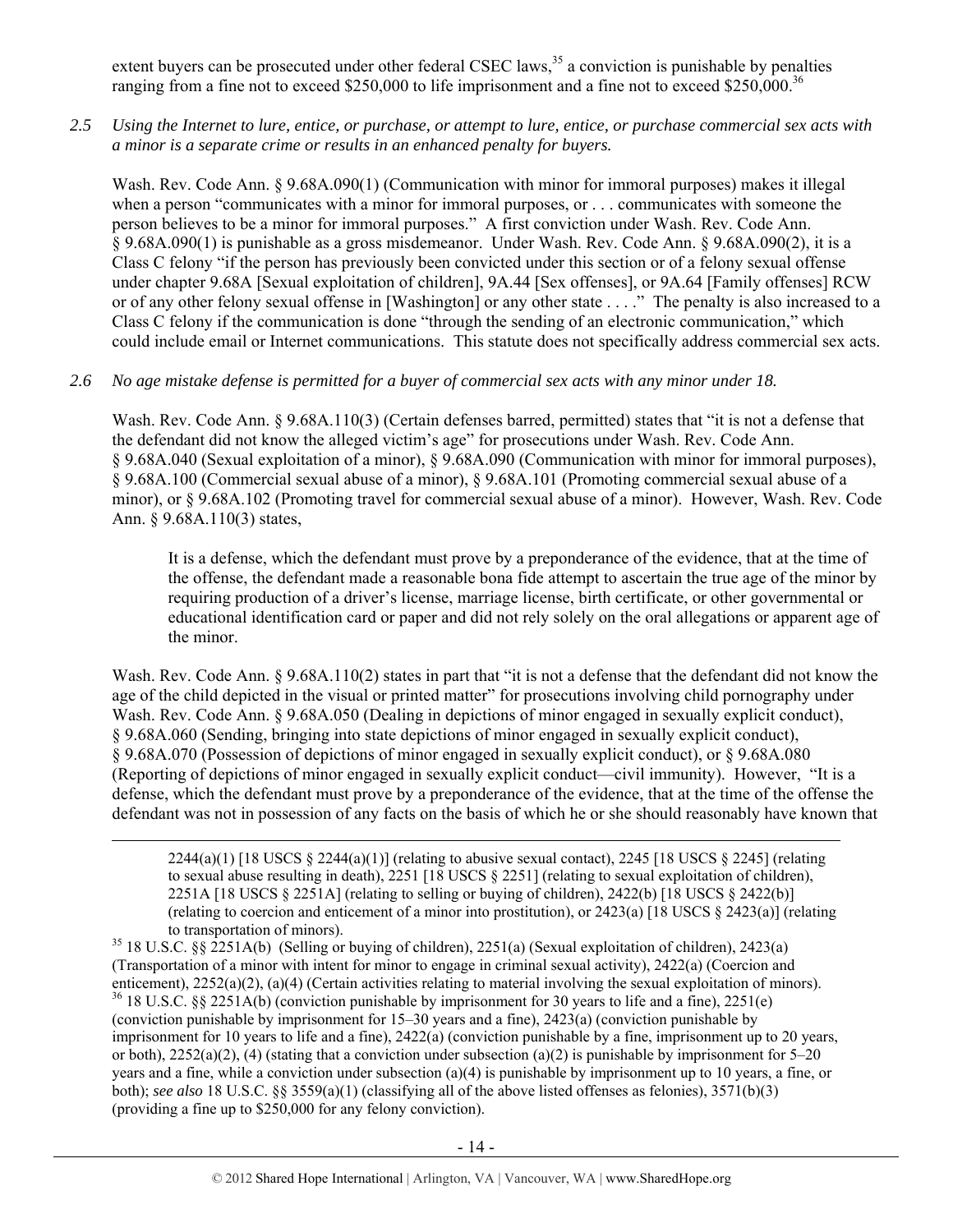the person depicted was a minor." Other defenses based on age exist for non-commercial sex offenses under chapter 9A.44 (Sex offenses) and are listed in Wash. Rev. Code Ann. § 9A.44.030 (Defenses to prosecution under this chapter).

*2.7 Base penalties for buying sex acts with a minor under 18 are sufficiently high and not reduced for older minors.* 

Penalties for buying sex with a minor under Wash. Rev. Code Ann. § 9.68A.100 (Commercial sex abuse of a minor) are not staggered according to the victim's age—all minors under 18 who are commercially sexually abused are protected equally.

*2.8 Financial penalties for buyers of commercial sex acts with minors are sufficiently high to make it difficult for buyers to hide the crime.* 

Buyers may be required to pay fines. A buyer convicted under Wash. Rev. Code Ann. § 9A.40.100 (Trafficking) is subject to a possible fine up to \$50,000, while one convicted under Wash. Rev. Code Ann. § 9.68A.100(1) (Commercial sexual abuse of a minor) may be required to pay a possible fine up to \$20,000. Wash. Rev. Code Ann. §§ 9A.40.100 (1)(b), (2)(b), 9.68A.100(2), 9.94A.550.

Additionally, Wash. Rev. Code Ann. § 9.68A.105(1)(a) (Additional fee assessment) mandates a fine of \$5,000 for

a person who is either convicted or given a deferred sentence or a deferred prosecution or who has entered into a statutory or nonstatutory diversion agreement as a result of an arrest for violating RCW 9.68A.100 [Commercial sexual abuse of a minor], 9.68A.101 [Promoting commercial sexual abuse of a minor], or 9.68A.102 [Promoting travel for commercial sexual abuse of a minor], or a comparable county or municipal ordinance . . . .

Furthermore, Wash. Rev. Code Ann. § 9A.40.100 (Trafficking)<sup>37</sup> was recently amended to mandate a \$3,000 fee38 for "a person who is either convicted or given a deferred prosecution or who has entered into a statutory or nonstatutory diversion agreement as a result of an arrest for a violation of a trafficking crime …"

Wash. Rev. Code Ann. § 9A.88.140(2) (Vehicle impoundment—fees and fines) provides for mandatory impoundment of vehicles and states,

Upon an arrest for a suspected violation of commercial sexual abuse of a minor, promoting commercial sexual abuse of a minor, or promoting travel for commercial sexual abuse of a minor, the arresting law enforcement officer shall impound the person's vehicle if (a) the motor vehicle was used in the commission of the crime; and (b) the person arrested is the owner of the vehicle or the vehicle is a rental car as defined in RCW 46.04.465 [Rental car].

Wash. Rev. Code Ann. § 9A.88.140(4) sets a \$2,500 fine to the impounding agency to redeem the vehicle.

Buyers are also subject to a number of discretionary criminal forfeiture proceedings.<sup>39</sup> Assets related to violations of Wash. Rev. Code Ann. § 9A.40.100 (Trafficking) and § 9.68A.100 (Commercial sexual abuse of a

 $37$  The text of Wash. Rev. Code Ann. § 9A.40.100 included here and elsewhere in this report includes amendments made by the passage of House Bill 1983 during the 2<sup>nd</sup> Session of the 62<sup>nd</sup> Washington Legislature. 2012 Wa. Ch. 134. (WA 2012) (effective June 7, 2012).

<sup>&</sup>lt;sup>38</sup> As amended, Wash. Rev. Code Ann. § 9A.40.100 also states in subsection (3)(c)(I) that "at least fifty percent of the revenue from fees imposed under this section must be spent on prevention, including education programs for offenders, such as john school, and rehabilitation services, such as mental health and substance abuse counseling, parenting skills, training, house relief, education, vocational training, drop-in centers, and employment counseling. 2012 Wa. Ch. 134.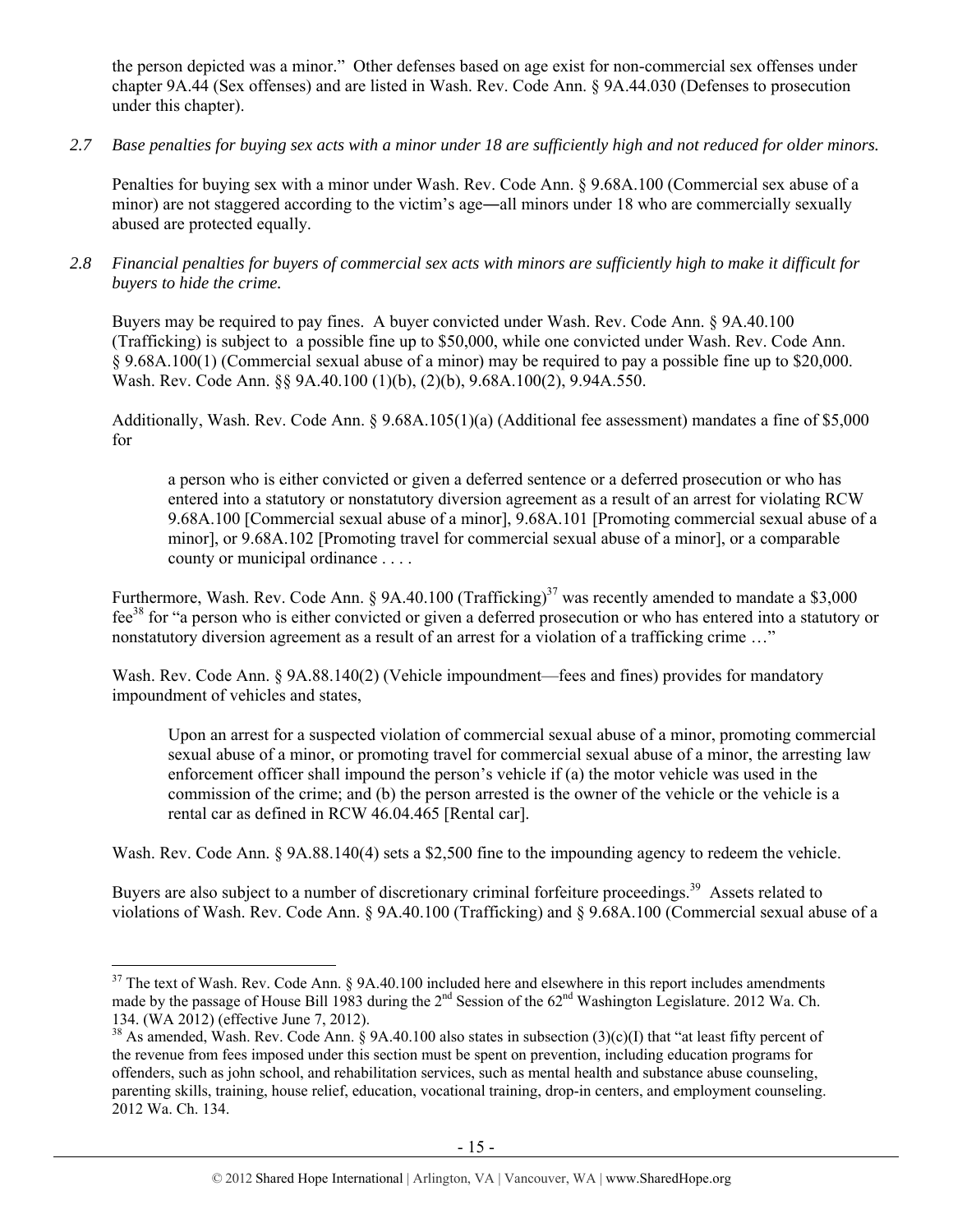minor) are subject to criminal forfeiture. Wash. Rev. Code §§ 10.105.010(1), 10.105.900. Wash. Rev. Code Ann. § 10.105.010(1) (Seizure and forfeiture) states in part,

The following are subject to seizure and forfeiture and no property right exists in them: All personal property, including, but not limited to, any item, object, tool, substance, device, weapon, machine, vehicle of any kind, money, security, or negotiable instrument, which has been or was actually employed as an instrumentality in the commission of, or in aiding or abetting in the commission of any felony, or which was furnished or was intended to be furnished by any person in the commission of, as a result of, or as compensation for the commission of, any felony, or which was acquired in whole or in part with proceeds traceable to the commission of a felony. No property may be forfeited under this section until after there has been a superior court conviction of the owner of the property for the felony in connection with which the property was employed, furnished, or acquired.

. . . .

Wash. Rev. Code Ann. § 10.105.010(2) provides for seizure in the following manner:

Personal property subject to forfeiture under this chapter may be seized by any law enforcement officer of this state upon process issued by any superior court having jurisdiction over the property. Seizure of personal property without process may be made if:

(a) The seizure is incident to an arrest or a search under a search warrant;

(b) The property subject to seizure has been the subject of a prior judgment in favor of the state in a criminal injunction or forfeiture proceeding;

(c) A law enforcement officer has probable cause to believe that the property is directly dangerous to health or safety; or

(d) The law enforcement officer has probable cause to believe that the property was used or is intended to be used in the commission of a felony.

Disposition of the forfeited property is governed by Wash. Rev. Code Ann. § 10.105.010(6), which provides in relevant part,

When property is forfeited under this chapter, after satisfying any court-ordered victim restitution, the seizing law enforcement agency may:

(a) Retain it for official use or upon application by any law enforcement agency of this state release such property to such agency for the exclusive use of enforcing the criminal law; (b) Sell that which is not required to be destroyed by law and which is not harmful to the public.

Buyers may face additional forfeiture penalties under Wash. Rev. Code Ann. § 9A.88.150<sup>40</sup> relating to seizure and forfeiture of property rights. Pursuant to § 9A.88.150,

(1) The following are subject to seizure and forfeiture and no property rights exist in them: (a) Any property or other interest acquired or maintained in violation of RCW 9.68A.100 [Commercial sexual abuse of a minor] . . . to the extent of the investment of funds, and any appreciation of income attributable to the investment, from a violation of RCW 9.68A.100 . . . . (b) All conveyances, including aircraft, vehicles, or vessels, which are used, or intended for use, in any manner to facilitate a violation of RCW 9.68A.100, 9.68A.101, or 9A.88.070, except that: (i) No conveyance used by any person as a common carrier in the transaction of business as a

common carrier is subject to forfeiture under this section unless it appears that the owner or

<sup>&</sup>lt;sup>39</sup> For additional information on asset forfeiture laws and procedure, see http://www.sharedhope.org/wpcontent/uploads/2012/11/SHIStateAssetForfeitureLawsChart.pdf. 40 The text of Wash. Rev. Code Ann. § 9A.88 included here and elsewhere in this report includes amendments made

by the passage of Senate Bill 6253 during the 2<sup>nd</sup> session of the 62<sup>nd</sup> Washington legislature, 2012 Wa. Ch. 140. (WA 2012) (effective June 7, 2012).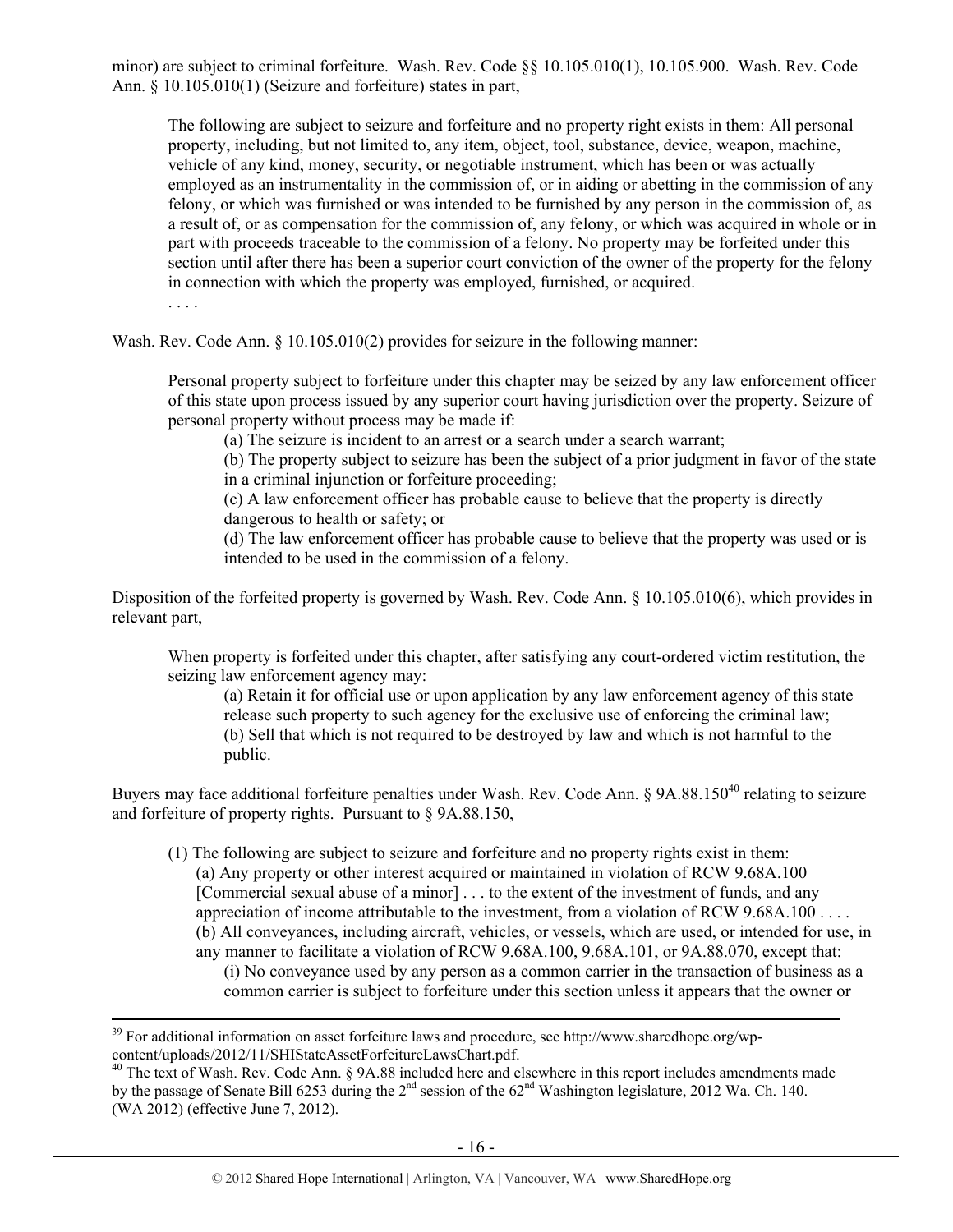other person in charge of the conveyance is a consenting party or privy to a violation of RCW 9.68A.100, 9.68A.101, or 9A.99.070.

(c) Any property, contractual right, or claim against property used to influence any enterprise that a person has established, operated, controlled, conducted, or participated in the conduct of, in violation of RCW 9.68A.100, 9.68A.101, or 9A.88.070;(d) All proceeds traceable to or derived from an offense defined in RCW 9.68A.100, 9.68A.101, or 9A.88.070 and all moneys, negotiable instruments, securities, and other things of value significantly used or intended to be used significantly to facilitate commission of the offense;

. . . .

….

(e) All books, record, and research products and materials, including formulas, microfilm, tapes, and data which are used, or intended for use, in violation of RCW 9.68A.100, 9.68A.101, or 9A.88.070;

(f) All moneys, negotiable instruments, securities, or other tangible or intangible property of value furnished or intended to be furnished by any person in exchange for a violation of RCW 9.68A.100, 9.68A.101, or 9A.88.070, all tangible or intangible personal property, proceeds, or assets acquired in whole or in part with proceeds traceable to an exchange or series of exchanges in violation of RCW 9.68A.100, 9.68A.101, or 9A.88.070, and all moneys, negotiable instruments, and securities used of intended to be used to facilitate any violation of RCW 9.68A.100, 9.68A.101, or 9A.88.070. A forfeiture of money, negotiable instruments, securities, or other tangible or intangible property encumbered by a bona fide security interest is subject to the interest of the secured party if, at the time the security interest was created, the secured party neither had knowledge of nor consented to the act or omission. No personal property may be forfeited under this subsection (1) (f), to the extent of the interest of an owner, by reason of any act or omission, which that owner established was committed or omitted without the owner's knowledge or consent; and

(g) All real property, including any right title, and interest in the whole of any lot or tract of land, and any appurtenances or improvements which are being used with the knowledge of the owner for a violation of RCW 9.68A.100, 9.68A.101, or 9A.88.070, or which have been acquired in whole or in part in violation of RCW 9.68A.100, 9.68A.101, or 9A.88.070, if a substantial nexus exists between the violation and the real property. However:

(i) No property may be forfeited pursuant to this subsection  $(1)$   $(g)$ , to the extent of the interest of an owner, by reason of any act or omission committed or omitted without the owner's knowledge or consent;

(ii) A forfeiture of real property encumbered by a bona fide security interest is subject to the interest of the secured party if the secured party, at the time the security interest was created neither had knowledge or consented to the act or omission.

Seizure of the aforementioned property is governed by subsection (2), which provides that real or personal property subject to forfeiture may be seized by any law enforcement officer upon process issued by any superior court having jurisdiction over the property. Seizure may be made without process if:

(a) The seizure is incident to an arrest or a search under a search warrant;

(b) The property subject to seizure has been the subject of a prior judgment in favor of the state in a criminal injunction or forfeiture proceeding; or

(c) The law enforcement officer has probable cause to believe that the property was used or is intended to be used in violation of RCW 9.68A.100, 9.68A.101, or 9A.88.070.

Pursuant to Wa. Rev. Code Ann. § 9A.88.150(7), "When property is forfeited under this chapter, the seizing law enforcement agency shall sell the property that is not required to be destroyed by law and that is not harmful to the public." "By January  $31<sup>st</sup>$  of each year, each seizing agency shall remit to the state treasurer the net proceeds of any property forfeited during the preceding calendar year. Money remitted shall be deposited in the prostitution prevention and intervention account under RCW 43.63A.740." Wa. Rev. Code Ann. § 9A.88.150(9).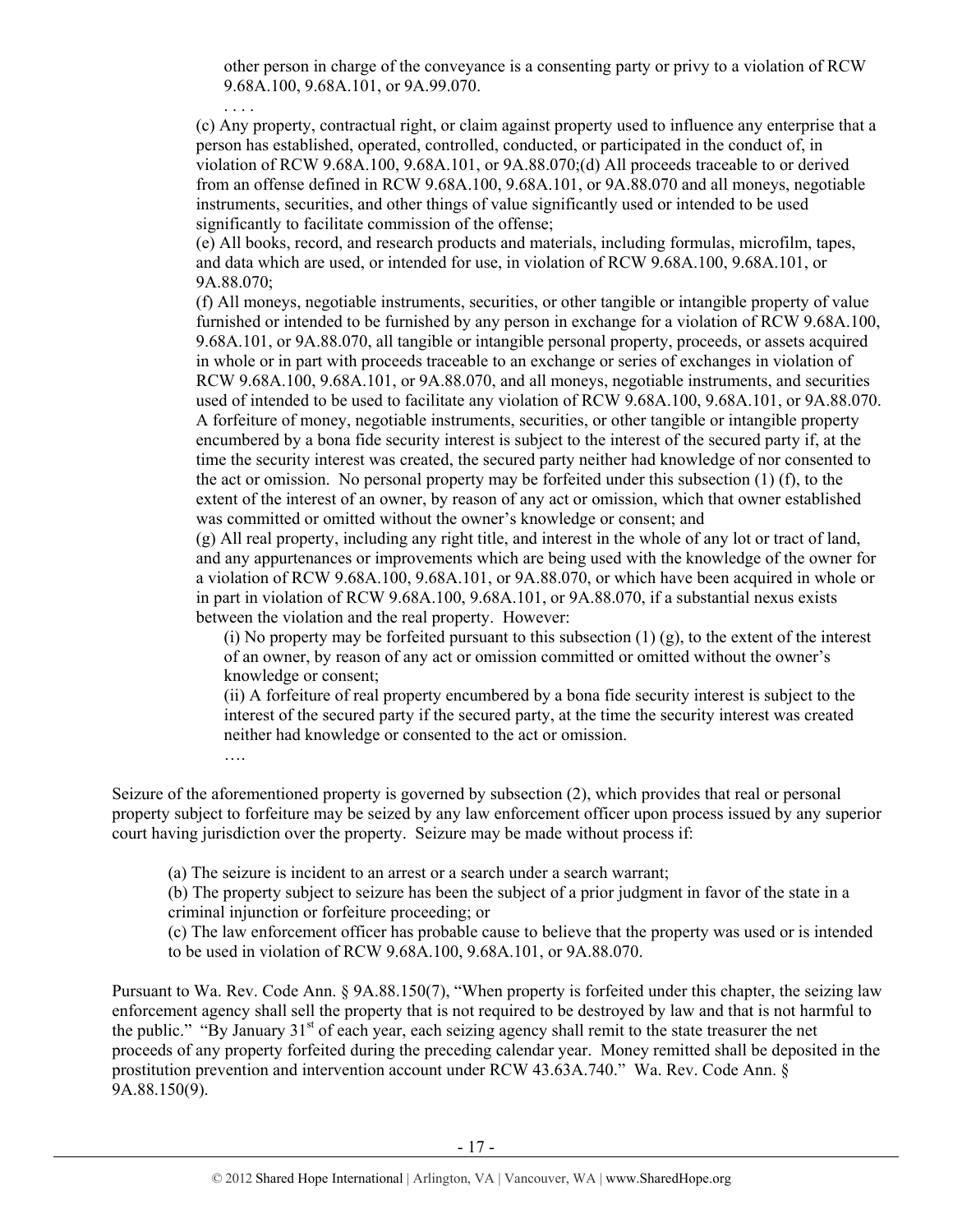Under Wash. Rev. Code Ann. § 9.68A.120 (Seizure and forfeiture of property) buyers involved in child pornography may also be required to forfeit the following:

(1) All visual or printed matter that depicts a minor engaged in sexually explicit conduct. (2) All raw materials, equipment, and other tangible personal property of any kind used or intended to be used to manufacture or process any visual or printed matter that depicts a minor engaged in sexually explicit conduct, and all conveyances, including aircraft, vehicles, or vessels that are used or intended for use to transport, or in any manner to facilitate the transportation of, visual or printed matter in violation of RCW 9.68A.050 [Dealing in depictions of minor engaged in sexually explicit conduct] or 9.68A.060 [Sending, bringing into state depictions of minor engaged in sexually explicit conduct] . . .

. . . .

(3) All personal property, moneys, negotiable instruments, securities, or other tangible or intangible property furnished or intended to be furnished by any person in exchange for visual or printed matter depicting a minor engaged in sexually explicit conduct, or constituting proceeds traceable to any violation of this chapter.

. . . .

Property subject to forfeiture under this chapter may be seized by any law enforcement officer of this state upon process issued by any superior court having jurisdiction over the property. Pursuant to Wash. Rev. Code Ann. §9.68A.120(4), seizure without process may be made if:

(a) The seizure is incident to an arrest or a search under a search warrant or an inspection under an administrative inspection warrant;

(b) The property subject to seizure has been the subject of a prior judgment in favor of the state in a criminal injunction or forfeiture proceeding based upon this chapter;

(c) A law enforcement officer has probable cause to believe that the property is directly or indirectly dangerous to health or safety; or

(d) The law enforcement officer has probable cause to believe that the property was used or is intended to be used in violation of this chapter.

Disposition of the property under this section is governed by Wash. Rev. Code Ann. §9.68A.120(9), which states that the seizing agency may retain the property for official use or sell that which is not required to be destroyed by law. Proceeds of the sale shall first be used to pay expenses arising from the investigation and forfeiture proceedings. Fifty percent of the money remaining after payment of expenses shall be deposited in the state general fund and fifty percent shall be deposited in the general fund of the state, county, or city of the seizing law enforcement agency. Wash. Rev. Code Ann. §9.68A.120(9).

# *2.9 Buying and possessing child pornography carries penalties as high as similar federal offenses.*

A conviction under Wash. Rev. Code Ann. § 9.68A.070(1) (Possession of depictions of minor engaged in sexually explicit conduct) in the first degree is punishable as a Class B felony, seriousness level VI, by imprisonment for 12–102 months and a possible fine up to \$20,000. Wash. Rev. Code Ann. §§ 9.68A.070(1)(b), 9.94A.515, 9.94A.510, 9.94A.550. Under Wash. Rev. Code Ann. § 9.68A.070(1)(c), "For the purposes of determining the unit of prosecution . . . each depiction or image of visual or printed matter constitutes a separate offense." When committed in the second degree a conviction under Wash. Rev. Code Ann. § 9.68A.070(2) is punishable as a Class C felony, seriousness level IV, by imprisonment for 3–60 months, a possible fine up to \$10,000, or both imprisonment and a fine. Wash. Rev. Code Ann. §§ 9.94A.515, 9.94A.510, 9.94A.550, 9A.020.021. Under Wash. Rev. Code Ann. § 9.68A.070(2), "For the purposes of determining the unit of prosecution . . . each incident of possession of one or more depictions or images of visual or printed matter constitutes a separate offense." A conviction under Wash. Rev. Code Ann. § 9.68A.075 (Viewing depictions of a minor engaged in sexually explicit conduct) in the first degree is punishable as a Class B felony, seriousness level IV, by imprisonment for 3–84 months, a possible fine up to \$20,000, or both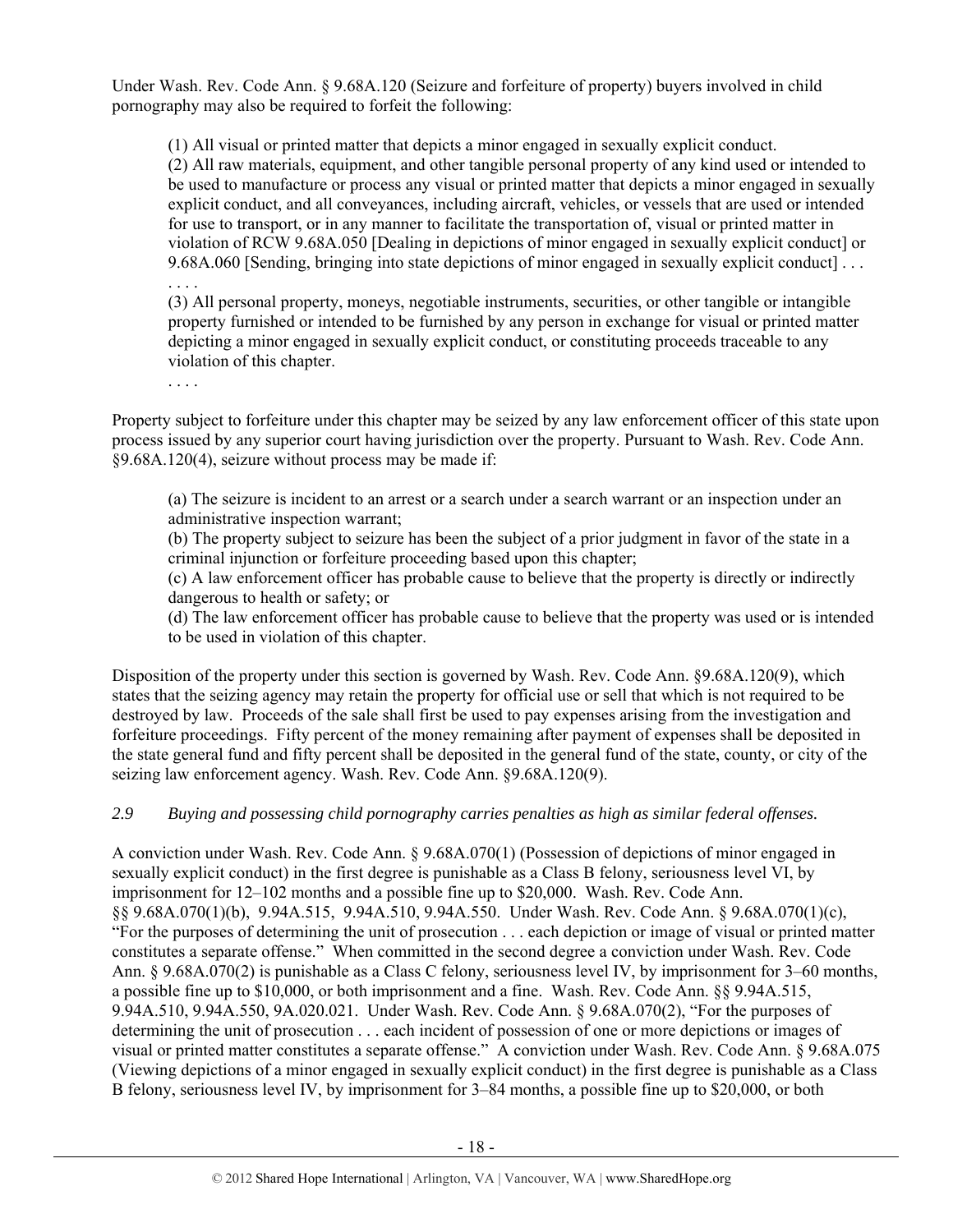imprisonment and a fine. Wash. Rev. Code Ann. §§ 9.94A.515, 9.94A.510, 9.94A.550. When committed in the second degree it is punishable as a Class C felony, currently unranked in seriousness level, by imprisonment of no more than 12 months and a possible fine up to \$20,000. Wash. Rev. Code Ann. §§ 9.94A.505(2)(b), 9.94A.550. Under Wash. Rev. Code Ann. § 9.68A.075(4), "For the purposes of this section, each separate internet session of intentionally viewing over the internet visual or printed matter depicting a minor engaged in sexually explicit conduct constitutes a separate offense."<sup>41</sup> Additionally, under Wash. Rev. Code. Ann. § 9.68A.075(3),

 $\overline{a}$  $41$  Wash. Rev. Code Ann. § 9.68A.001(Legislative findings, intent) expresses legislative intent by stating in part,

By amending current statutes governing depictions of a minor engaged in sexually explicit conduct, it is the intent of the legislature to ensure that intentional viewing of and dealing in child pornography over the internet is subject to a criminal penalty without limiting the scope of existing prohibitions on the possession of or dealing in child pornography, including the possession of electronic depictions of a minor engaged in sexually explicit conduct. It is also the intent of the legislature to clarify, in response to *State v. Sutherby*, 204 P.3d 916 (2009), the unit of prosecution for the statutes governing possession of and dealing in depictions of a minor engaged in sexually explicit conduct. It is the intent of the legislature that the first degree offenses under RCW 9.68A.050 [Dealing in depictions of minor engaged in sexually explicit conduct], 9.68A.060 [Sending, bringing into state depictions of minor engaged in sexually explicit conduct], and 9.68A.070 [Possession of depictions of minor engaged in sexually explicit conduct] have a per depiction or image unit of prosecution, while the second degree offenses under RCW 9.68A.050, 9.68A.060, and 9.68A.070 have a per incident unit of prosecution as established in *State v. Sutherby*, 204 P.3d 916 (2009). Furthermore, it is the intent of the legislature to set a different unit of prosecution for the new offense of viewing of depictions of a minor engaged in sexually explicit conduct such that each separate session of intentionally viewing over the internet of visual depictions or images of a minor engaged in sexually explicit conduct constitutes a separate offense.

The decisions of the Washington Supreme court in State v. Boyd, 260 W.2d 424, 158 P.3d 54 (2007), and State v. Grenning, 169 Wn.2d 47, 234 P.3d 169 (2010), require prosecutors to duplicate and distribute depictions of a minor engaged in sexually explicit conduct ("child pornography") as part of the discovery process in criminal prosecution. The legislature finds that the importance of protecting children from repeat exploitation in pornography is not being given sufficient weight under these decisions. The importance of protecting children from repeat sexual exploitation in child pornography is based upon the following findings:

(1) Child pornography is not entitled to protection under the First Amendment and thus may be prohibited;

(2) The state has a compelling interest in protecting children from those who sexually exploit them, and this interest extends to stamping out the vice of child pornography at all levels in the distribution chain;

(3) Every instance of viewing images of child pornography represents a renewed violation of the victims and a repetition of their abuse;

(4) Child pornography constitutes prima facie contraband, and as such should not be distributed to, or copied by, child pornography defendants or their attorneys;

(5) It is imperative to prohibit the reproduction of child pornography in criminal cases so as to avoid repeated violations and abuse of victims, so long as the government makes reasonable accommodations for the inspection, viewing, and examination of such material for the purposes of mounting a criminal defense. The legislature is also aware that the Adam Walsh child protection and safety act, P.L. 109-248, 120 Stat. 587 (2006), codified at 18 U.S.C. Sec. 3509(m), prohibits the duplication and distribution of child pornography as part of the discovery process in federal prosecutions. This federal law has been in effect since 2006, and upheld repeatedly as constitutional. Courts interpreting the Walsh act have found that such limitations can be employed while still providing the defendant due process. The legislature joins congress, and the legislatures of other states that have passed similar provisions, in protecting these child victims so that our justice system does not cause repeat exploitation, while still providing due process to criminal defendants.

The text of Wash. Rev. Code Ann. § 9.68A.001 included here and elsewhere in this report includes amendments made by the passage of House Bill 2177 during the  $2^{nd}$  session of the  $62^{nd}$  Washington legislature. 2012 Wa. Ch. 135. (WA 2012) (effective June 7, 2012).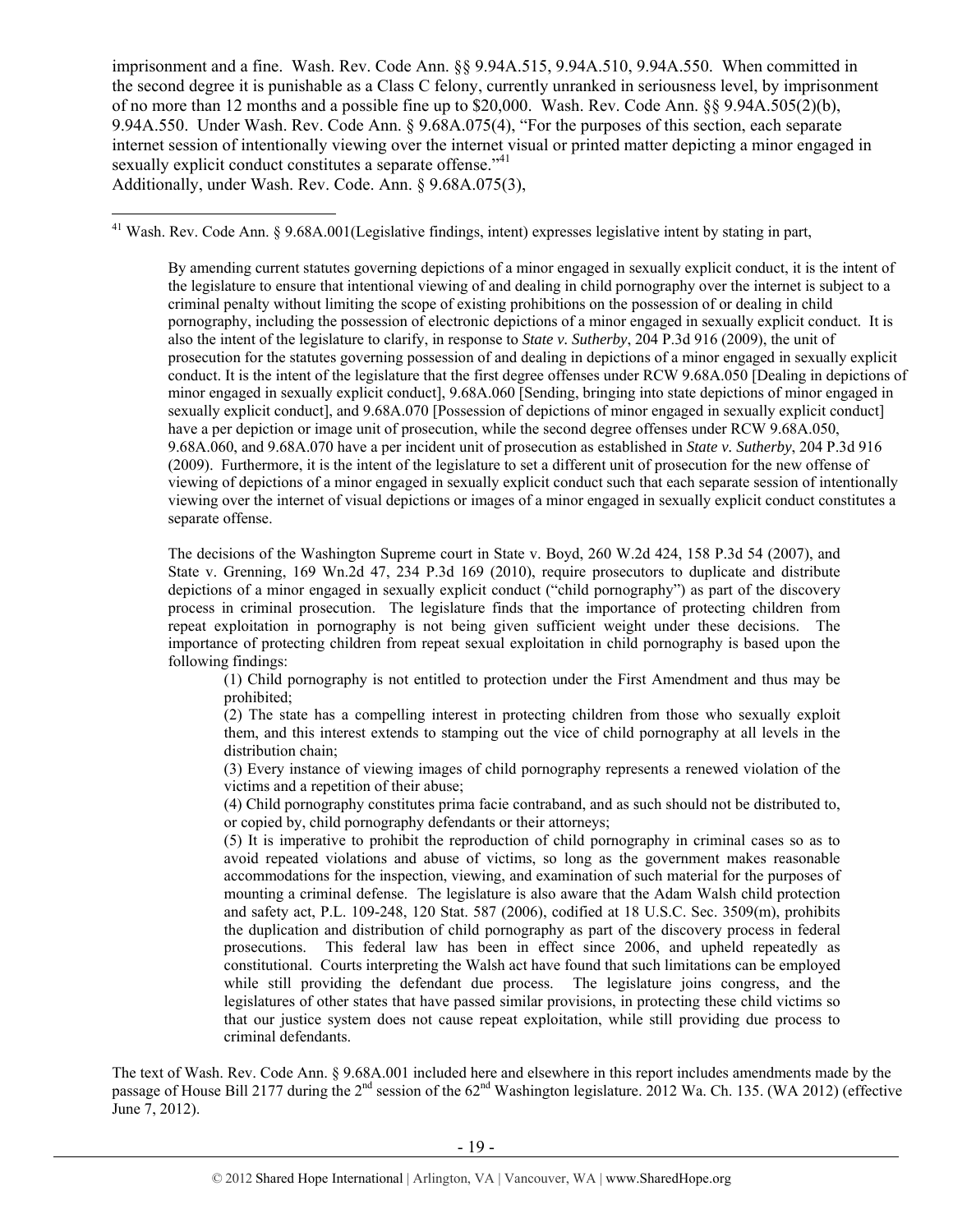For the purposes of determining whether a person intentionally viewed over the internet a visual or printed matter depicting a minor engaged in sexually explicit conduct in subsection (1) or (2) of this section, the trier of fact shall consider the title, text, and content of the visual or printed matter, as well as the internet history, search terms, thumbnail images, downloading activity, expert computer forensic testimony, number of visual or printed matter depicting minors engaged in sexually explicit conduct, defendant's access to and control over the electronic device and its contents upon which the visual or printed matter was found, or any other relevant evidence. The state must prove beyond a reasonable doubt that the viewing was initiated by the user of the computer where the viewing occurred.

In comparison, a federal conviction for possession of child pornography<sup>42</sup> is generally punishable by imprisonment for  $5-20$  years and a fine not to exceed  $$250,000<sup>43</sup>$  Subsequent convictions, however, are punishable by imprisonment up to 40 years and a fine not to exceed \$250,000.<sup>44</sup>

#### *2.10 Convicted buyers of commercial sex acts with minors and child pornography are required to register as sex offenders.*

Wash. Rev. Code Ann. § 9A.44.130(1)(a)<sup>45</sup> (Registration of sex offenders and kidnapping offenders) requires adults residing in Washington, among others, who have been "convicted of any sex offense or kidnapping offense" to register for the sex offender registry. Wash. Rev. Code Ann. § 9A.44.128(10) (Definitions applicable to RCW 9A.44.130 through 9A.44.145, 10.01.200, 43.43.540, 70.48.470, and 72.09.330), with its cross reference to the definition of "sex offense" in Wash. Rev. Code Ann. § 9.94A.030 (Definitions), defines "sex offense" to include, by reference, felony violations of chapter 9.68A (Sexual exploitation of children) (with the exception of Wash. Rev. Code Ann. § 9.68A.080) . . . if the person has a prior conviction for one of these offenses."46 As a result, buyers convicted of Wash. Rev. Code Ann. § 9.68A.100 are required under to register as sex offenders. In addition, those convicted for possessing and viewing child pornography under Wash. Rev. Code Ann. § 9.68A.070 and § 9.68A.075, are required to register as sex offenders. However, buyers convicted of Wash. Rev. Code Ann. § 9A.40.100 (Trafficking) are not expressly required to register, though a special allegation of sexual motivation in a sex trafficking of a minor crime will result in a requirement to register as a sex offender. Wash. Rev. Code Ann. §§ 9.94A.030(46)(c), 9.94A.835, 9A.44.128(10), 9A.44.130.

 $\overline{a}$ <sup>42</sup> 18 U.S.C. §§ 2252(a)(2), (a)(4) (Certain activities relating to material involving the sexual exploitation of minors),  $2252A(a)(2)$ –(3) (Certain activities relating to material constituting or containing child pornography), 1466A(a), (b) (Obscene visual representations of the sexual abuse of children).

<sup>&</sup>lt;sup>43</sup> 18 U.S.C. §§ 2252(b) (stating that a conviction under subsection (a)(2) is punishable by imprisonment for 5–20 years and a fine, while a conviction under subsection (a)(4) is punishable by imprisonment up to 10 years, a fine, or both),  $2252A(b)(1)$  (a conviction is punishable by imprisonment for 5–20 years and a fine), 1466A(a), (b) (stating that a conviction under subsection (a) is "subject to the penalties provided in section  $2252A(b)(1)$ ," imprisonment for 5–20 years and a fine, while a conviction under subsection (b) is "subject to the penalties provided in section 2252A(b)(2)," imprisonment up to 10 years, a fine, or both); *see also* 18 U.S.C. §§ 3559(a)(1) (classifying all of the above listed offenses as felonies), 3571(b)(3) (providing a fine up to \$250,000 for any felony conviction).

<sup>&</sup>lt;sup>44</sup> 18 U.S.C. §§ 2252(b) (stating if a person has a prior conviction under subsection (a)(2), or a list of other statutes, a conviction is punishable by a fine and imprisonment for 15–40 years, but if a person has a prior conviction under subsection (a)(4), or a list of other statutes, a conviction is punishable by a fine and imprisonment for  $10-20$  years),  $2252A(b)(1)$  (stating if a person has a prior conviction under subsection (a)(2), (a)(3), or a list of other statutes, a conviction is punishable by a fine and imprisonment for  $15-40$  years),  $1466A(a)$ , (b) (stating that the penalty scheme for section 2252A(b) applies); *see also* 18 U.S.C. §§ 3559(a)(1) (classifying all of the above listed offenses as felonies),  $3571(b)(3)$  (providing a fine up to \$250,000 for any felony conviction).

<sup>&</sup>lt;sup>45</sup> The text of Wash. Rev. Code Ann. § 9A.44.128 included here and elsewhere in this report includes amendments made by the passage of House Bill 1983 during the 2<sup>nd</sup> session of the 62<sup>nd</sup> Washington Legislature. 2012 Wa. Ch. 134. (WA 2012) (effective June 7, 2012).

<sup>&</sup>lt;sup>46</sup> The text of Wash. Rev. Code Ann. § 9A.44.128 included here and elsewhere in this report includes amendments made by the passage of House Bill 1983 during the  $2<sup>nd</sup>$  session of the 62<sup>nd</sup> Washington Legislature. 2012 Wa. Ch. 134. (WA 2012) (effective June 7, 2012).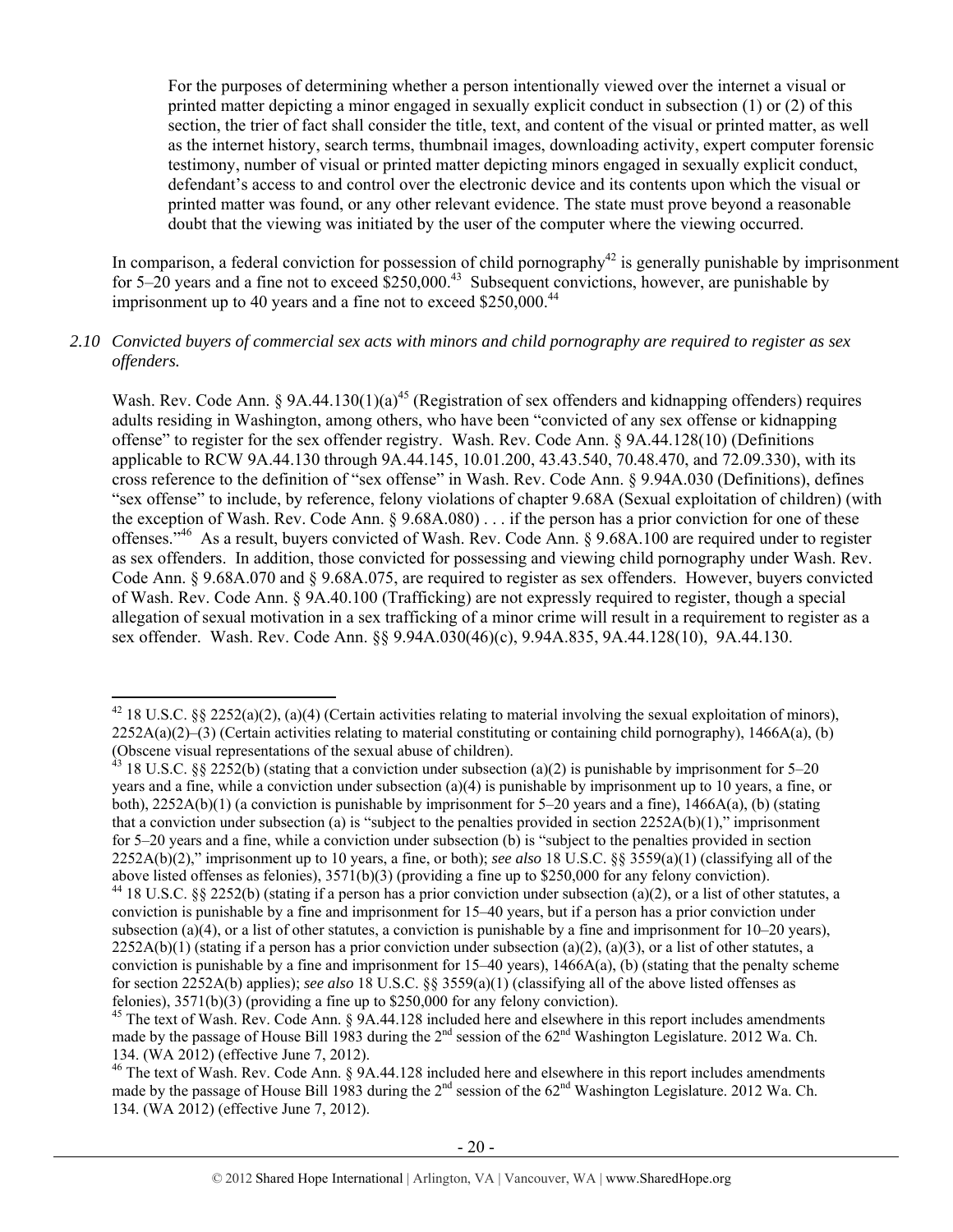2.10.1 Recommendation: Add Wash. Rev. Code Ann. § 9A.40.100 (Trafficking) to the list of sex offenses in Wash. Rev. Code Ann. § 9A.44.128 (Definitions applicable to RCW 9A.44.130 through 9A.44.145, 10.01.200, 43.43.540, 70.48.470, and 72.09.330) for which offenders must register to ensure sex trafficking is identified as a crime requiring registration as a sex offender.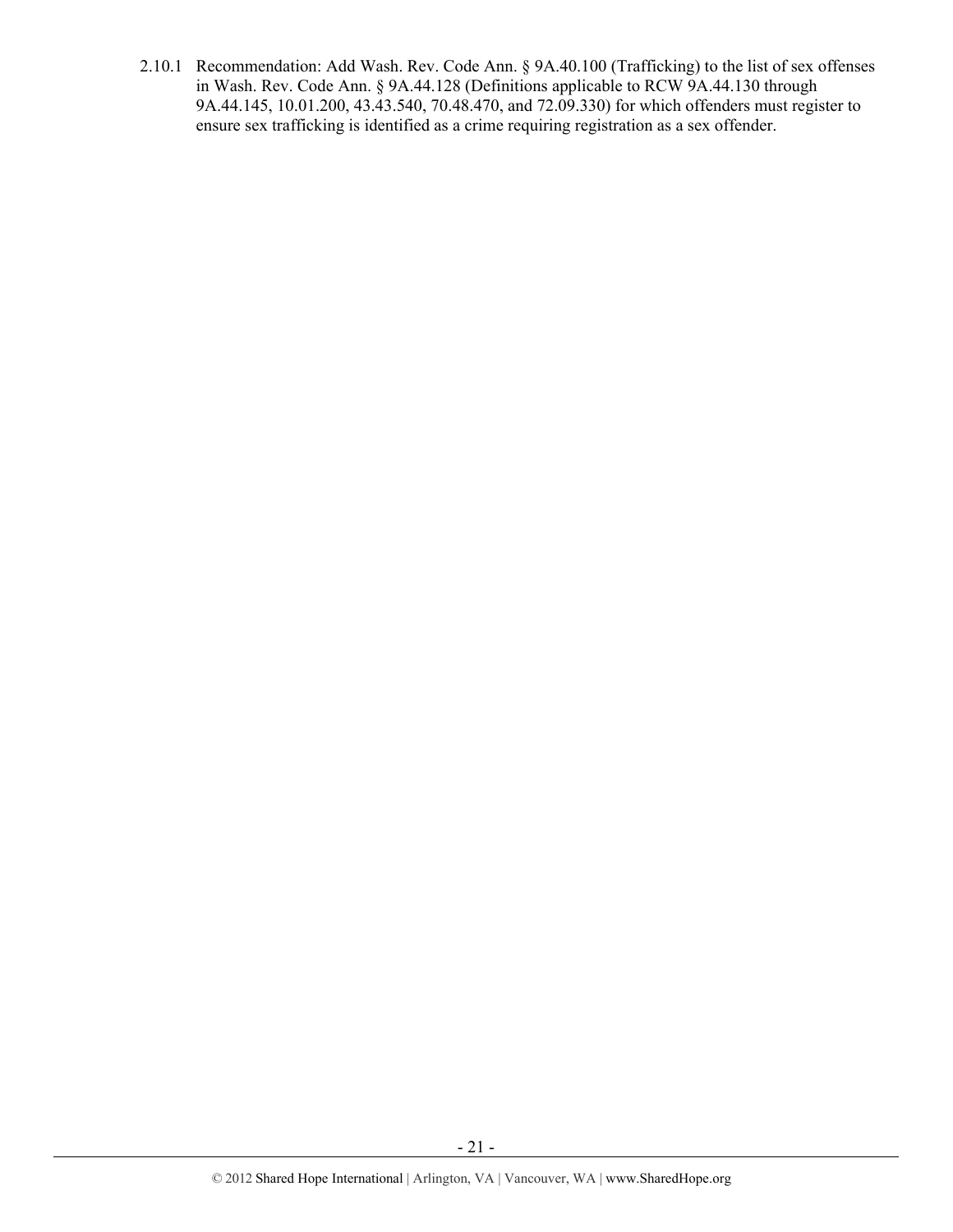#### *Legal Components:*

- *3.1 Penalties for trafficking a child for sexual exploitation are as high as federal penalties.*
- *3.2 Creating and distributing child pornography carries penalties as high as similar federal offenses.*
- *3.3 Using the Internet to lure, entice, recruit or sell commercial sex acts with a minor is a separate crime or results in an enhanced penalty for traffickers.*
- *3.4 Financial penalties for traffickers, including asset forfeiture, are sufficiently high.*
- *3.5 Convicted traffickers are required to register as sex offenders.*
- *3.6 Laws relating to termination of parental rights for certain offenses include sex trafficking or commercial sexual exploitation of children (CSEC) offenses in order to remove the children of traffickers from their control and potential exploitation.*

*\_\_\_\_\_\_\_\_\_\_\_\_\_\_\_\_\_\_\_\_\_\_\_\_\_\_\_\_\_\_\_\_\_\_\_\_\_\_\_\_\_\_\_\_\_\_\_\_\_\_\_\_\_\_\_\_\_\_\_\_\_\_\_\_\_\_\_\_\_\_\_\_\_\_\_\_\_\_\_\_\_\_\_\_\_\_\_\_\_\_\_\_\_\_* 

#### *Legal Analysis:*

 $\overline{a}$ 

*3.1 Penalties for trafficking a child for sexual exploitation are as high as federal penalties.* 

Wash. Rev. Code Ann. § 9A.40.100(1)(a) (Trafficking)<sup>47</sup> in the first degree is punishable as a Class A felony, seriousness level XIV, by imprisonment for 123–397 months and a possible fine up to \$50,000. Wash. Rev. Code Ann. §§ 9A.40.100(1)(b), 9.94A.515, 9.94A.510, 9.94A.550. Convictions for human trafficking in the second degree, under Wash. Rev. Code Ann. § 9A.40.100(2)(a) and for Wash. Rev. Code Ann. § 9.68A.101 (Promoting commercial sexual abuse of a minor) are also punishable as Class A felonies, with a seriousness level of XII, by imprisonment for 93–318 months and a possible fine up to \$50,000.<sup>48</sup> Wash. Rev. Code Ann. §§ 9A.40.100(2)(b), 9.68A.101(2), 9.94A.515, 9.94A.510, 9.94A.550. Wash. Rev. Code Ann. § 9.68A.102 (Promoting travel for commercial sexual abuse) is punishable as a Class C felony, unranked on the sentencing grid, by imprisonment up to 12 months and a possible fine up to \$10,000.<sup>49</sup> Wash. Rev. Code Ann. §§ 9.68A.102(2), 9.94A.505(2)(b), 9.94A.550.

Traffickers may also be punished for "advertising commercial sexual abuse of a minor" under Wash. Rev. Code Ann. §9.68A.104 (Advertising commercial sexual abuse of a minor—Penalty)<sup>50</sup> as established by 2012 Wa. Ch. 138.51 Under Wash. Rev. Code Ann. § 9.68A.104 (1),

<sup>&</sup>lt;sup>47</sup> See supra Section 1.1 for the relevant provisions.<br><sup>48</sup> See supra Sections 1.1 and 1.2 for the relevant provisions.<br><sup>49</sup> See supra Section 1.2 for the relevant provisions.<br><sup>50</sup> The text of Wash. Rev. Stat. § 9.68A in passage of Senate Bill 6251 during the 2<sup>nd</sup> session of the 62<sup>nd</sup> Washington legislature. 2012 Wa. Ch. 138. (WA 2012) (effective June 7, 2012). As of July 7, 2012, this law was temporarily restrained from taking effect by *Backpage.com v. McKenna*, No. 2:12-CV-00954 (W.D. Wash. filed June 4, 2012), and a preliminary injunction barring prosecution under the law pending a trial on the merits was granted on July 27, 2012. *Backpage.com v. McKenna*, No. C12-954-RSM (W.D. Wash July 17, 2012). The temporary restraining order was extended until joint submission of an order for preliminary injunction, *Id.*, which was submitted on August 6, 2012 and granted on September 25, 2012. *Backpage.com v. McKenna*, No. 2:12-cv-000954-RSM (W.D. Wash Sept. 25, 2012). The law therefore is in effect but the preliminary injunction on enforcement and prosecution is to remain in effect until the conclusion of the lawsuit.  $Id$ .

<sup>&</sup>lt;sup>51</sup> The 2012 Washington legislature also included a section on legislative findings in Senate Bill 6251 (2012 Wa. Ch. 138), appended as a note to Wash. Code Ann. § 9.68A.104 expressing that:

The legislature finds it unacceptable that Washington's children are being sold for sex in advertisements ... The legislature finds that the practice of escort services including minors who are being sold for sex, a form of sex trafficking and commercial abuse of minors … The legislature is committed to eliminating trafficking of minors in a manner consistent with federal laws prohibiting sexual exploitation of children.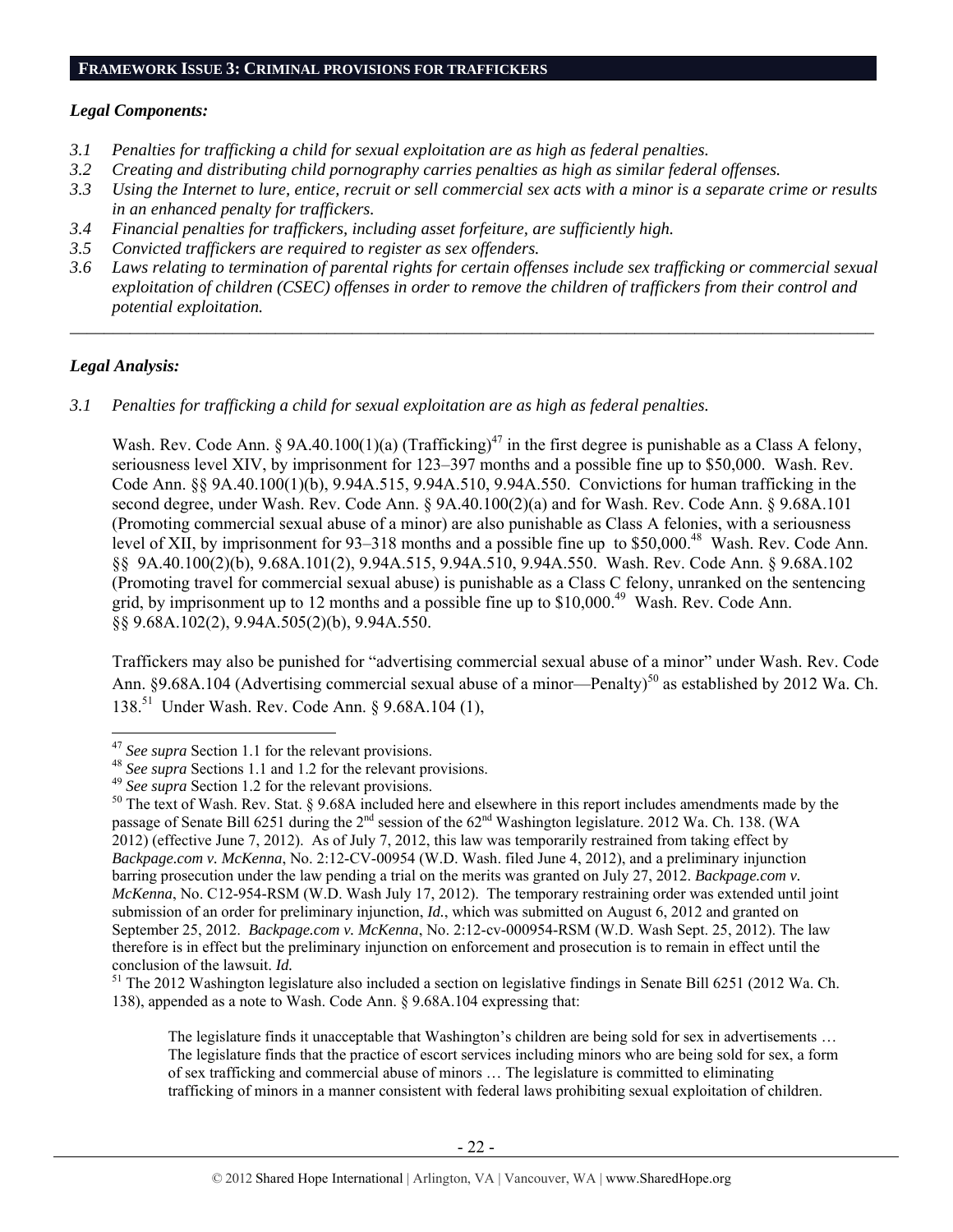[a] person commits the offense of advertising commercial sexual abuse of a minor if he or she knowingly publishes, disseminates, or displays, or causes directly or indirectly, to be published, disseminated, or displayed, any advertisement for a commercial sex act,  $52$  which is to take place in the state of Washington and that includes the depiction<sup>53</sup> of a minor.

Advertising commercial sexual abuse of a minor is a Class C felony. Wash. Rev. Code Ann. § 9.68A.104(3). Furthermore, as Wash. Rev. Code Ann. § 9.68A.104(2) stipulates, "it is not a defense that the defendant did not know the age of the minor depicted in the advertisement." However, pursuant to 2012 Wash. Rev. Code Ann. § 9.68A.104(2),

. . . [i]t is a defense, which the defendant must prove by a preponderance of the evidence, that the defendant made a reasonable bona fide attempt to ascertain the true age of the minor depicted in the advertisement by requiring, prior to publication, dissemination, or display of the advertisement, production of a driver's license, marriage license, birth certificate, or other governmental or educational identification card or paper of the minor depicted in the advertisement and did not rely solely on oral or written representations of the minor's age, or the apparent age of the minor as depicted. In order to invoke the defense, the defendant must produce for inspection by law enforcement a record of the identification used to verify the age of the person depicted in the advertisement.

A trafficker could also be convicted under Wash. Rev. Code Ann. § 9A.83.020 (Money laundering), which states,

(1) A person is guilty of money laundering when that person conducts or attempts to conduct a financial transaction involving the proceeds<sup>54</sup> of specified unlawful activity<sup>55</sup> and:

(a) Knows the property is proceeds of specified unlawful activity; or

(b) Knows that the transaction is designed in whole or in part to conceal or disguise the nature,

location, source, ownership, or control of the proceeds, and acts recklessly as to whether the property is proceeds of specified unlawful activity; or

(c) Knows that the transaction is designed in whole or in part to avoid a transaction reporting requirement under federal law.

A conviction for money laundering is punishable as a Class B felony by imprisonment up to 10 years, a fine of \$20,000, or both. Wash. Rev. Code Ann. §§ 9A.83.020(4), 9A.20.021(1)(b).

In comparison, if the victim is under the age of 14, a conviction under the Trafficking Victims Protection Act  $(TVPA)^{56}$  for child sex trafficking is punishable by 15 years to life imprisonment and a fine not to exceed \$250,000. 18 U.S.C. §§ 1591(b)(1), 3559(a)(1), 3571(b)(3). If the victim is between the ages of 14–17, a conviction is punishable by 10 years to life imprisonment and a fine not to exceed \$250,000. 18 U.S.C.

 $\overline{a}$ 

<sup>54</sup> Pursuant to Wash. Rev. Code Ann. § 9A.83.010(5), "Proceeds' means any interest in property directly or

indirectly acquired through or derived from an act or omission, and any fruits of this interest, in whatever form." <sup>55</sup> Wash. Rev. Code Ann. § 9A.83.010(7) states, "'Specified unlawful activity' means an offense committed in this state that is a class A or B felony under Washington law or that is listed as 'criminal profiteering' in RCW 9A.82.010, or an offense committed in any other state that is punishable under the laws of that state by more than one year in prison, or an offense that is punishable under federal law by more than one year in prison."

<sup>52</sup> Wash. Rev. Code Ann. § 9.68A.104(1)(b) defines "[c]ommercial sex act" as "any act of sexual contact or sexual intercourse, both as defines in chapter 9A.44 RCW, for which something of value is given or received by any person." Wash. Rev. Code Ann. § 9.68A.104 (1)(a) defines "[a]dvertisement for a commercial sex act" as "any advertisement or offer in electronic or print media, which includes either an explicit or implicit offer for a commercial sex act to occur in Washington." 2012 Wa. Ch. 138.

<sup>&</sup>lt;sup>53</sup> Wash. Rev. Code Ann. § 9.68A.104(1)(c) defines "[d]epiction" as "any photograph or visual or printed matter as defined in RCW 9.68A.011 (2) and (3)."

<sup>56</sup> Trafficking Victims Protection Act (TVPA) of 2000, Pub. L. No. 106-386, 114 Stat. 1464, 1466 (codified in scattered sections of 18 and 22 U.S.C.).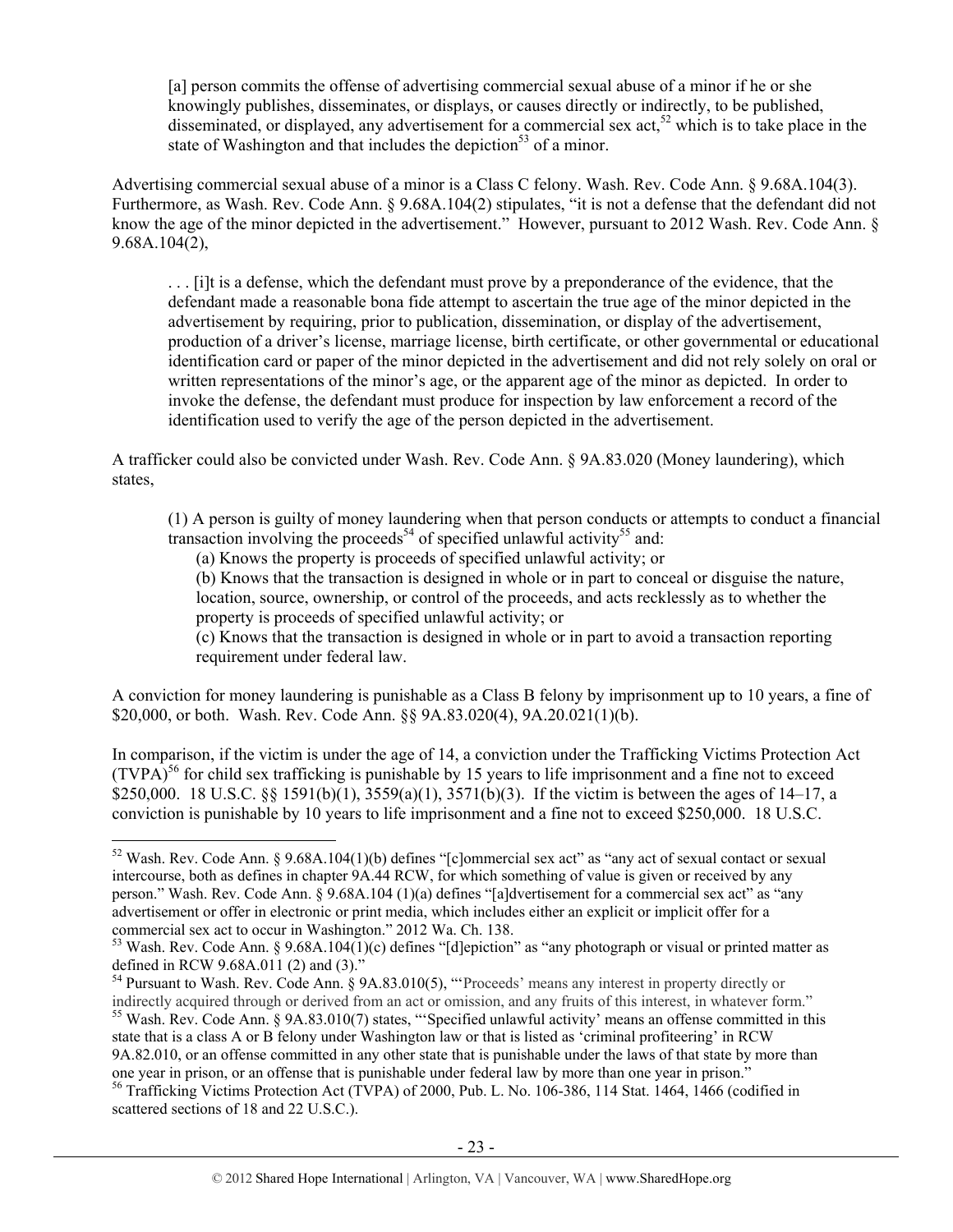§§ 1591(b)(2), 3559(a)(1), 3571(b)(3). A conviction is punishable by mandatory life imprisonment, however, if the trafficker has a prior conviction for a federal sex offense<sup>57</sup> against a minor.

# *3.2 Creating and distributing child pornography carries penalties as high as similar federal offenses.*

Creating child pornography is illegal under Wash. Rev. Code Ann. § 9.68A.040 (Sexual exploitation of a minor),<sup>58</sup> which is punishable as a Class B felony, seriousness level IX, by imprisonment for 31 months to 10 years, a possible fine up to \$20,000, or both. Wash. Rev. Code Ann. §§ 9.68A.040(2), 9.94A.515, 9.94A.510, 9.94A.550, 9A.20.021. Acts related to the distribution of child pornography is illegal under Wash. Rev. Code Ann. § 9.68A.050 (Dealing in depictions of minor engaged in sexually explicit conduct) and § 9.68A.060 (Sending, bringing into state depictions of minor engaged in sexually explicit conduct). Wash. Rev. Code Ann.  $§ 9.68A.050(1)(a), (2)(a) states,$ 

(1)(a) A person commits the crime of dealing in depictions of a minor engaged in sexually explicit conduct in the first degree when he or she:

(i) Knowingly develops, duplicates, publishes, prints, disseminates, exchanges, finances, attempts to finance, or sells a visual or printed matter that depicts a minor engaged in an act of sexually explicit conduct as defined in RCW 9.68A.011(4)(a) through (e) [Definitions]; or (ii) Possesses with intent to develop, duplicate, publish, print, disseminate, exchange, or sell any visual or printed matter that depicts a minor engaged in an act of sexually explicit conduct as defined in RCW  $9.68A.011(4)(a)$  through (e).

. . . . (2)(a) A person commits the crime of dealing in depictions of a minor engaged in sexually explicit conduct in the second degree when he or she:

(i) Knowingly develops, duplicates, publishes, prints, disseminates, exchanges, finances, attempts to finance, or sells any visual or printed matter that depicts a minor engaged in an act of sexually explicit conduct as defined in RCW 9.68A.011(4)(f) or (g); or

(ii) Possesses with intent to develop, duplicate, publish, print, disseminate, exchange, or sell any visual or printed matter that depicts a minor engaged in an act of sexually explicit conduct as defined in RCW 9.68A.011(4)(f) or (g).

Wash. Rev. Code Ann. § 9.68A.060(1)(a), (2)(a) states,

(1)(a) A person commits the crime of sending or bringing into the state depictions of a minor engaged in sexually explicit conduct in the first degree when he or she knowingly sends or causes to be sent, or brings or causes to be brought, into this state for sale or distribution, a visual or printed matter that depicts a minor engaged in sexually explicit conduct as defined in RCW 9.68A.011(4)(a) through (e).

. . . . (2)(a) A person commits the crime of sending or bringing into the state depictions of a minor engaged in sexually explicit conduct in the second degree when he or she knowingly sends or causes to be sent, or brings or causes to be brought, into this state for sale or distribution, any visual or printed matter that depicts a minor engaged in sexually explicit conduct as defined in RCW 9.68A.011(4)(f) or (g).

Wash. Rev. Code Ann. §  $9.68A.050(1)(a)$  and §  $9.68A.060(1)(a)$  are punishable as Class B felonies, seriousness level VII, by imprisonment for 15–116 months and a possible fine up to \$20,000. Wash. Rev. Code Ann. §§ 9.68A.050(1)(b), 9.68A.060(1)(b), 9.94A.515, 9.94A.510, 9.94A.550. Wash. Rev. Code Ann. § 9.68A.050(2)(a) and § 9.68A.060(2)(a) are punishable as Class C felonies, seriousness level of V, by imprisonment for 6–60 months, a fine up to \$10,000, or both imprisonment and a fine. Wash. Rev. Code Ann. §§ 9.68A.050(2)(b), 9.68A.060(2)(b), 99.94A.515, 9.94A.510, 9.94A.550, 9A.20.021.

<sup>&</sup>lt;sup>57</sup> See supra note 34.

<sup>&</sup>lt;sup>58</sup> See supra Section 1.2 for the relevant provisions.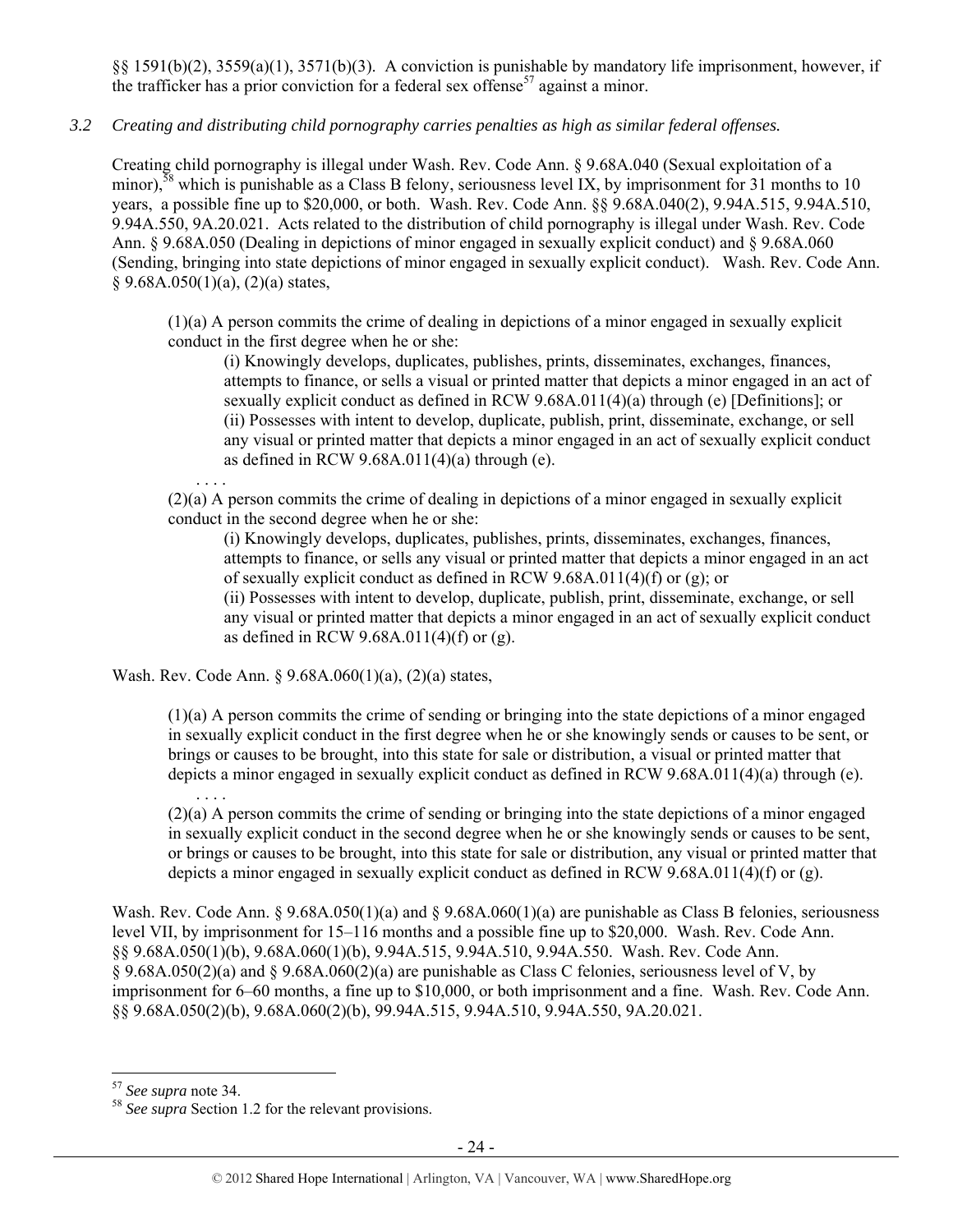In comparison, if the victim is under the age of 14, a conviction under the TVPA for child sex trafficking is punishable by 15 years to life imprisonment and a fine not to exceed \$250,000. 18 U.S.C. §§ 1591(b)(1),  $3559(a)(1)$ ,  $3571(b)(3)$ . If the victim is between the ages of  $14-17$ , a conviction is punishable by 10 years to life imprisonment and a fine not to exceed \$250,000. 18 U.S.C. §§ 1591(b)(2), 3559(a)(1), 3571(b)(3). A conviction is punishable by mandatory life imprisonment, however, if the trafficker has a prior conviction for a federal sex offense<sup>59</sup> against a minor. Additionally, a federal conviction for distribution of child pornography<sup>60</sup> is generally punishable by imprisonment for  $5-20$  years and a fine not to exceed \$250,000.<sup>61</sup> Subsequent convictions, however, are punishable by imprisonment up to 40 years and a fine not to exceed \$250,000.<sup>62</sup>

*3.3 Using the Internet to lure, entice, recruit or sell commercial sex acts with a minor is a separate crime or results in an enhanced penalty for traffickers.* 

Wash. Rev. Code Ann. § 9.68A.090 (Communication with minor for immoral purposes)<sup>63</sup> prohibits communication with a minor or someone one believes to be a minor for immoral purposes. While this is a gross misdemeanor, it is increased to a Class C felony in Wash. Rev. Code Ann. § 9.68A.090(2) when the communication is done through "the sending of an electronic communication," such as by email or over the Internet. This statute does not specifically address commercial sex acts.

3.3.1 Recommendation: Amend Wash. Rev. Code Ann. § 9.68A.090 (Communication with minor for immoral purposes) to expressly apply the penalty enhancement to use of the Internet to commit CSEC or sex trafficking offenses.

### *3.4 Financial penalties for traffickers, including asset forfeiture, are sufficiently high.*

Traffickers convicted under Wash. Rev. Code Ann. § 9A.40.100(1)(a), (2)(a) (Trafficking) or § 9.68A.101 (Promoting commercial sexual abuse of a minor) may be required to pay possible fines up to \$50,000. Wash. Rev. Code Ann. §§ 9A.40.100(1)(b), (2)(b), 9.68A.101(2), 9.94A.550. Those convicted of Wash. Rev. Code Ann. § 9.68A.040 (Sexual exploitation of a minor) may be required to pay a possible fine up to \$20,000, while traffickers convicted under Wash. Rev. Code Ann. § 9.68A.102 (Promoting travel for commercial sexual abuse) may be required to pay a possible fine up to \$10,000. Wash. Rev. Code Ann. §§ 9.68A.040(2), 9.68A.102(2), 9.94A.550. A conviction for money laundering could also result in a fine of \$20,000. Wash. Rev. Code Ann. §§ 9A.83.020(4), 9A.20.021(1)(b). Mandatory fines are assessed pursuant to Wash. Rev. Code Ann. § 9A.88.140(2) (Vehicle impoundment—fees and fine), which provides for mandatory impoundment of vehicles, stating, "Upon an arrest for a suspected violation of commercial sexual abuse of a minor, promoting commercial sexual abuse of a minor, or promoting travel for commercial sexual abuse of a minor, the arresting law enforcement officer shall impound the person's vehicle if (a) the motor vehicle was used in the commission

<sup>&</sup>lt;sup>59</sup> *See supra* note 34.<br><sup>60</sup> 18 U.S.C. §§ 2252(a)(1), (a)(2), (a)(3) (Certain activities relating to material involving the sexual exploitation of minors),  $2252A(a)(2)$ ,  $(a)(3)$  (Certain activities relating to material constituting or containing child pornography),

<sup>1466</sup>A(a) (Obscene visual representations of the sexual abuse of children).<br><sup>61</sup> 18 U.S.C. §§ 2252(b) (stating that a conviction under subsection (a)(1), (a)(2), or (a)(3) is punishable by imprisonment for 5–20 years and a fine), 2252A(b)(1) (a conviction is punishable by imprisonment for 5–20 years and a fine), 1466A(a), (b) (stating that a conviction under subsection (a) is "subject to the penalties provided in section 2252A(b)(1)," imprisonment for 5–20 years and a fine, while a conviction under subsection (b) is "subject to the penalties provided in section 2252A(b)(2)," imprisonment up to 10 years, a fine, or both); *see also* 18 U.S.C.  $\S$ § 3559(a)(1) (classifying all of the above listed offenses as felonies), 3571(b)(3) (providing a fine up to \$250,000 for any felony conviction).

<sup>&</sup>lt;sup>62</sup> 18 U.S.C. §§ 2252(b) (stating if a person has a prior conviction under subsection (a)(1), (a)(2), or (a)(3) or a list of other statutes, a conviction is punishable by a fine and imprisonment for 15–40 years), 2252A(b)(1) (stating if a person has a prior conviction under subsection (a)(2), (a)(3), or a list of other statutes, a conviction is punishable by a fine and imprisonment for 15–40 years),  $1466A(a)$ , (b) (stating that the penalty scheme for section 2252A(b) applies); *see also* 18 U.S.C. §§ 3559(a)(1) (classifying all of the above listed offenses as felonies), 3571(b)(3) (providing a fine up to \$250,000 for any felony conviction).

<sup>&</sup>lt;sup>63</sup> See supra Section 2.5 for the relevant provisions.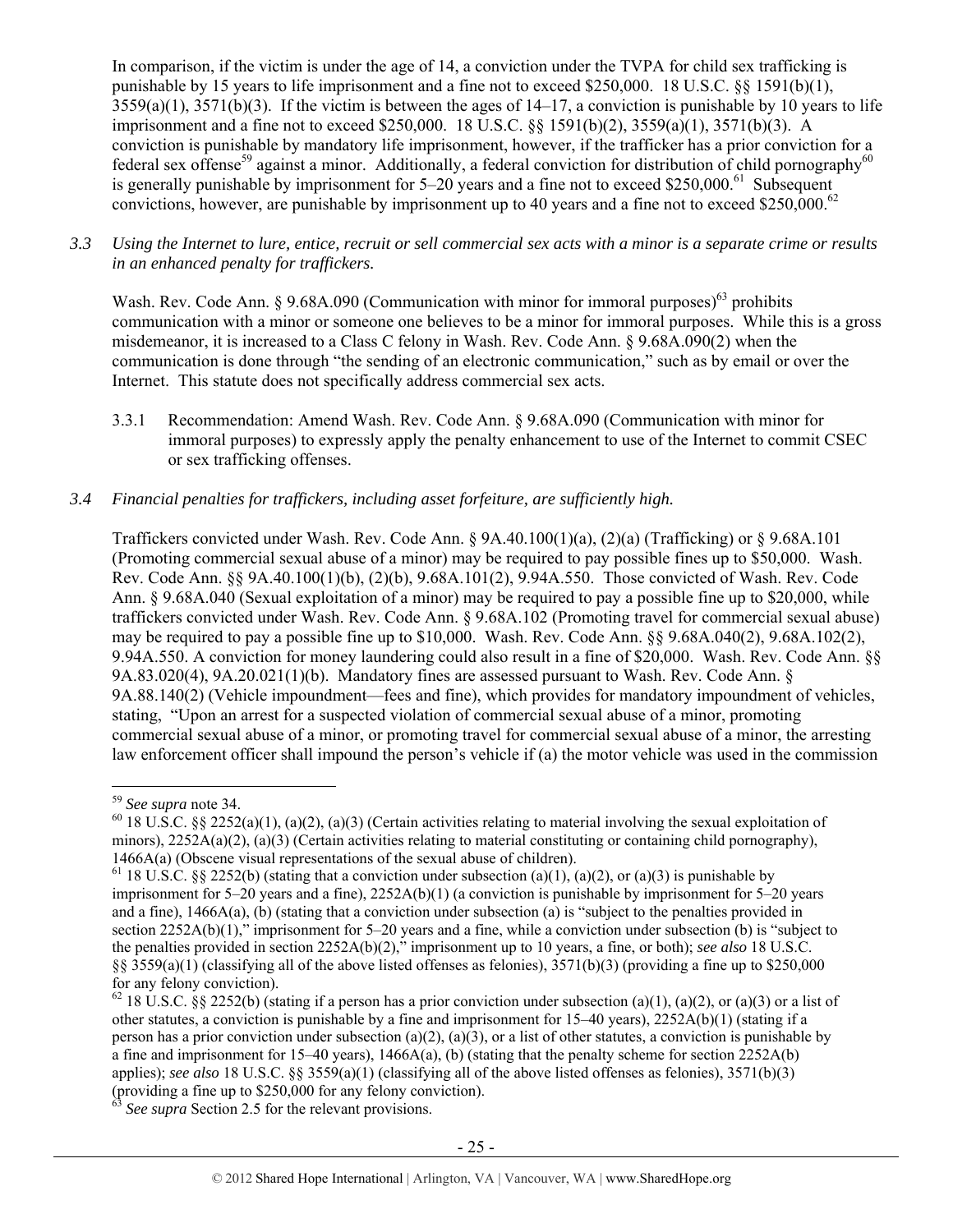of the crime; and (b) the person arrested is the owner of the vehicle or the vehicle is a rental car as defined in RCW 46.04.465." Wash. Rev. Code Ann. § 9A.88.140(4) sets a \$2,500 fine to be paid to the impounding agency in order to redeem the vehicle. In addition, Wash. Rev. Code Ann. § 9.68A.105 (Additional fee assessment) imposes a non-discretionary \$5,000 penalty for any conviction under Wash. Rev. Code Ann. § 9.68A.101 (Promoting commercial sexual abuse of a minor).

Traffickers may also be required to pay restitution at the discretion of the court. Pursuant to Wash. Rev. Code Ann. § 9.94A.750 (Restitution),

(1) If restitution is ordered, the court shall determine the amount of restitution due at the sentencing hearing or within one hundred eighty days.

. . . .

(3) Except as provided in subsection (6) of this section, restitution ordered by a court pursuant to a criminal conviction shall be based on easily ascertainable damages for injury to or loss of property, actual expenses incurred for treatment for injury to persons, and lost wages resulting from injury. Restitution shall not include reimbursement for damages for mental anguish, pain and suffering, or other intangible losses, but may include the costs of counseling reasonably related to the offense. The amount of restitution shall not exceed double the amount of the offender's gain or the victim's loss from the commission of the offense.

. . .

(5) Restitution may be ordered whenever the offender is convicted of an offense which results in injury to any person or damage to or loss of property or as provided in subsection (6) of this section. In addition, restitution may be ordered to pay for an injury, loss, or damage if the offender pleads guilty to a lesser offense or fewer offenses and agrees with the prosecutor's recommendation that the offender be required to pay restitution to a victim of an offense or offenses which are not prosecuted pursuant to a plea agreement.

(6) Restitution for the rape of a child in the first, second, or third degree, in which the victim becomes pregnant, shall include:

(a) All of the victim's medical expenses that are associated with the rape and resulting pregnancy; and

(b) child support for any child born as a result of the rape if child support is ordered pursuant to a proceeding in superior court or administrative order for support for that child. The clerk must forward any restitution payments made on behalf of the victim's child to the Washington state child support registry under chapter 26.23 RCW. Identifying information about the victim and child shall not be included in the order. The offender shall receive a credit against any obligation owing under the administrative or superior court order for support of the victim's child. . . .

. . . .

 $\overline{a}$ 

Traffickers also face asset forfeiture under several statutes.<sup>64</sup>

# *3.5 Convicted traffickers are required to register as sex offenders.*

Wash. Rev. Code Ann. § 9A.44.130(1)(a) (Registration of sex offenders and kidnapping offenders) requires adults residing in Washington, among others, who have been "convicted of any sex offense or kidnapping offense" to register for the sex offender registry. Wash. Rev. Code Ann. § 9A.44.128(10) (Definitions applicable to RCW 9A.44.130 through 9A.44.145, 10.01.200, 43.43.540, 70.48.470, and 72.09.330), with its cross reference to the definition of "sex offense" in Wash. Rev. Code Ann. § 9.94A.030 (Definitions), defines "sex offense" to include, by reference to felony violations of chapter 9.68A (Sexual exploitation of children), Wash. Rev. Code Ann. § 9.68A.100 (Commercial sexual abuse of a minor), § 9.68A.102 (Promoting commercial sexual abuse of a minor), § 9.68A.103 (Permitting commercial sexual abuse of a minor), § 9.68A.040 (Sexual exploitation of a minor), § 9.68A.050 (Dealing in depictions of minor engaged in sexually

<sup>64</sup> *See* Section 2.8 *supra* for a full discussion of asset seizure and forfeiture provisions.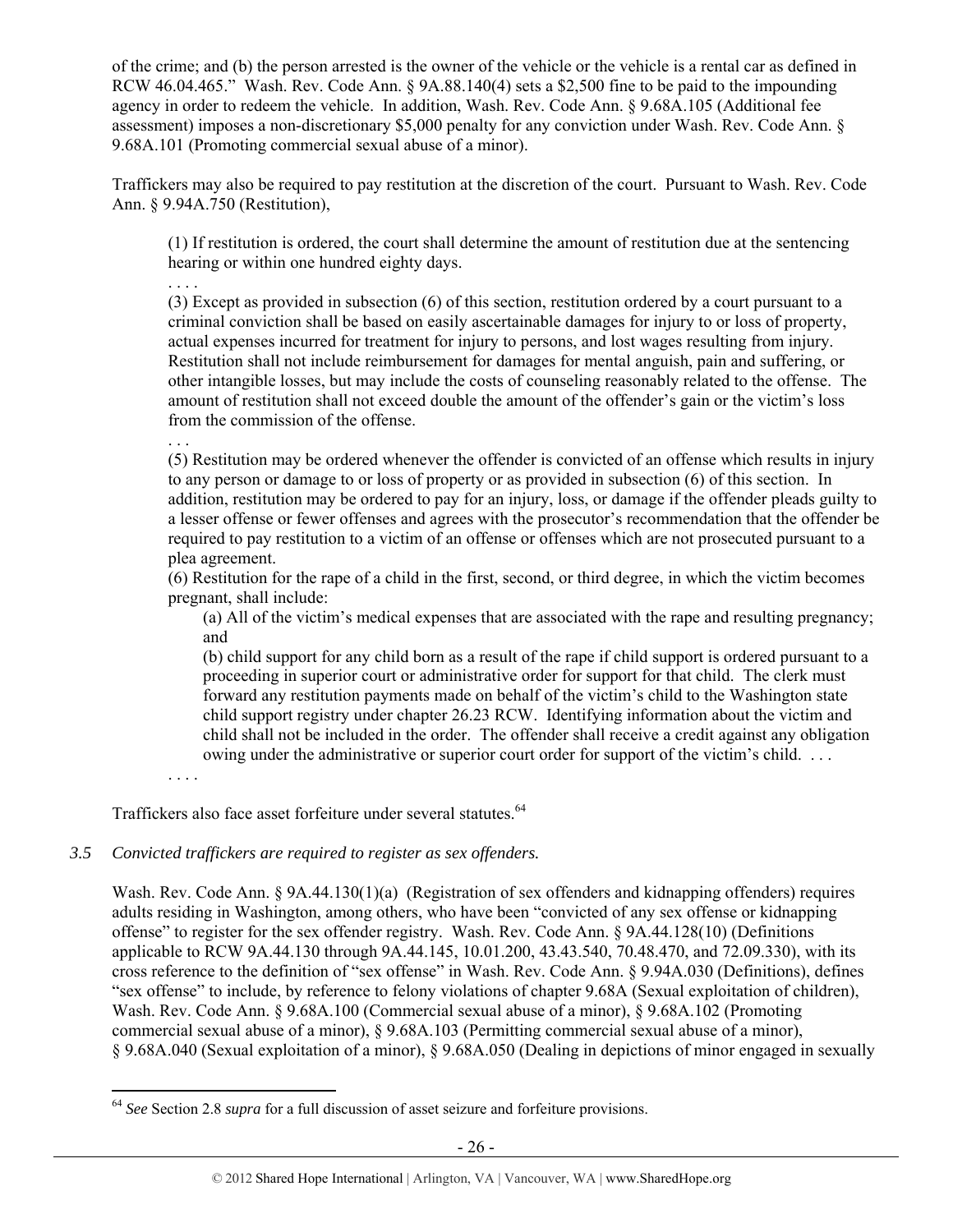explicit conduct), and § 9.68A.060 (Sending, bringing into state depictions of minor engaged in sexually explicit conduct). The definition of a sex offense under Wash. Rev. Code Ann. § 9A.44.128<sup>65</sup> also includes "[a] violation under RCW 9A.99.070 (promoting prostitution in the first degree) or RCW 9A.88.080 (promoting prostitution in the second degree) if the person has a prior conviction for one of these offenses." Traffickers convicted of Wash. Rev. Code Ann. § 9A.40.100 (Human trafficking) are not expressly required to register, however, a special allegation of sexual motivation in a sex trafficking of a minor crime will result in a requirement to register as a sex offender. Wash. Rev. Code Ann. §§ 9.94A.030(46)(c), 9.94A.835, 9A.44.128(10), 9A.44.130.

3.5.1 Recommendation: Add Wash. Rev. Code Ann. § 9A.40.100 (Human trafficking) to the list of sex offenses in Wash. Rev. Code Ann. § 9A.44.128 for which offenders must register to ensure sex trafficking is identified as a crime requiring registration as a sex offender.

#### *3.6 Laws relating to termination of parental rights for certain offenses include sex trafficking or commercial sexual exploitation of children (CSEC) offenses in order to remove the children of traffickers from their control and potential exploitation.*

Grounds and procedures for termination of parental rights are limited and do not apply specifically to crimes of human trafficking or commercial sexual exploitation of children through prostitution or pornography. Wash. Rev. Code Ann. § 13.34.132 (Petition seeking termination of parent-child relationship) and § 13.34.180 (Order terminating parent and child relationship) outline the grounds for terminating parental rights. Wash. Rev. Code Ann. § 13.34.132 sets out the requirements for termination of parental rights, and one prong states, "Because of the existence of aggravated circumstances, reasonable efforts to unify the family are not required. Notwithstanding the existence of aggravated circumstances, reasonable efforts may be required if the court or department determines it is in the best interests of the child. . . ." Wash. Rev. Code Ann. § 13.34.132(4). According to this provision, "In determining whether aggravated circumstances exist by clear, cogent, and convincing evidence, the court shall consider one or more" items. The list includes "[a] finding by a court that a parent is a sexually violent predator as defined in RCW 71.09.020,"<sup>66</sup> and a "[c]onviction of the parent, when a child has been born of: (A) A sex offense under chapter 9A.44 RCW." Wash. Rev. Code Ann.  $\S$  13.34.132(4)(f), (i). However, convictions for Wash. Rev. Code Ann.  $\S$  9A.40.100 (Human trafficking),  $\S$ 9.68A.102 (Promoting commercial sexual abuse of a minor), or § 9.68A.040 (Sexual exploitation of a minor) are not listed. Wash. Rev. Code Ann. § 13.34.180(3) sets out convictions that may be alleged as part of a petition seeking to terminate parental rights, but Wash. Rev. Code Ann. § 9A.40.100, § 9.68A.102, and § 9.68A.040 are not included in the list.

3.6.1 Recommendation: Add the crimes of Wash. Rev. Code Ann. § 9A.40.100 (Human trafficking), § 9.68A.102 (Promoting commercial sexual abuse of a minor), and § 9.68A.040 (Sexual exploitation of a minor) to the list of grounds for termination of parental rights in Wash. Rev. Code Ann. § 13.34.132.

 $\overline{a}$ 

<sup>&</sup>lt;sup>65</sup> See supra note 46.<br><sup>66</sup> Pursuant to Wash. Rev. Stat. § 71.09.020(17) "'Sexually violent offense' means an act committed on, before, or after July 1, 1990, that is: (a) An act defined in Title 9A RCW as rape in the first degree, rape in the second degree by forcible compulsion, rape of a child in the first or second degree, statutory rape in the first or second degree, indecent liberties by forcible compulsion, indecent liberties against a child under age fourteen, incest against a child under age fourteen, or child molestation in the first or second degree; (b) a felony offense in effect at any time prior to July 1, 1990, that is comparable to a sexually violent offense as defined in (a) of this subsection, or any federal or out-of-state conviction for a felony offense that under the laws of this state would be a sexually violent offense as defined in this subsection; (c) an act of murder in the first or second degree, assault in the first or second degree, assault of a child in the first or second degree, kidnapping in the first or second degree, burglary in the first degree, residential burglary, or unlawful imprisonment, which act, either at the time of sentencing for the offense or subsequently during civil commitment proceedings pursuant to this chapter, has been determined beyond a reasonable doubt to have been sexually motivated, as that term is defined in RCW 9.94A.030; or (d) an act as described in chapter 9A.28 RCW, that is an attempt, criminal solicitation, or criminal conspiracy to commit one of the felonies designated in (a), (b), or (c) of this subsection.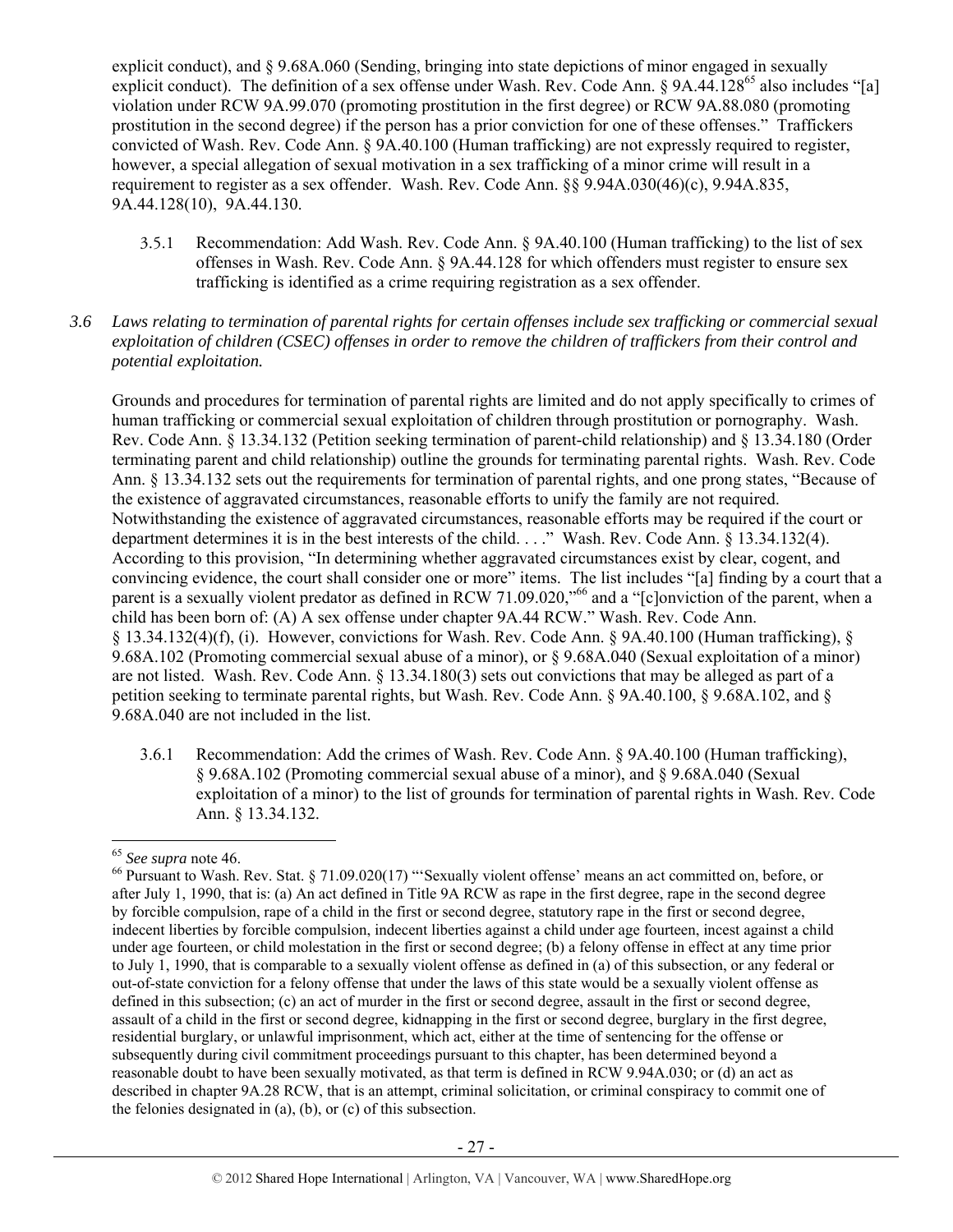## **FRAMEWORK ISSUE 4: CRIMINAL PROVISIONS FOR FACILITATORS**

#### *Legal Components:*

- *4.1 The acts of assisting, enabling, or financially benefitting from child sex trafficking are included as criminal offenses in the state sex trafficking statute.*
- *4.2 Financial penalties, including asset forfeiture laws, are in place for those who benefit financially from or aid and assist in committing domestic minor sex trafficking.*

*\_\_\_\_\_\_\_\_\_\_\_\_\_\_\_\_\_\_\_\_\_\_\_\_\_\_\_\_\_\_\_\_\_\_\_\_\_\_\_\_\_\_\_\_\_\_\_\_\_\_\_\_\_\_\_\_\_\_\_\_\_\_\_\_\_\_\_\_\_\_\_\_\_\_\_\_\_\_\_\_\_\_\_\_\_\_\_\_\_\_\_\_\_\_* 

- *4.3 Promoting and selling child sex tourism is illegal.*
- *4.4 Promoting and selling child pornography is illegal.*

#### *Legal Analysis:*

*4.1 The acts of assisting, enabling, or financially benefitting from child sex trafficking are included as criminal offenses in the state sex trafficking statute.* 

If knowledge of force, fraud, or coercion used to cause the forced labor or involuntary servitude can be proven, then Wash. Rev. Code Ann. § 9A.40.100 (Human trafficking) applies to facilitators.

Wash. Rev. Code Ann. § 9A.40.100(1)(a)(i) states,

 $(1)(a)$  A person is guilty of trafficking in the first degree when:

(i) Such person:

(A) Recruits, harbors, transports, transfers, provides, obtains, or receives by any means another person knowing that force, fraud, or coercion as defined in RCW 9A.36.070 will be used to cause the person to engage in forced labor, involuntary servitude, a sexually explicit act, or a commercial sex act; or

(B) Benefits financially or by receiving anything of value from participation in a venture that has engaged in acts set forth in (a)(i)(A) of this subsection . . . .

Wash. Rev. Code Ann. § 9A.40.100(1)(a)(ii) states,

[t] he acts or venture set forth in  $(a)(i)$  of this subsection:

(A) Involve committing or attempting to commit kidnapping;

(B) Involve a finding of sexual motivation under RCW 9.94A.835 [Special allegation—sexual motivation—procedures];

(C) Involve the illegal harvesting or sale of human organs; or

(D) Result in a death.

A conviction under Wash. Rev. Code Ann. § 9A.40.100(1) is punishable as a Class A felony, seriousness level XIV, by imprisonment for 123–397 months and a possible fine up to \$50,000. Wash. Rev. Code Ann. §§ 9A.40.100(1)(b), 9.94A.510, 9.94A.515, 9.94A.550.

Wash. Rev. Code Ann. § 9A.40.100(2)(a) states,

A person is guilty of trafficking in the second degree when such person:

(i) Recruits, harbors, transports, transfers, provides, obtains, or receives by any means another person knowing that force, fraud, or coercion as defined in RCW 9A.36.070 will be used to cause the person to engage in forced labor, involuntary servitude, a sexually explicit act, or a commercial sex act; or (ii) Benefits financially or by receiving anything of value from participation in a venture that has engaged in acts set forth in (a)(i) of this subsection.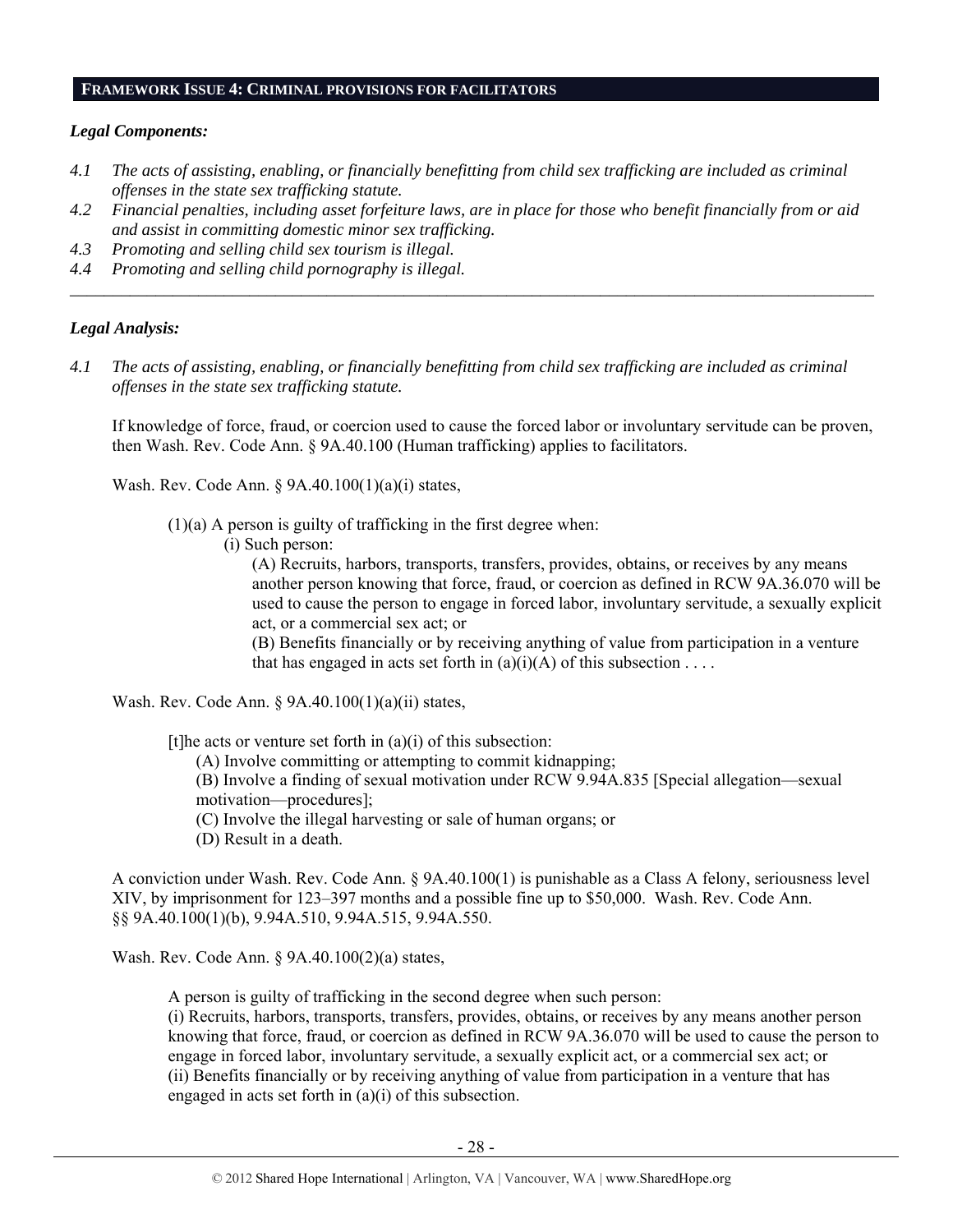A conviction under Wash. Rev. Code Ann. § 9A.40.100(2) is punishable as a Class A felony, seriousness level XII, by imprisonment for 93–318 months and a possible fine up to \$50,000. Wash. Rev. Code Ann. §§ 9A.40.100(2)(b), 9.94A.510, 9.94A.515, 9.94A.550.

Wash. Rev. Code Ann. § 9.68A.102 (Promoting travel for commercial sexual abuse of a minor)<sup>67</sup> may apply to facilitators, and a conviction is punishable as a Class C felony, unranked on the sentencing grid, by imprisonment up to 12 months and a possible fine up to \$10,000. Wash. Rev. Code Ann. § 9.68A.102(2), 9.94A.505(2)(b), 9.94A.550. Wash. Rev. Code Ann. § 9.68A.103 (Permitting commercial sexual abuse of a minor) is also available for prosecution of certain facilitators.<sup>68</sup> A conviction under Wash. Rev. Code Ann. § 9.68A.103(1) is punishable as a gross misdemeanor by imprisonment for up to 364 days, a possible fine up to \$5,000, or both imprisonment and a fine. Wash. Rev. Code Ann. §§ 9.68A.103(2), 9.92.020.

A facilitator could also be convicted under Wash. Rev. Code Ann. § 9A.83.020 (Money laundering), which states,

(1) A person is guilty of money laundering when that person conducts or attempts to conduct a financial transaction involving the proceeds<sup>69</sup> of specified unlawful activity<sup>70</sup> and:

(a) Knows the property is proceeds of specified unlawful activity; or

(b) Knows that the transaction is designed in whole or in part to conceal or disguise the nature, location, source, ownership, or control of the proceeds, and acts recklessly as to whether the property is proceeds of specified unlawful activity; or

(c) Knows that the transaction is designed in whole or in part to avoid a transaction reporting requirement under federal law.

A conviction for money laundering is punishable as a Class B felony by imprisonment up to 10 years, a fine of \$20,000, or both. Wash. Rev. Code Ann. §§ 9A.83.020(4), 9A.20.021(1)(b).

Facilitators could also be convicted of advertising commercial sexual abuse of a minor under Wash. Rev. Code Ann. § 9.68A.104(1) (Advertising commercial sexual abuse of a minor—Penalty),<sup>71</sup> which states,

[a] person commits the offense of advertising commercial abuse of a minor if he or she knowingly publishes, disseminates, or displays, or causes directly or indirectly, to be published, disseminated, or displayed, any advertisement for a commercial sex  $\text{act}^{72}$  which is to take place in the state of Washington and that includes the depiction<sup>73</sup> of a minor.

Advertising commercial sexual abuse of a minor is a Class C felony. Wash. Rev. Code Ann. § 9.68A.104(3). Furthermore, pursuant to Wash. Rev. Code Ann. § 9.68A.104(2) (Advertising commercial sexual abuse of a minor—Penalty), $^{74}$ 

. . . it is not a defense that the defendant did not know the age of the minor depicted in the advertisement. It is a defense, which the defendant must prove by a preponderance of the evidence, that the defendant made a reasonable bona fide attempt to ascertain the true age of the minor depicted in the advertisement by requiring, prior to publication, dissemination, or display of the advertisement, production of a driver's

<sup>&</sup>lt;sup>67</sup> See supra Section 1.2 for the relevant provisions.<br><sup>68</sup> See supra note 54.<br><sup>69</sup> See supra note 55.<br><sup>70</sup> See supra note 55.<br><sup>71</sup> See supra note 50.<br><sup>72</sup> See supra note 52.<br><sup>73</sup> See supra note 53.<br><sup>74</sup> See supra note 5 Code Ann. § 9.68A.104.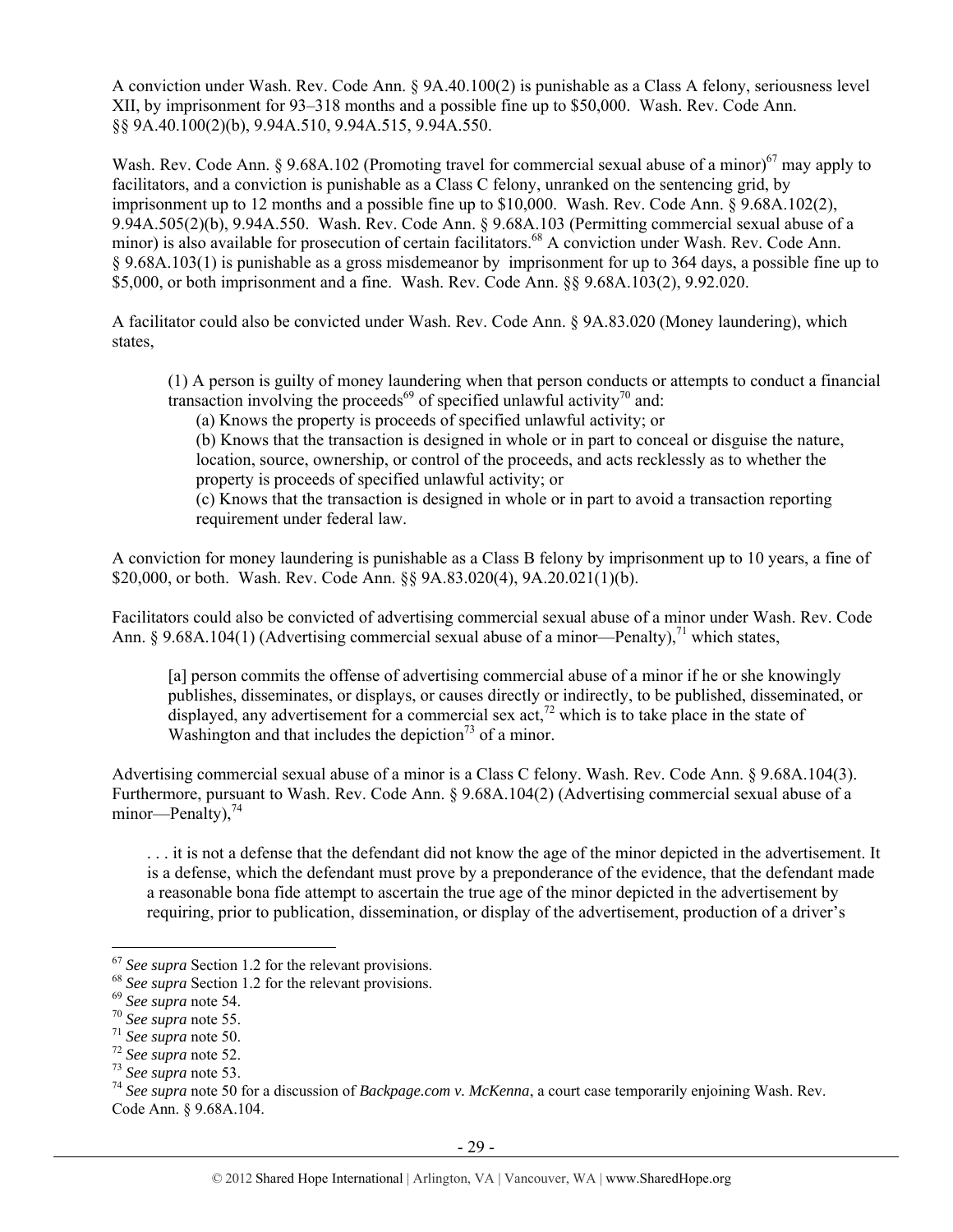license, marriage license, birth certificate, or other governmental or educational identification card or paper of the minor depicted in the advertisement and did not rely solely on oral or written representations of the minor's age, or the apparent age of the minor as depicted. In order to invoke the defense, the defendant must produce for inspection by law enforcement a record of the identification used to verify the age of the person depicted in the advertisement.

*4.2 Financial penalties, including asset forfeiture laws, are in place for those who benefit financially from or aid and assist in committing domestic minor sex trafficking.* 

Facilitators convicted under Wash. Rev. Code Ann. § 9A.40.100(1)(a), (2)(a) (Trafficking) or § 9.68A.101 (Promoting commercial sexual abuse of a minor) may be required to pay possible fines up to \$50,000. Wash. Rev. Code Ann. §§ 9A.40.100(1)(b), (2)(b), 9.68A.101(2), 9.94A.550. Those convicted under Wash. Rev. Code Ann. § 9.68A.102 (Promoting travel for commercial sexual abuse) may be required to pay a possible fine up to \$10,000. Wash. Rev. Code Ann. §§ 9.68A.040(2), 9.68A.102(2), 9.94A.550. A conviction under Wash. Rev. Code Ann. § 9.68A.104(1) is punishable as a Class C felony and may carry a possible fine up to \$10,000. A conviction for money laundering could also result in a fine of \$20,000. Wash. Rev. Code Ann. §§ 9A.83.020(4), 9A.20.021(1)(b).

Facilitators may also be required to pay restitution at the discretion of the court. Pursuant to Wash. Rev. Code Ann. § 9.94A.750 (Restitution),

(1) If restitution is ordered, the court shall determine the amount of restitution due at the sentencing hearing or within one hundred eighty days.

. . . .

. . .

. . . .

(3) Except as provided in subsection (6) of this section, restitution ordered by a court pursuant to a criminal conviction shall be based on easily ascertainable damages for injury to or loss of property, actual expenses incurred for treatment for injury to persons, and lost wages resulting from injury. Restitution shall not include reimbursement for damages for mental anguish, pain and suffering, or other intangible losses, but may include the costs of counseling reasonably related to the offense. The amount of restitution shall not exceed double the amount of the offender's gain or the victim's loss from the commission of the offense.

(5) Restitution may be ordered whenever the offender is convicted of an offense which results in injury to any person or damage to or loss of property or as provided in subsection (6) of this section. In addition, restitution may be ordered to pay for an injury, loss, or damage if the offender pleads guilty to a lesser offense or fewer offenses and agrees with the prosecutor's recommendation that the offender be required to pay restitution to a victim of an offense or offenses which are not prosecuted pursuant to a plea agreement.

(6) Restitution for the rape of a child in the first, second, or third degree, in which the victim becomes pregnant, shall include:

(a) All of the victim's medical expenses that are associated with the rape and resulting pregnancy; and

(b) child support for any child born as a result of the rape if child support is ordered pursuant to a proceeding in superior court or administrative order for support for that child. The clerk must forward any restitution payments made on behalf of the victim's child to the Washington state child support registry under chapter 26.23 RCW. Identifying information about the victim and child shall not be included in the order. The offender shall receive a credit against any obligation owing under the administrative or superior court order for support of the victim's child. . . .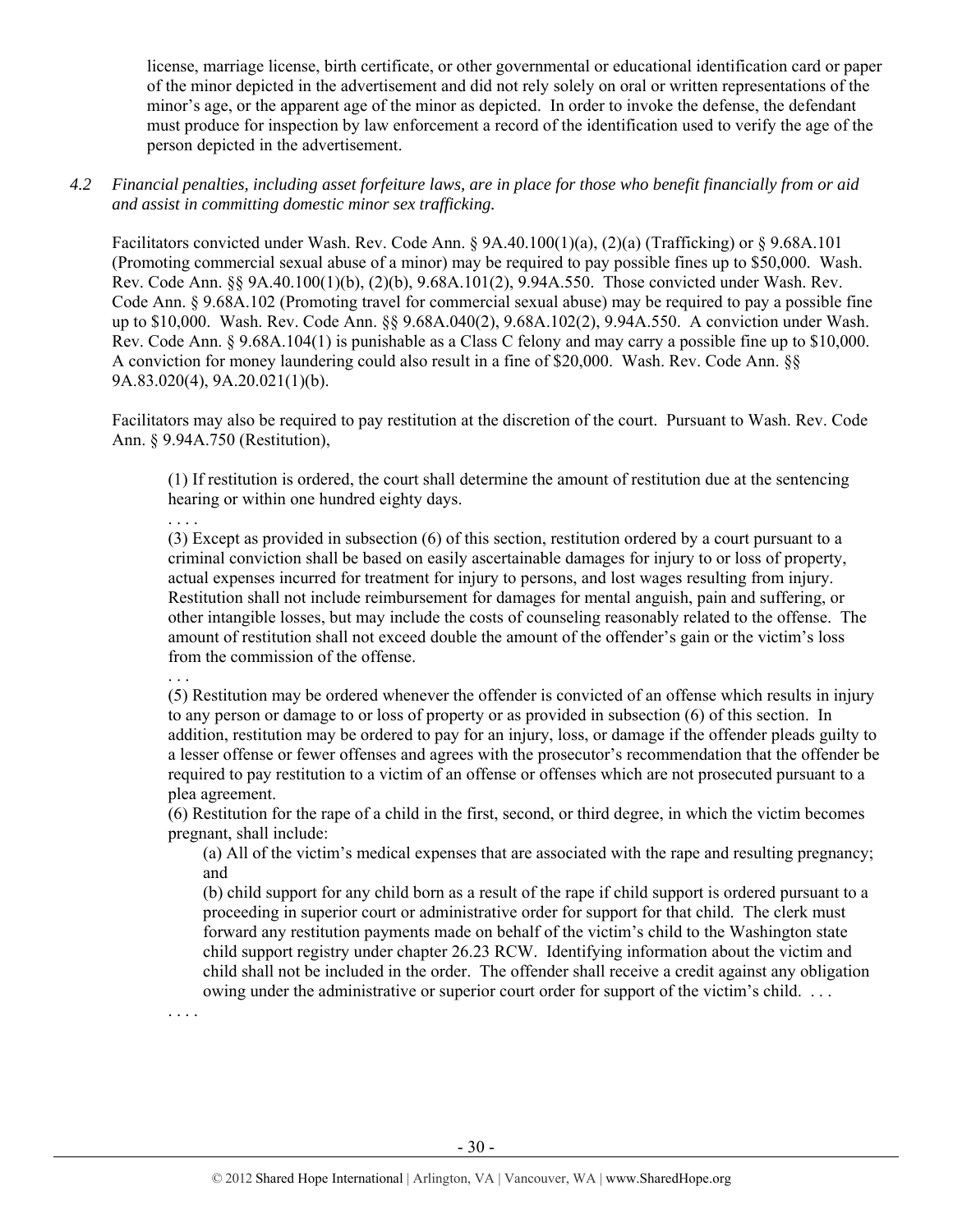Facilitators also face asset forfeiture under several statutes since Wash. Rev. Code Ann. § 10.105.010 (Seizure and forfeiture) applies to most felonies, including Wash. Rev. Code Ann. § 9A.40.100 (Trafficking) and Wash. Rev. Code Ann.  $\hat{\delta}$  9.68A.102 (Promoting travel for commercial sexual abuse).<sup>75</sup>

*4.3 Promoting and selling child sex tourism is illegal.* 

Wash. Rev. Code Ann. § 9.68A.102(1) (Promoting travel for commercial sexual abuse of a minor) makes it a Class C felony if a person "knowingly sells or offers to sell travel services that include or facilitate travel for the purpose of engaging in what would be commercial sexual abuse of a minor or promoting commercial sexual abuse of a minor, if occurring in [Washington]." A conviction under Wash. Rev. Code Ann. § 9.68A.102(1) is punishable as a Class C felony, unranked on the sentencing grid, by imprisonment for up to 12 months and a possible fine up to \$10,000. Wash. Rev. Code Ann. §§ 9.68A.102(2), 9.94A.505(2)(b), 9.94A.550.

4.3.1 Recommendation: Amend Wash. Rev. Code Ann. § 9.68A.102 (Promoting travel for commercial sexual abuse of a minor) to provide a stronger penalty to reflect the egregious nature of the crime and to better align the penalty with the penalty for a conviction under Wash. Rev. Code Ann. § 9.68A.101 (Promoting commercial sexual abuse of a minor).

### *4.4 Promoting and selling child pornography is illegal.*

While promoting child pornography is not expressly made illegal, the distribution of child pornography is illegal under Wash. Rev. Code Ann. § 9.68A.050 (Dealing in depictions of minor engaged in sexually explicit conduct) and § 9.68A.060 (Sending, bringing into state depictions of minor engaged in sexually explicit conduct).<sup>76</sup> Wash. Rev. Code Ann. § 9.68A.050(1)(a) and § 9.68A.060(1)(a) are punishable as Class B felonies, seriousness level VII, by imprisonment for 15–116 months and a possible fine up to \$20,000. Wash. Rev. Code Ann. §§ 9.68A.050(1)(b), 9.68A.060(1)(b), 9.94A.515, 9.94A.510, 9.94A.550. Wash. Rev. Code Ann. § 9.68A.050(2)(a) and § 9.68A.060(2)(a) are punishable as Class C felonies, seriousness level of V, by imprisonment for 6–60 months and a possible fine up to \$10,000. Wash. Rev. Code Ann. §§ 9.68A.050(2)(b), 9.68A.060(2)(b), 99.94A.515, 9.94A.510, 9.94A.550.

<sup>75</sup> *See* Section 2.8 *supra* for a full discussion of the forfeiture and seizure provisions. 76 *See supra* Section 3.2 for the relevant provisions.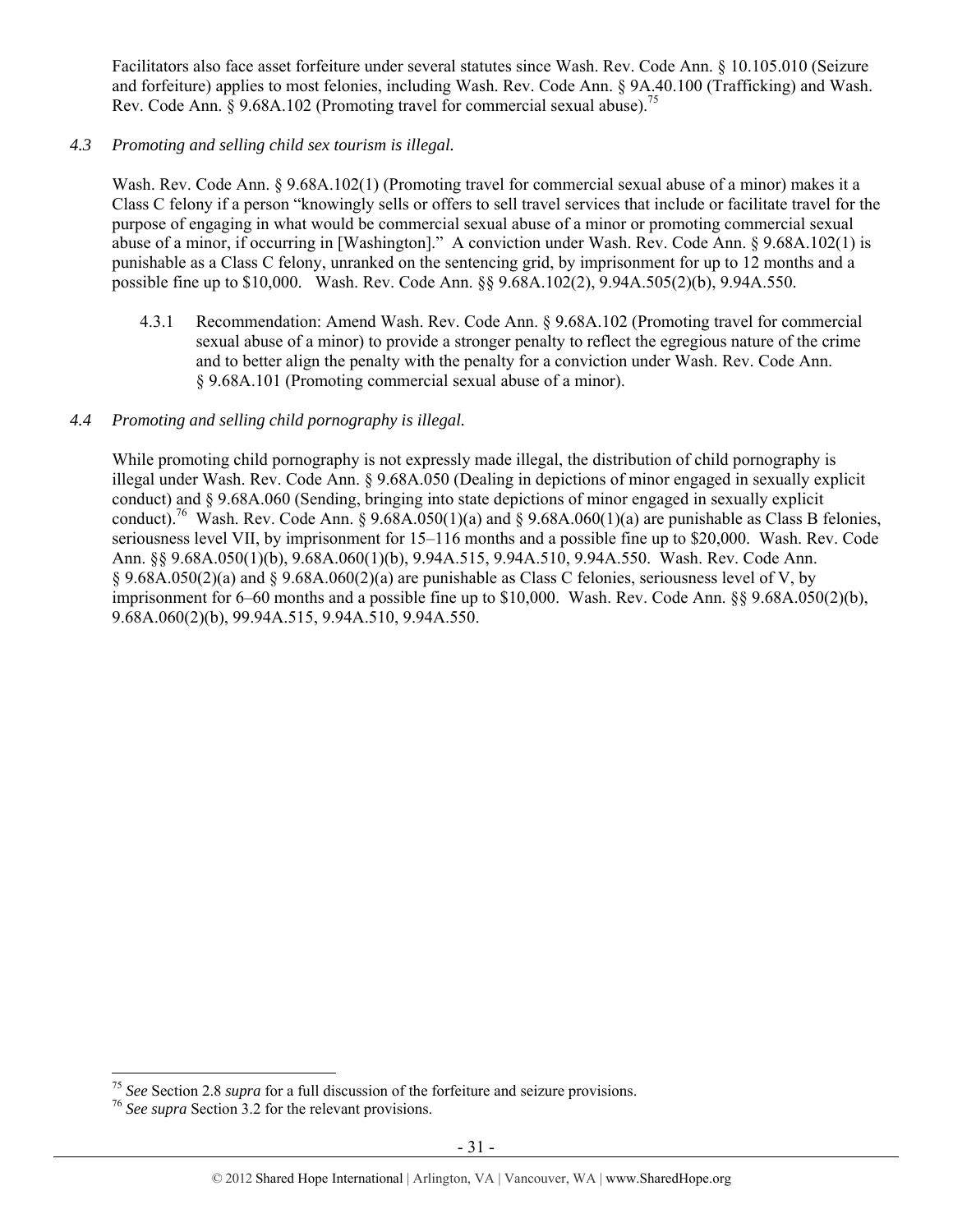# **FRAMEWORK ISSUE 5: PROTECTIVE PROVISIONS FOR THE CHILD VICTIMS**

#### *Legal Components:*

- *5.1 Statutorily-mandated victim services define "victim" to specifically include victims of domestic minor sex trafficking or commercial sexual exploitation of children (CSEC) to ensure prompt identification and access to victims' rights and services.*
- *5.2 The state sex trafficking statute expressly prohibits a defendant from raising consent of the minor to the commercial sex acts as a defense.*
- *5.3 Prostitution laws apply only to adults, making minors under 18 specifically immune from this offense.*
- *5.4 Child victims of sex trafficking or commercial sexual exploitation are provided with a child protection response, including specialized shelter and services, and are not detained in juvenile detention facilities.*
- *5.5 Commercial sexual exploitation is identified as a type of abuse and neglect within child protection statutes.*
- *5.6 The definition of "caregiver" (or similar term) in the child welfare statutes is broad enough to include a trafficker who has custody or control of a child in order to bring a trafficked child into protection of child protective services.*
- *5.7 Crime victims' compensation is specifically available to a child victim of sex trafficking or commercial sexual exploitation of children (CSEC) without regard to ineligibility factors.*
- *5.8 Victim-friendly procedures and protections are provided in the trial process for minors under 18.*
- *5.9 Expungement or sealing of juvenile delinquency records resulting from arrests or adjudications for prostitution-related offenses committed as a result of, or in the course of, the commercial sexual exploitation of a minor is available within a reasonable time after turning 18.*
- *5.10 Victim restitution and civil remedies for victims of domestic minor sex trafficking or commercial sexual exploitation of children (CSEC) are authorized by law.*
- *5.11 Statutes of limitations for civil and criminal actions for child sex trafficking or commercial sexual exploitation of children (CSEC) offenses are eliminated or lengthened sufficiently to allow prosecutors and victims a realistic opportunity to pursue criminal action and legal remedies.*

*\_\_\_\_\_\_\_\_\_\_\_\_\_\_\_\_\_\_\_\_\_\_\_\_\_\_\_\_\_\_\_\_\_\_\_\_\_\_\_\_\_\_\_\_\_\_\_\_\_\_\_\_\_\_\_\_\_\_\_\_\_\_\_\_\_\_\_\_\_\_\_\_\_\_\_\_\_\_\_\_\_\_\_\_\_\_\_\_\_\_\_\_\_\_* 

# *Legal Analysis:*

 $\overline{a}$ 

*5.1 Statutorily-mandated victim services define "victim" to specifically include victims of domestic minor sex trafficking or commercial sexual exploitation of children (CSEC) to ensure prompt identification and access to victims' rights and services.* 

A commercially sexually exploited child is defined as a victim throughout Washington's laws. Pursuant to Wash. Rev. Code Ann. § 70.125.030(9),<sup>77</sup> "'[v]ictim' means any person who suffers physical, emotional, financial, and psychological impact as a proximate result of a sexual assault." "Sexual assault is defined under Wash. Rev. Code Ann. § 70.125.030(7)(h), (i) to include, "sexual exploitation or commercial sex abuse of a minor."

Wash. Rev. Code Ann. § 7.68.060(6)(b) (Applications for benefits—accrual of rights) clarifies that

[a] person identified as the "minor" in the charge of commercial sexual abuse of a minor under RCW 9.68A.100, promoting commercial sexual abuse of a minor under RCW 9.68A.101, or promoting travel for commercial sexual abuse of a minor under RCW 9.68A.102 is considered a victim of a criminal act for the purpose of the right to benefits under this chapter even if the person is also charged with prostitution under RCW 9A.88.030.

 $^{77}$  The text of Wash. Rev. Code Ann. § 70.125.030 included here and elsewhere in this report includes amendments made by the passage of Senate Bill 6100 during the regular session of the 62<sup>nd</sup> Washington legislature, 2012 Wa. Ch. 259. (WA 2012) (effective June 7, 2012).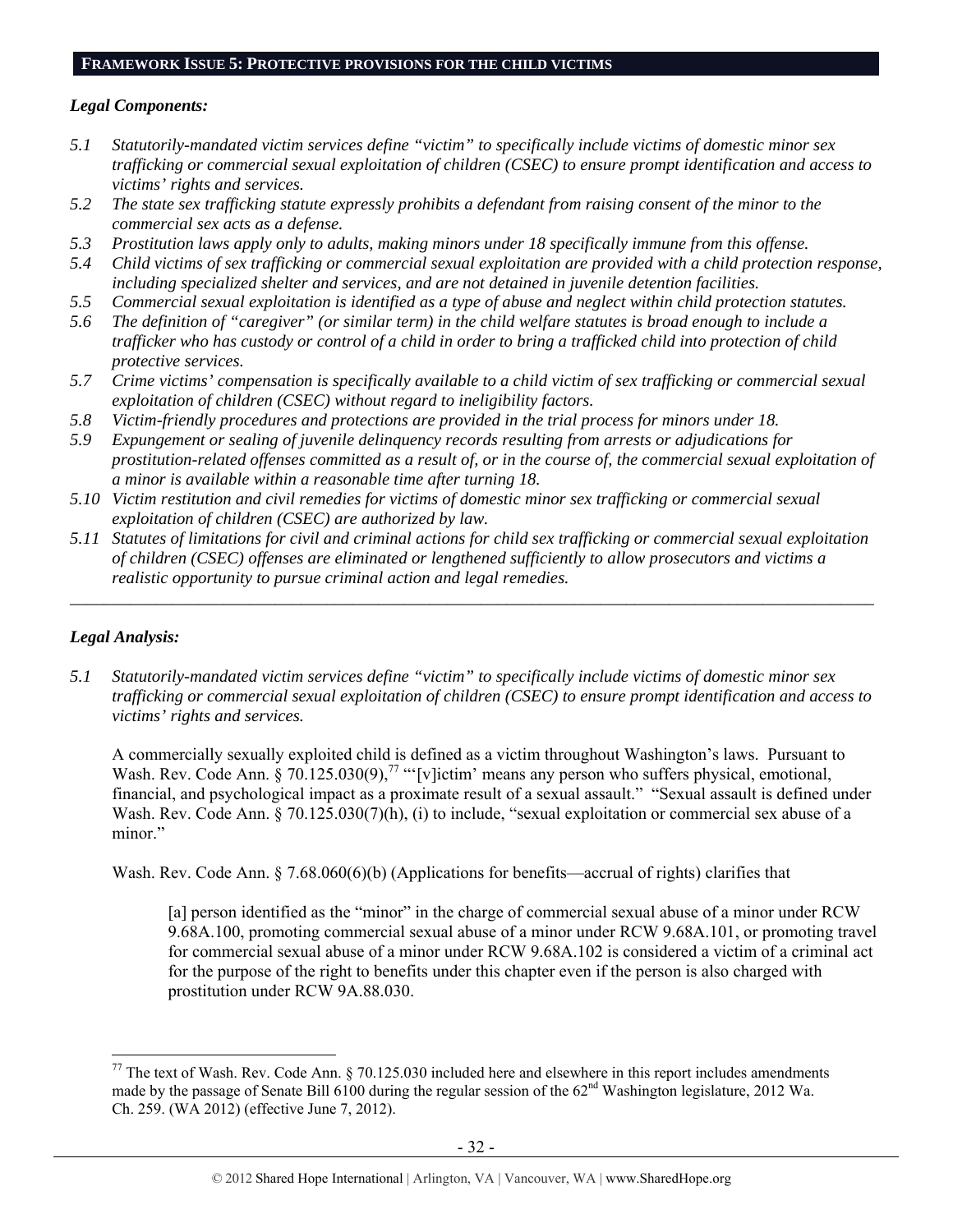For purposes of victim restitution, Wash. Rev. Code Ann. § 9.94A.753(7) (Restitution—application dates) refers to the definition of victim in Wash. Rev. Code Ann. § 7.68.060(6)(b), in stating,

Regardless of the provisions of subsections (1) through (6) of this section, the court shall order restitution in all cases where the victim is entitled to benefits under the crime victims' compensation act, chapter RCW 7.68 [Victims of crimes—compensation, assistance]. If the court does not order restitution and the victim of the crime has been determined to be entitled to benefits under the crime victims' compensation act, the department of labor and industries, as administrator of the crime victims' compensation program, may petition the court within one year of entry of the judgment and sentence for entry of a restitution order.

Wash. Rev. Code Ann. § 13.32A.030(17) (Definitions—regulating leave from semi-secure facility) contains a specific provision defining a "sexually exploited child" to mean "any person under the age of eighteen who is a victim of the crime of commercial sex abuse of a minor under RCW 9.68A.100, promoting commercial sexual abuse of a minor under RCW 9.68A.101, or promoting travel for commercial sexual abuse of a minor under RCW 9.68A.102." Wash. Rev. Code Ann. § 13.40.219 (Arrest for prostitution or prostitution loitering), while implicitly allowing juveniles to be arrested for prostitution, specifies,

In any proceeding under this chapter [Juvenile Justice Act of 1977] related to an arrest for prostitution or prostitution loitering, there is a presumption that the alleged offender meets the criteria for a certification as a victim of a severe form of trafficking in persons as defined in section 7105 of Title 22 of the United States code [Trafficking Victims Protection Act of 2000], and that the alleged offender is also a victim of commercial sex abuse of a minor.

Although the provision does not prohibit the arrest of a minor who is actually a victim, the presumption further defines a prostituted child as a victim of domestic minor sex trafficking.<sup>78</sup>

*5.2 The state sex trafficking statute expressly prohibits a defendant from raising consent of the minor to the commercial sex acts as a defense.* 

The age of consent in Washington is not explicitly stated in the Code. Sexual intercourse with a minor 16 or older does not constitute rape of a child under Wash. Rev. Code Ann. § 9A.44.073 (Rape of a child in the first degree), § 9A.44.076 (Rape of a child in the second degree), § 9A.44.079 (Rape of a child in the third degree), nor does it constitute molestation of a child under Wash. Rev. Code Ann. § 9A.44.083 (Child molestation in the first degree), § 9A.44.086 (Child molestation in the second degree), or § 9A.44.089 (Child molestation in the third degree). However, consensual sexual intercourse or sexual contact with a person that is 16 or 17 is illegal under Wash. Rev. Code Ann. § 9A.44.093 (Sexual misconduct with a minor in the first degree), subject to defenses outlined in Wash. Rev. Code Ann. § 9A.44.030 (Defenses to prosecution under this chapter). Other than those situations, absent forcible compulsion, incapacity to consent, a clear lack of consent, or incest, having sexual intercourse or sexual contact with a minor who is 16 or 17 is not a crime. Wash. Rev. Code Ann. §§ 9A.44.040, 9A.44.050, 9A.44.060, 9A.64.020. Consent of the minor to a commercial sex act appears to be immaterial to the crimes of Wash. Rev. Code Ann. § 9.68A.100 (Commercial sexual abuse of a minor), § 9.68A.101 (Promoting commercial sexual abuse of a minor), § 9.68A.102 (Promoting travel for commercial sexual abuse of a minor), or § 9.68A.103 (Permitting commercial sexual abuse of a minor), and is not indicated to be a defense for the perpetrator of any of the range of commercial sexual exploitation crimes.

5.2.1 Recommendation: Specify in Wash. Rev. Code Ann. § 9A.44.100 (Trafficking), § 9.68A.100 (Commercial sexual abuse of a minor), § 9.68A.101 (Promoting commercial sexual abuse of a minor), § 9.68A.102 (Promoting travel for commercial sexual abuse of a minor), and § 9.68A.103 (Permitting commercial sexual abuse of a minor) that consent of the minor shall not be a defense in any prosecution of an alleged offender.

<sup>78</sup> *See supra* note 6.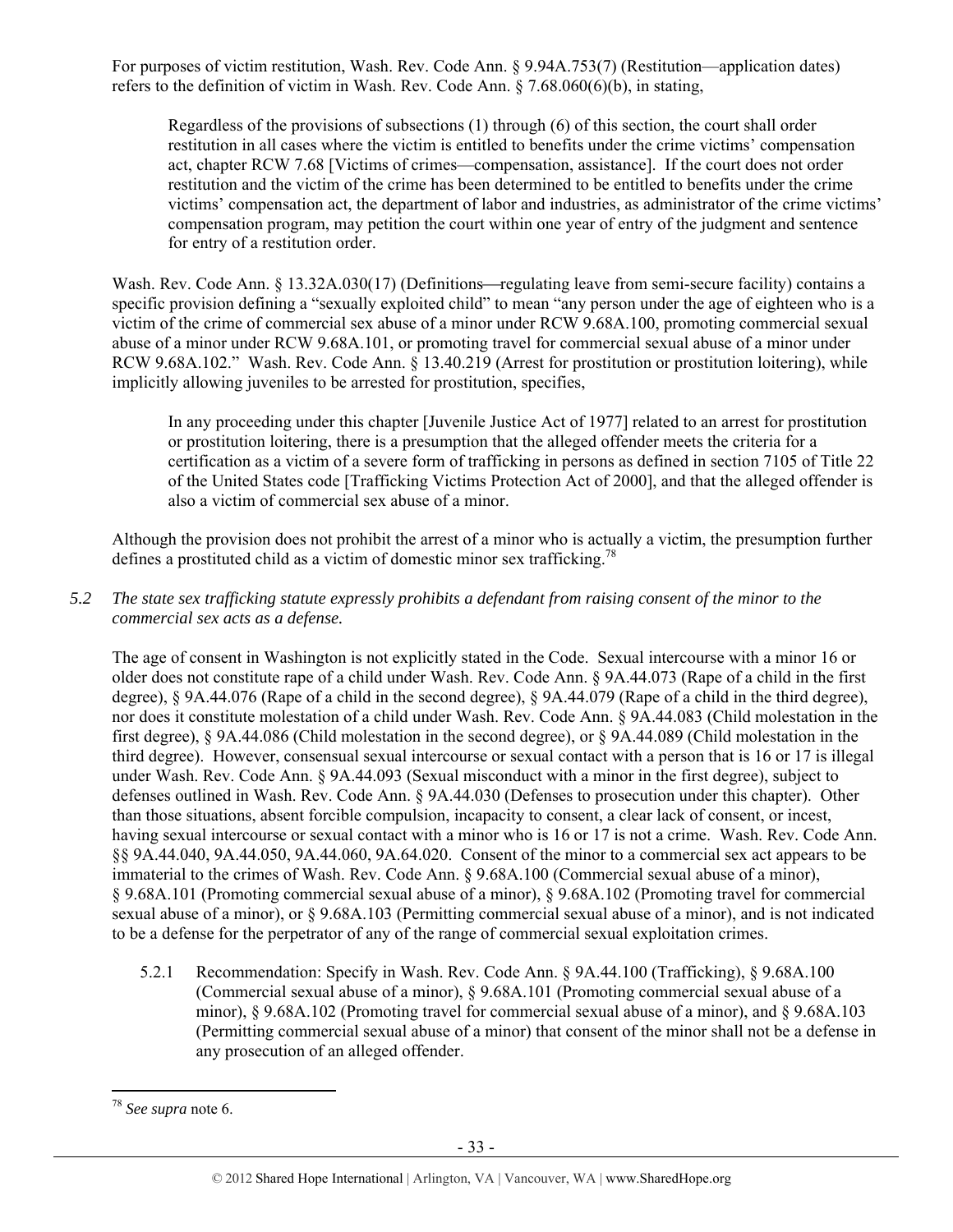*5.3 Prostitution laws apply only to adults, making minors under 18 specifically immune from this offense.* 

Wash. Rev. Code Ann. § 9A.88.030 (Prostitution) is age neutral and fails to specifically make minors immune from prosecution for prostitution. However, pursuant to Wash. Rev. Code Ann. § 9A.88.040,79

In any prosecution for prostitution under RCW 9A.88.030, it is an affirmative defense that the actor committed the offense as a result of being a victim of trafficking, RCW 9A.40.100, promoting prostitution in the first degree, RCW 9A.88.070, or trafficking in persons under the trafficking victims protection act of 2000, 22 U.S.C. Sec. 7101 et seq. Documentation that the actor is named as a current victim in an information or the investigative records upon which a conviction is obtained for trafficking, promoting prostitution in the first degree, or trafficking in persons shall create a presumption that the person's participation in prostitution was a result of having been a victim of trafficking, promoting prostitution in the first degree or trafficking in persons.

- 5.3.1 Recommendation: Amend Wash. Rev. Code Ann. § 9A.88.030 (Prostitution) to make minors under 18 specifically immune from prosecution for the offense.
- *5.4 Child victims of sex trafficking or commercial sexual exploitation are provided with a child protection response, including specialized shelter and services, and are not detained in juvenile detention facilities.*

Under Wash. Rev. Code Ann. § 26.44.050,<sup>80</sup> "except as provided in RCW 26.44.030(11) [Reports—Duty and authority to make—Duty of receiving agency—Duty to notify—Case planning and consultation— Penalty for authorized exchange of information—Filing dependency petitions—Investigations— Interviews of Children—Records—Risk assessment process], upon the receipt of a report concerning the possible occurrence of abuse or neglect, the law enforcement agency or the department of social and health service must investigate and provide the protective services section with a report in accordance with chapter 74.13 RCW, and where necessary to refer such report to the court." Law enforcement officers are permitted to "take, or cause to be taken, a child into custody without a court order if there is probable cause to believe that the child is abused or neglected and that the child would be injured or could not be taken into custody if it were necessary to first obtain a court order pursuant to RCW 13.34.050." Wash. Rev. Code Ann. § 26.44.050. For purposes of Title 26, "abuse or neglect" is defined in Wash. Rev. Code Ann. § 26.44.020(1) as "sexual abuse, sexual exploitation, or injury of a child by any person under circumstances which cause harm to the child's health, welfare, or safety, excluding conduct permitted under RCW 9A.16.100; or the negligent treatment or maltreatment of a child by a person responsible for or providing care to the child. An abused child is a child who has been subjected to child abuse or neglect as defined in this section." "Sexual exploitation" is defined as including, "(a) Allowing, permitting, or encouraging a child to engage in prostitution by any person; or (b) allowing, permitting, encouraging, or engaging in the obscene or pornographic photographing, filming, or depicting of a child by any person." Wash. Rev. Code Ann.  $\frac{26.44.020(22)^{81}}{2}$ 

 $79$  The text of Wash. Rev. Code Ann. § 9A.88 included here and elsewhere in this report includes amendments made by the passage of Senate Bill 6255 during the 2<sup>nd</sup> session of the 62<sup>nd</sup> Washington legislature. 2012 Wa. Ch. 142. (WA 2012) (effective June 7, 2012).

<sup>&</sup>lt;sup>80</sup> The text of Wash. Rev. Code Ann. § 26.44.050 included here and elsewhere in this report includes amendments made by the passage of Senate Bill 6555 during the 2<sup>nd</sup> session of the 62<sup>nd</sup> Washington legislature, 2012 Wa. Ch. 259. (WA 2012) (effective December 1, 2013). Title 26 addresses "Domestic Relations" and chapter 26.44 is entitled, "Abuse of Children."

 $81$  The text of Wash. Rev. Code Ann. § 26.44.020 included here and elsewhere in this report includes amendments made by the passage of Senate Bill 6555 during the  $2<sup>nd</sup>$  session of the 62<sup>nd</sup> Washington legislature, 2012 Wa. Ch. 259. (WA 2012) (effective December 1, 2013).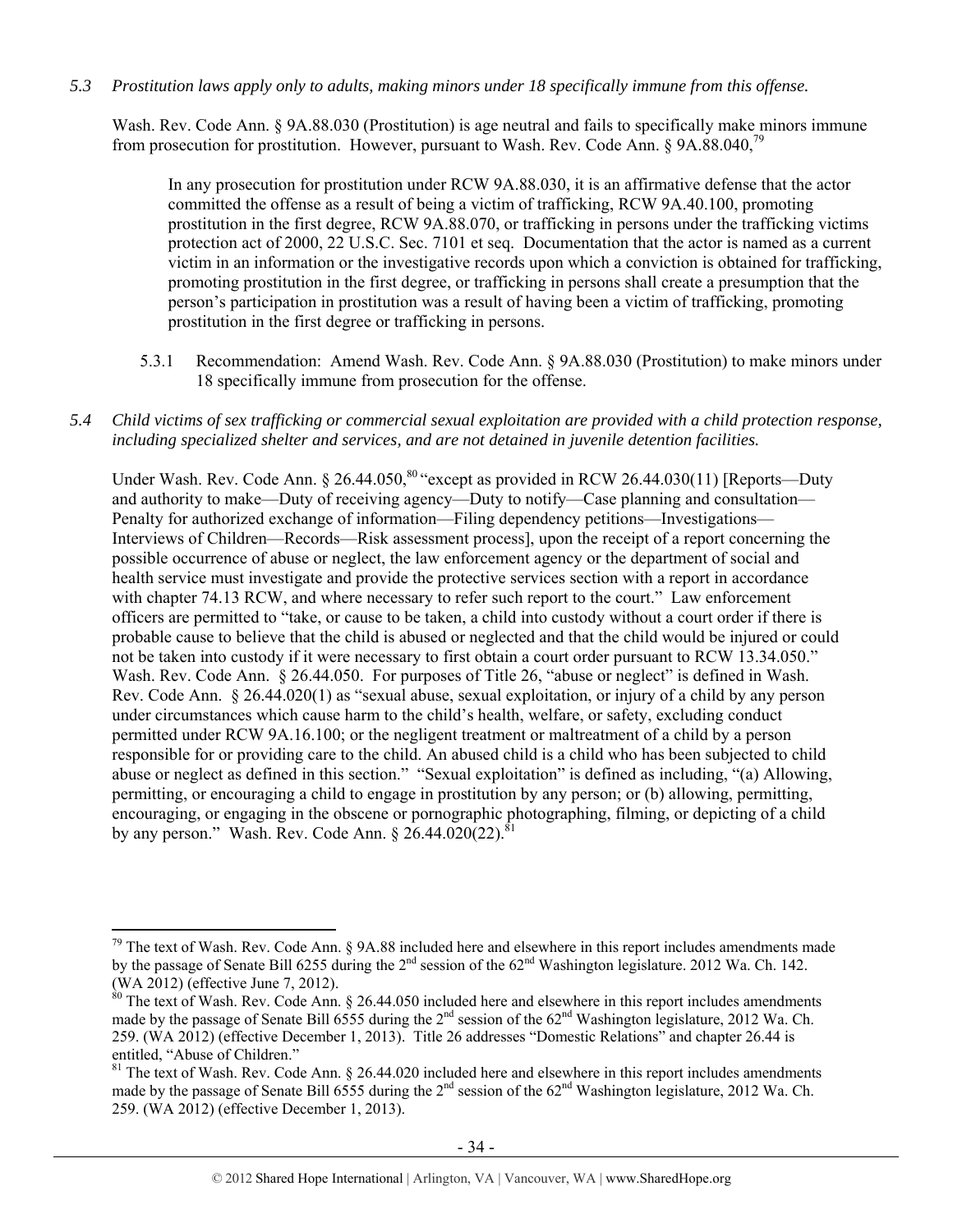Furthermore, Wash. Rev. Code Ann. § 26.44.030(11)<sup>82</sup> sets outs department response requirements and states,

(a) Upon receiving a report of alleged abuse or neglect, the department shall use of the following discrete responses to reports of child abuse or neglect that are screened in and accepted for departmental response:

(i) Investigation; or

 $\overline{a}$ 

- (ii) Family assessment.<sup>83</sup>
- (b) In making the response in (a) of this subsection the department shall:

(i) Use a method by which to assign cases to investigation or family assessment which are based on an array of factors that may include the presence of: Imminent danger, level of risk, number of previous child abuse or neglect reports, or other presenting case characteristics, such as the type of alleged maltreatment and the age of the alleged victim. Age of the alleged victim shall not be used as the sole criterion for determining case assignment;

(ii) Allow for a change in response assignment based on new information that alters risk or safety level;

(iii) Allow families assigned to family assessment to choose to receive an investigation rather than a family assessment;

(iv) Provide a full investigation if a family refuses the initial family assessment;

(v) Provide voluntary services to families based on the results of the initial family assessment. If a family refuses voluntary services, and the department cannot identify specific facts related to risk or safety that warrant assignment to neglect related to the family, then the department identifies risk or safety factors that warrant an investigation under this chapter, then the family assessment response<sup>84</sup> case must be reassigned to investigation;

(vi) Conduct an investigation, and not a family assessment, in response to an allegation that, the department determines based on the intake assessment:

(e) Implement the family assessment response in a consistent and cooperative manner;

(f) Have the parent or guardian sign an agreement to participate in services before services are initiated that informs the parents of their rights under family assessment response, all of their options, and the options the department has if the parents do not sign the consent form.

Wash. Rev. Code Ann. § 26.44.020 defines "[f]amily assessment" as "a comprehensive assessment of child safety, risk of subsequent child abuse or neglect, and family strengths and needs that is applied to a child abuse or neglect report. Family assessment does not include a determination as to whether child abuse or neglect occurred, but does determine the need for services to address the safety of the child and the risk of subsequent maltreatment."<br><sup>84</sup> Wash. Rev. Code Ann. § 26.44.020 defines "[f]amily assessment response" as "a way of responding to certain

reports of child abuse and neglect made under this chapter using a differential response approach to child protective services. The family assessment response shall focus on the safety of the child, the integrity and preservation of the family, and shall assess the status of the child and the family in terms of risk of abuse and neglect including the parent's or guardian's or other caretaker's capacity and willingness to protect the child and, if necessary, plan and arrange provision of services to reduce the risk and otherwise support the family. No one is names as a perpetrator, and no investigative finding is entered in the record as a result of a family assessment."

<sup>&</sup>lt;sup>82</sup> The text of Wash. Rev. Code Ann. § 26.44.030 included here and elsewhere in this report includes amendments made by the passage of Senate Bill 6555 during the  $2^{nd}$  session of the 62<sup>nd</sup> Washington legislature. 2012 Wa. Ch. 259. (WA 2012) (effective December 1, 2013).

<sup>&</sup>lt;sup>83</sup> Under Wash. Rev. Code Ann. § 26.44.030(13), "[f]or reports of alleged abuse or neglect that are responded through family assessment response, the department shall:

<sup>(</sup>a) Provide the family with a written explanation of the procedure for assessment of the child and the family and its purposes;

<sup>(</sup>b) Collaborate with the family to identify family strengths, resources, and service needs, and develop a service plan with a goal of reducing risk of harm to the child and improving or restoring family well-being; (c) Complete the family assessment response within forty-five days of receiving the report; however, upon parental agreement, the family assessment response period may be extended up to ninety days;

<sup>(</sup>d) Offer services to the family a manner that makes it clear that acceptance of the services is voluntary;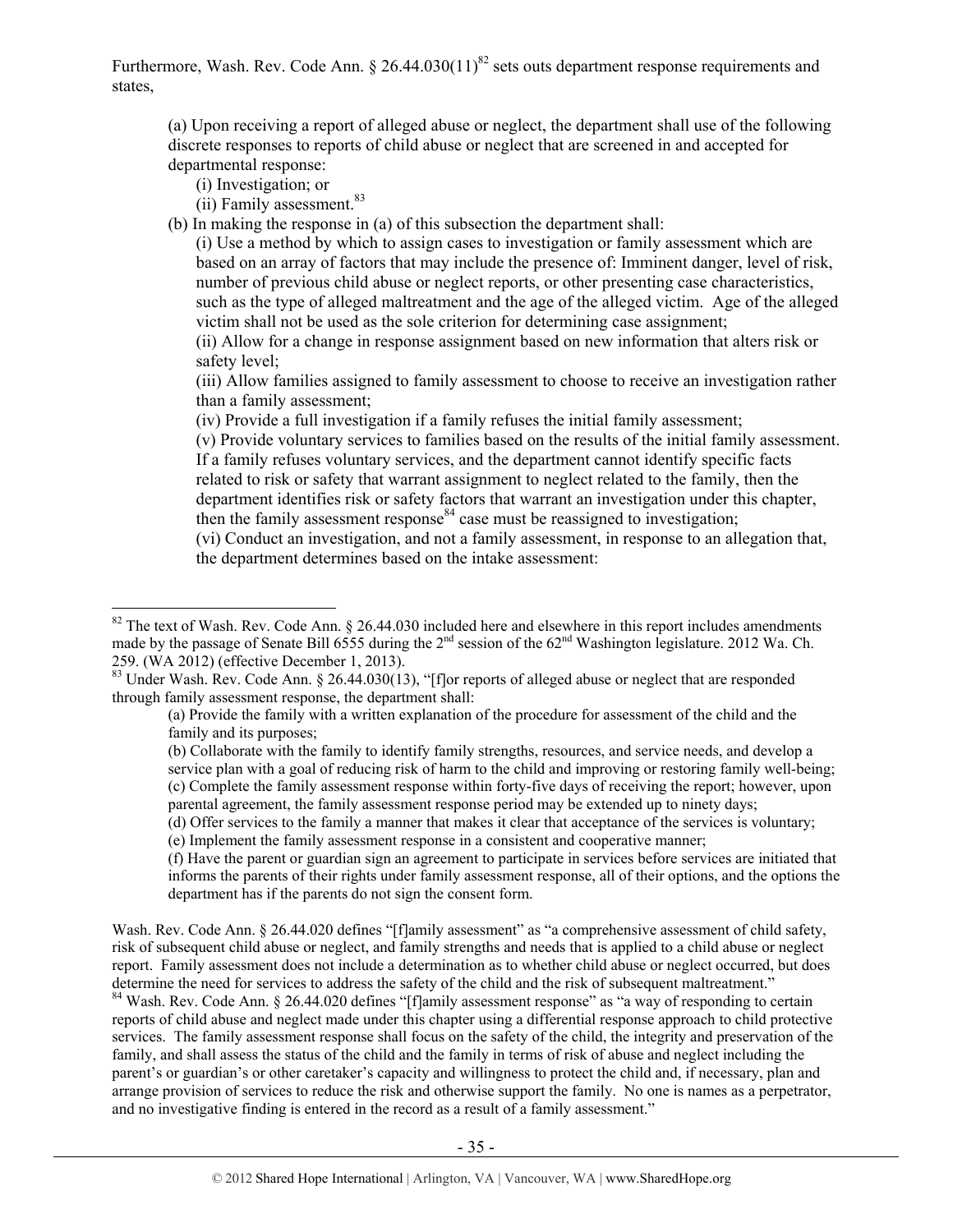(A) Poses a risk of "imminent harm" consistent with the definition provided in RCW 13.34.050, which includes, but is not limited to sexual abuse and sexual exploitation as defined in this chapter;

(B) Poses a serious threat of harm to a child;

(C) Constitutes conduct involving a criminal offense that has, or is about to occur, in which the child is the victim;

(D) The child is an abandoned child as defined under RCW 13.34.030;

(E) The child is an adjudicated dependent child as defined in RCW 13.34.030, or the child is in a facility that licensed, operated, or certified for care of children by the department under chapter 74.15 RCW, or by the department of early learning.

(c) The department may not be held civilly liable for the decision to respond to an allegation of child abuse or neglect by using the family assessment response under this section unless the state or its officers, agents, or employees acted with reckless disregard.

Under Wash. Rev. Code Ann. § 13.34.050,

- (1) The court may enter an order directing a law enforcement officer, probation counselor, or child protective services official to take a child into custody if: (a) A petition is filed with the juvenile court alleging that the child is dependent and that the child's health, safety, and welfare will be seriously endangered if not taken into custody; (b) an affidavit or declaration is filed by the department in support of the petition setting forth specific factual information evidencing reasonable grounds that the child's health, safety, and welfare will be seriously endangered if not taken into custody and at least one of the grounds set forth demonstrates a risk of imminent harm to the child. "Imminent harm" for purposes of this section shall include, but not be limited to, circumstances of sexual abuse, sexual exploitation as defined in RCW 26.44.020 and a parent's failure to perform basic parental functions, obligations, and duties as the result of substance abuse; and (c) the court finds reasonable grounds to believe the child is dependent and that the child's health, safety, and welfare will be seriously endangered if not taken into custody.
	- . . . .

Wash. Rev. Code Ann. § 13.34.060 further provides that a child taken into custody under Wash. Rev. Code Ann. § 13.34.050 or Wash. Rev. Code Ann. § 26.44.050 can be taken immediately to shelter care. Shelter care is limited to 72 hours unless a court order extends the shelter care. Wash. Rev. Code Ann. § 13.34.060.

Wash. Rev. Code Ann. § 13.32A.030(5)(d), (17) includes "sexually exploited child" in the definition of "child in need of services" (CHINS) and defines "sexually exploited child," as "any person under the age of eighteen who is a victim of the crime of commercial sex abuse of a minor under RCW 9.68A.100, promoting commercial sexual abuse of a minor under RCW 9.68A.101, or promoting travel for commercial sexual abuse of a minor under RCW 9.68A.102."

RCW § 13.32A.050(1) states,

- (1) A law enforcement officer shall take a child into custody:
	- (a) If a law enforcement agency has been contacted by the parent of the child that the child is absent from parental custody without consent; or

(b) If a law enforcement officer reasonably believes, considering the child's age, the location, and the time of day, that a child is in circumstances which constitute a danger to the child's safety or that a child is violating a local curfew ordinance; or

. . .

(d) If a law enforcement agency has been notified by the juvenile court that the court finds probable cause exists to believe that the child has violated a court placement order issued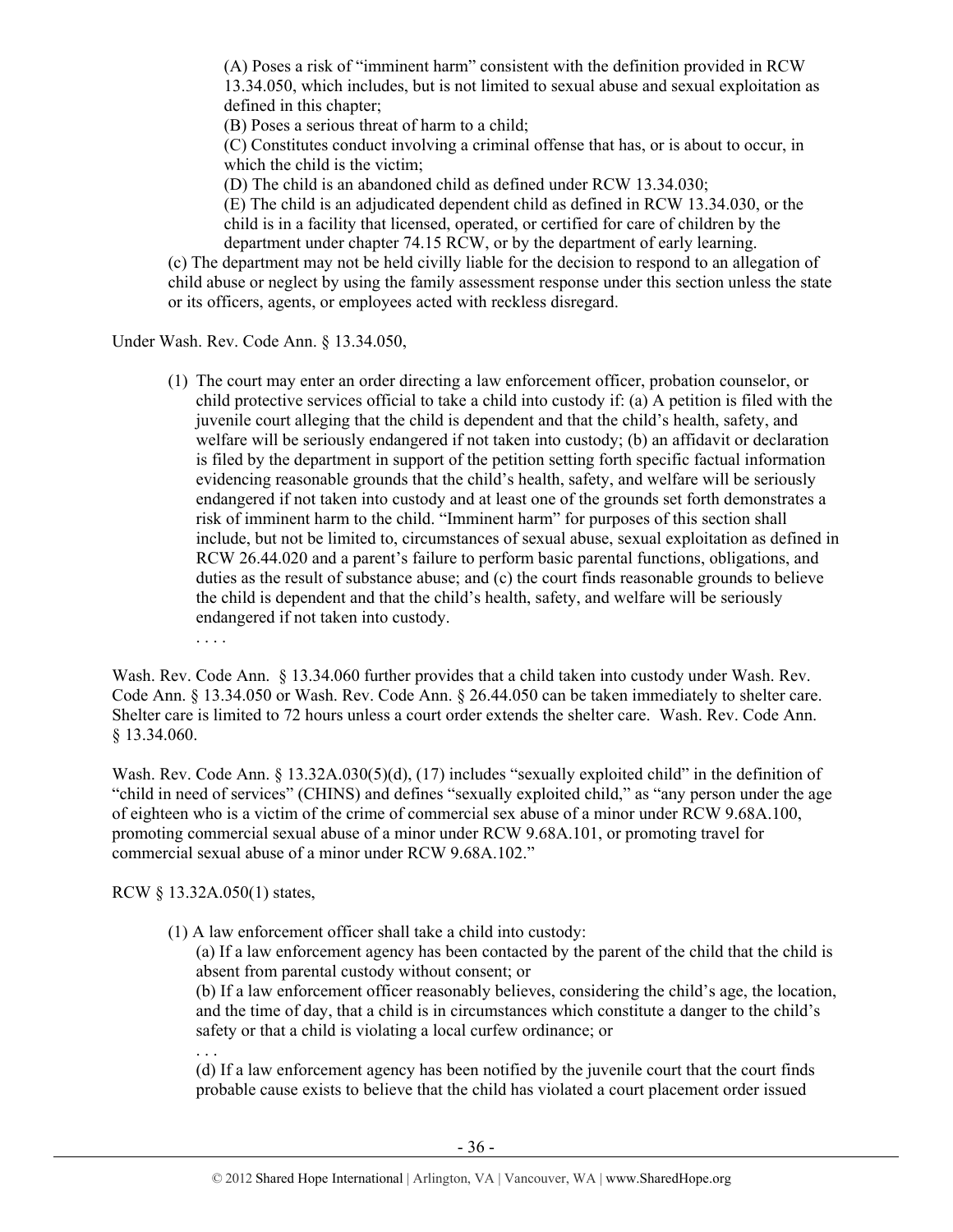under this chapter or chapter 13.34 RCW or that the court has issued an order for law enforcement pick-up of the child under this chapter or chapter 13.34 RCW.

If a child is taken into custody for a reason specified under subsection (a) or (b), the child must be transported to "his or her home or to a parent at his or her place of employment, if no parent is at home," although the parent may request for the child to be taken shelter or other places specified in the statute. Wash. Rev. Code Ann. § 13.32A.060(1)(a). Otherwise, the officer may take the child to a shelter if he has attempted to notify the parent and if, among other things, the "child expresses fear or distress at the prospect of being returned to his or her home which leads the officer to believe there is a possibility that the child is experiencing some type of abuse or neglect." Wash. Rev. Code Ann. § 13.32A.060(1)(b)(i). If a child is taken into custody under subsection (c) or (d), the child "may [be] release[d]  $\dots$  to the supervising agency, or shall [be] take[n] . . . to a designated crisis residential center's secure facility" for a subsection (c) custodial situation or taken to a detention facility for a subsection (d) custodial situation. Wash. Rev. Code Ann. § 13.32A.060(2). Furthermore, under RCW § 13.32A.050(6), "If a law enforcement officer has a reasonable suspicion that a child is being unlawfully harbored in violation of RCW 13.32A.080, the officer shall remove the child from the custody of the person harboring the child and shall transport the child to one of the locations specified in RCW 13.32A.060."

Under Wash. Rev. Code Ann. § 13.32A.130(1),

A child admitted to a secure facility located in a juvenile detention center shall remain in the facility for at least twenty-four hours after admission but for not more than five consecutive days. A child admitted to a secure facility not located in a juvenile detention center or a semi-secure facility may remain for not more than fifteen consecutive days. If a child is transferred between a secure and semi-secure facility, the aggregate length of time a child may remain in both facilities shall not exceed fifteen consecutive days per admission, and in no event may a child's stay in a secure facility located in a juvenile detention center exceed five days per admission.

This provision also sets out guidelines for determining when to transfer children to semi-secure facilities. However, under Wash. Rev. Code Ann. § 13.32A.128, "The department may take a runaway youth to a secure facility after attempting to notify the parent of the child's whereabouts. The department may not take a child to a secure facility if the department has reasonable cause to believe that the reason for the child's runaway status is the result of abuse or neglect."

Wash. Rev. Code Ann. § 13.32A.140 sets out the procedures for DSHS to file a CHINS petition for out of home placement. Under Wash. Rev. Code Ann. § 13.32A.060(4), "Whenever an officer transfers custody of a child to a crisis residential center or the department, the child may reside in the crisis residential center or may be placed by the department in an out-of-home placement for an aggregate total period of time not to exceed seventy-two hours excluding Saturdays, Sundays, and holidays. Thereafter, the child may continue in out-of-home placement only if the parents have consented, a child in need of services petition has been filed, or an order for placement has been entered under chapter 13.34 RCW." Wash. Rev. Code Ann. § 74.15.255(2) requires each crisis residential center to have a staff member, or "access to, a person who has been trained to work with the needs of sexually exploited children." Under Wash. Rev. Code Ann. § 74.13.034(1), "A child taken into custody and taken to a crisis residential center established pursuant to RCW 74.13.032 may, if the center is unable to provide appropriate treatment, supervision, and structure to the child, be taken at department expense to another crisis residential center, the nearest regional secure crisis residential center, or a secure facility with which it is collocated under RCW 74.13.032. Placement in both locations shall not exceed fifteen consecutive days from the point of intake as provided in RCW 13.32A.130."

Under the Becca law (RCW § 13.32A.010, et seq.), the court can order an out of home placement of the child for up to 90 days. Wash. Rev. Code Ann. § 13.32A.179(2). This disposition must be reviewed "within three months," at which time the out-of-home placement can be continued for 180 additional days after the review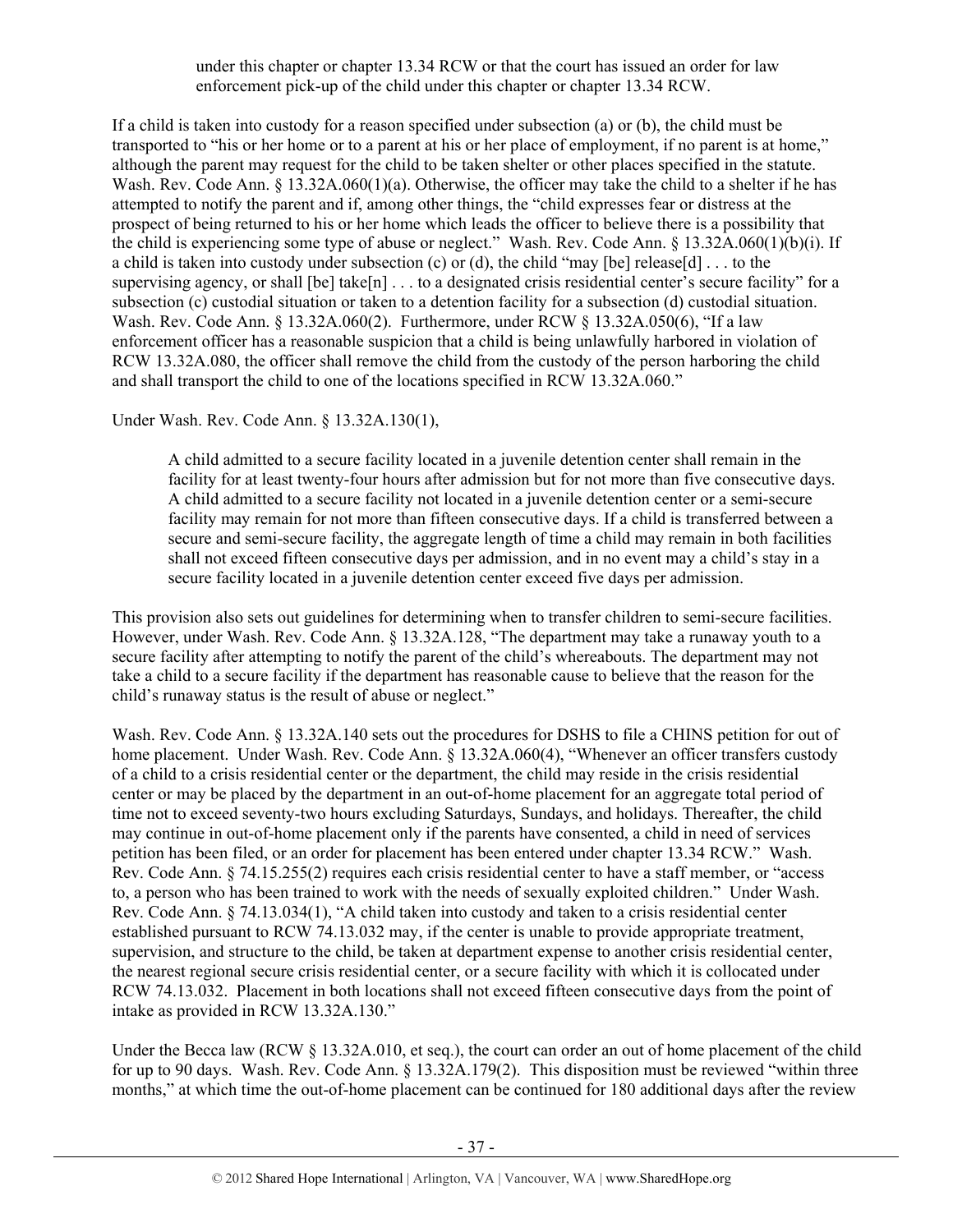hearing. Wash. Rev. Code Ann. § 13.32A.190(1), (4). Wash. Rev. Code Ann. § 13.32A.180(2) states, "No placement made pursuant to this section may be in a secure residence as defined by the federal Juvenile Justice and Delinquency Prevention Act of 1974."

An alternative response that may keep the minor out of a juvenile detention facility is diversion. Wash. Rev. Code Ann. § 13.40.070(7) (Complaints—screening—filing information—diversion) and § 13.40.213 (Juveniles alleged to have committed offenses of prostitution or prostitution loitering—diversion) provide for diversion in cases of prostitution offenses for juveniles.<sup>85</sup> Wash. Rev. Code Ann. § 13.40.070(7) states that "[w]here a case is legally sufficient to charge an alleged offender with either prostitution or prostitution loitering and the alleged offense is the offender's first prostitution or prostitution loitering offense, the prosecutor shall divert the case." Wash. Rev. Code Ann. § 13.40.213(1) states,

When a juvenile is alleged to have committed the offenses of prostitution or prostitution loitering, and the allegation, if proved, would not be the juvenile's first offense, a prosecutor may divert the offense if the county in which the offense is alleged to have been committed has a comprehensive program that provides:

(a) Safe and stable housing;

 $\overline{a}$ 

- (b) Comprehensive on-site case management;
- (c) Integrated mental health and chemical dependency services, including specialized trauma recovery services;
- (d) Education and employment training delivered on-site; and
- (e) Referrals to off-site specialized services, as appropriate.

Since diversion under Wash. Rev. Code Ann. § 13.40.213(2) is optional for subsequent offenses in counties that have a comprehensive program in place, minors may be charged with a prostitution crime after their first offense. Accordingly, a child could be held in a juvenile detention facility for prostitution and related offenses after a first offense.

However, if diverted under Wash. Rev. Code Ann. § 13.40.070(7), sexually exploited youth must be directed to specialized services. Wash. Rev. Code Ann. § 13.40.087 states that "[w]ithin available funding, when a youth who has been diverted under RCW 13.40.070 for an alleged offense of prostitution or prostitution loitering is referred to the department, the department shall connect that youth with the services and treatment specified in RCW 74.14B.060 [Repealed]<sup>86</sup> and 74.14B.070." However, since Wash. Rev. Code 74.14B.060 (Sexually abused children—Treatment services), which required that "the department of community, trade, and economic development shall provide, subject to available funds, comprehensive sexual assault services to sexually abused

appropriate alternative to the prosecution of juveniles involved in the commercial sex trade. 86 Wash, Rev, Code Ann. 74.14B.060 (Sexually abused children – treatment services) was repealed by Senate Bill 6100 passed during the 2012 Regular Session of the 62nd Washington legislature, 2012 Wa. Ch. 29, which came into (effective June 7, 2012). Pursuant to 2012 Wa. Ch. 29, some of the language used in Wash, Rev, Code Ann. 74.14B.060 was reincorporated into Wash Rev. Code Ann. §§ 43.280.010 (Intent), 43.280.011 (Intent, approval of committee recommendations, distribution of services), 43.280.020 (Grant program – funding), and 43.280.080 (Office of crime victims advocacy), 70.125.020 (Legislative findings – program objectives).

<sup>&</sup>lt;sup>85</sup> House Bill 1505 passed in the 61st Regular Session in 2009, which enacted Wash. Rev. Code Ann. § 13.40.213, makes the following statement in Section 1:

The legislature finds that juveniles involved in the commercial sex trade are sexually exploited and that they face extreme threats to their physical and emotional well-being. In order to help them break out of the isolation, fear, and danger of the commercial sex trade and to assist them in their recovery from the resulting mental and physical harm and in the development of skills that will allow them to become independent and achieve long-term security, these juveniles are in critical need of comprehensive services, including housing, mental health counseling, education, employment, chemical dependency treatment, and skill building. The legislature further finds that a diversion program to provide these comprehensive services, working within existing resources in the counties which prosecute juveniles for prostitution and prostitution loitering, may be an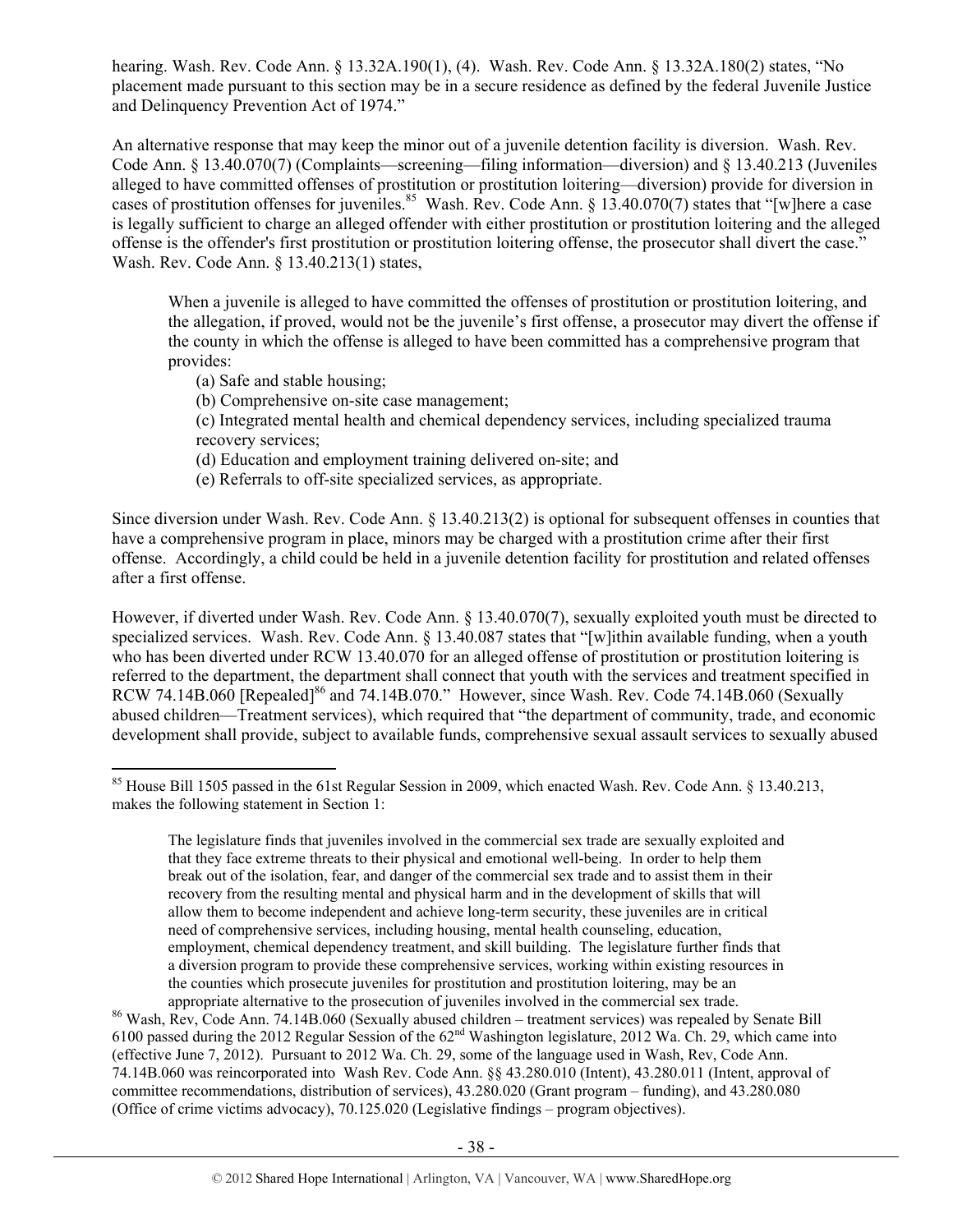children and their families. . . [and] treatment services by qualified, registered, certified, or licensed professionals," was repealed in 2012 by Senate Bill  $6100$ ,  $\frac{87}{3}$  only the services provided under  $\frac{874.14B.070}{2}$  are mandated. Pursuant to Wash. Rev. Code 74.14B.070 (Child victims of sexual assault or sexual abuse—Early identification, treatment),

The department of social and health services through its division of children and family services shall, subject to available funds, $88$  establish a system of early identification and referral to treatment of child victims of sexual assault or sexual abuse. The system shall include schools, physicians, sexual assault centers, domestic violence centers, child protective services, and foster parents. A mechanism shall be developed to identify communities that have experienced success in this area and share their expertise and methodology with other communities statewide.

#### *5.5 Commercial sexual exploitation is identified as a type of abuse and neglect within child protection statutes.*

For purposes of Washington's child abuse reporting laws, Wash. Rev. Code Ann. § 26.44.020(1) (Definitions) defines "abuse or neglect" as

sexual abuse, sexual exploitation, or injury of a child by any person under circumstances which cause harm to the child's health, welfare, or safety, excluding conduct permitted under RCW 9A.16.100 [Use of force on children—policy—actions presumed unreasonable]; or the negligent treatment or maltreatment of a child by a person responsible for or providing care to the child. An abused child is a child who has been subjected to child abuse or neglect as defined in this section.

Wash. Rev. Code Ann. § 26.44.020(22)<sup>89</sup> defines "sexual exploitation" as "(a) Allowing, permitting, or encouraging a child to engage in prostitution by any person; or (b) allowing, permitting, encouraging, or engaging in the obscene or pornographic photographing, filming, or depicting of a child by any person." Pursuant to Wash. Rev. Code Ann. § 26.44.030 (Reports—duty and authority to make—duty of receiving agency—duty to notify), DSHS has jurisdiction to report and investigate most reported instances of abuse or neglect, which, under these definitions, would include situations of pimp-controlled domestic minor sex trafficking.

(a) Provide effective services to victims of sexual assault;

<sup>&</sup>lt;sup>87</sup> Senate Bill 6100 passed during the 2012 Regular Session of the  $62<sup>nd</sup>$  Washington legislature, 2012 Wa. Ch. 29 (effective June 7,  $2012$ ).

<sup>&</sup>lt;sup>88</sup> Senate Bill 6100 also amended Wash. Rev. Code Ann.  $\S$  43.280.010 to state in part, "The legislature recognizes" the need to increase the services available to the victims of sexual assault . . . The legislature intends to enhance the community-based services available to the victims of sexual assault by: (1) Providing consolidated funding support for local programs which provide services to victims of sexual assault, as defined in RCW 70.125.030." Pursuant to Wash. Rev. Code Ann. § 43.280.020,

<sup>(1)</sup> The department of commerce is authorized to distribute funds that have been allocated to the grant program that it administers for serving victims of sexual assault.

<sup>(2)</sup> Activities that can be funded through this grant program are limited to those that:

<sup>. . . .</sup>  (3) Funding for core, specialized and underserved populations services, as defined in RCW 70.125.030, must be distributed through a funding formula to those applicants that emphasize providing stable, victimcentered sexual assault services and possess the qualifications to provide those services.

The text of Wash. Rev. Code Ann. § 70.125.030 and § 70.125.020 included here and elsewhere in this report includes amendments made by the passage of Senate Bill  $6100$  during the regular session of the  $62<sup>nd</sup>$  Washington legislature, 2012 Wa. Ch. 259. (WA 2012) (effective June 7, 2012).

<sup>89</sup> *See supra* note 81.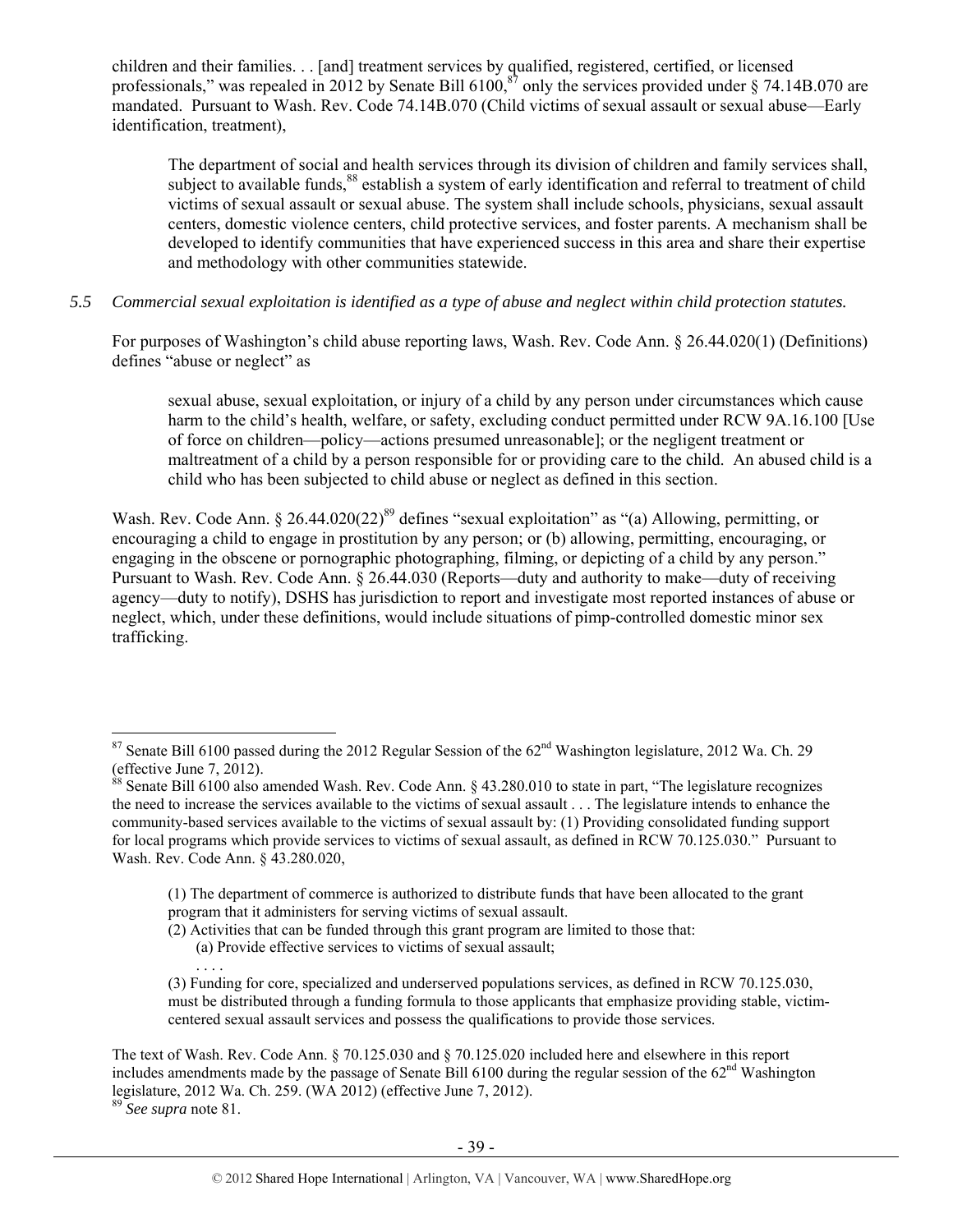*5.6 The definition of "caregiver" (or similar term) in the child welfare statutes is broad enough to include a*  trafficker who has custody or control of a child in order to bring a trafficked child into protection of child *protective services.* 

The DSHS Practices and Procedures Guide defines a "caregiver" as

an adult living in the home permanently or semi-permanently and has routine responsibility for childcare. This may be the other legally responsible adult, another adult relative or a live-in partner. It may also be any other adult with regular ongoing time in the home and has routine responsibility for childcare<sup>90</sup>

- 5.6.1 Recommendation: Clarify that child protection laws reach traffickers by amending the definition of "caregiver" to include a person who physically possesses or controls a child.
- *5.7 Crime victims' compensation is specifically available to a child victim of sex trafficking or commercial sexual exploitation of children (CSEC) without regard to ineligibility factors.*

Washington's crime victims' compensation account is established by Wash. Rev. Code Ann. § 7.68.045 (Crime victims' compensation account) and set forth in chapter 7.68 (Victims of crimes—compensation, assistance). Wash. Rev. Code Ann. § 7.68.060(6)(b) (Applications for benefits—accrual of rights) clarifies,

A person identified as the "minor" in the charge of commercial sexual abuse of a minor under RCW 9.68A.100, promoting commercial sexual abuse of a minor under RCW 9.68A.101, or promoting travel for commercial sexual abuse of a minor under RCW 9.68A.102 is considered a victim of a criminal act<sup>91</sup> for the purpose of the right to benefits under this chapter even if the person is also charged with prostitution under RCW 9A.88.030.

This amendment is designed to prevent domestic minor sex trafficking victims from being found ineligible to receive compensation for injuries suffered as a result of being a victim of commercial sexual exploitation. Wash. Rev. Code Ann. § 7.68.060 also outlines the application procedures and time limits. The time limit to receive applications is no later than two years after the crime is reported to law enforcement "or the date the rights of beneficiaries accrued, unless the director has determined that 'good cause' exists to expand the time permitted to receive the application." Wash. Rev. Code Ann. § 7.68.060(1)(a). Wash. Rev. Code Ann.  $§ 7.68.060(1)(a)$  states, in part,

"Good cause" shall be determined by the department on a case-by-case basis and may extend the period of time in which an application can be received for up to five years after the date the criminal act was reported to a local police department or sheriff's office or the date the rights of beneficiaries accrued.

However, Wash. Rev. Code Ann. § 7.68.060(5) states,

Because victims of childhood criminal acts may repress conscious memory of such criminal acts far beyond the age of eighteen, the rights of adult victims of childhood criminal acts shall accrue at the time the victim discovers or reasonably should have discovered the elements of the crime. In making determinations as to reasonable time limits, the department shall give greatest weight to the needs of the victim.

Wash. Rev. Code Ann. § 7.68.070(1) (Benefits—right to and amount—limitations) limits the total compensation available to \$50,000.

 $\overline{a}$ 90 Washington State Department of Social and Human Services, *Practices and Procedures Guide, Appendix A: Definitions*, http://www.dshs.wa.gov/ca/pubs/mnl\_pnpg/definitions.asp (last visited November 25, 2011).<br><sup>91</sup> "Criminal act" is defined in Wash. Rev. Code Ann. § 7.68.020(5) and includes the crime of trafficking in Wash.

Rev. Code Ann. § 9A.40.100.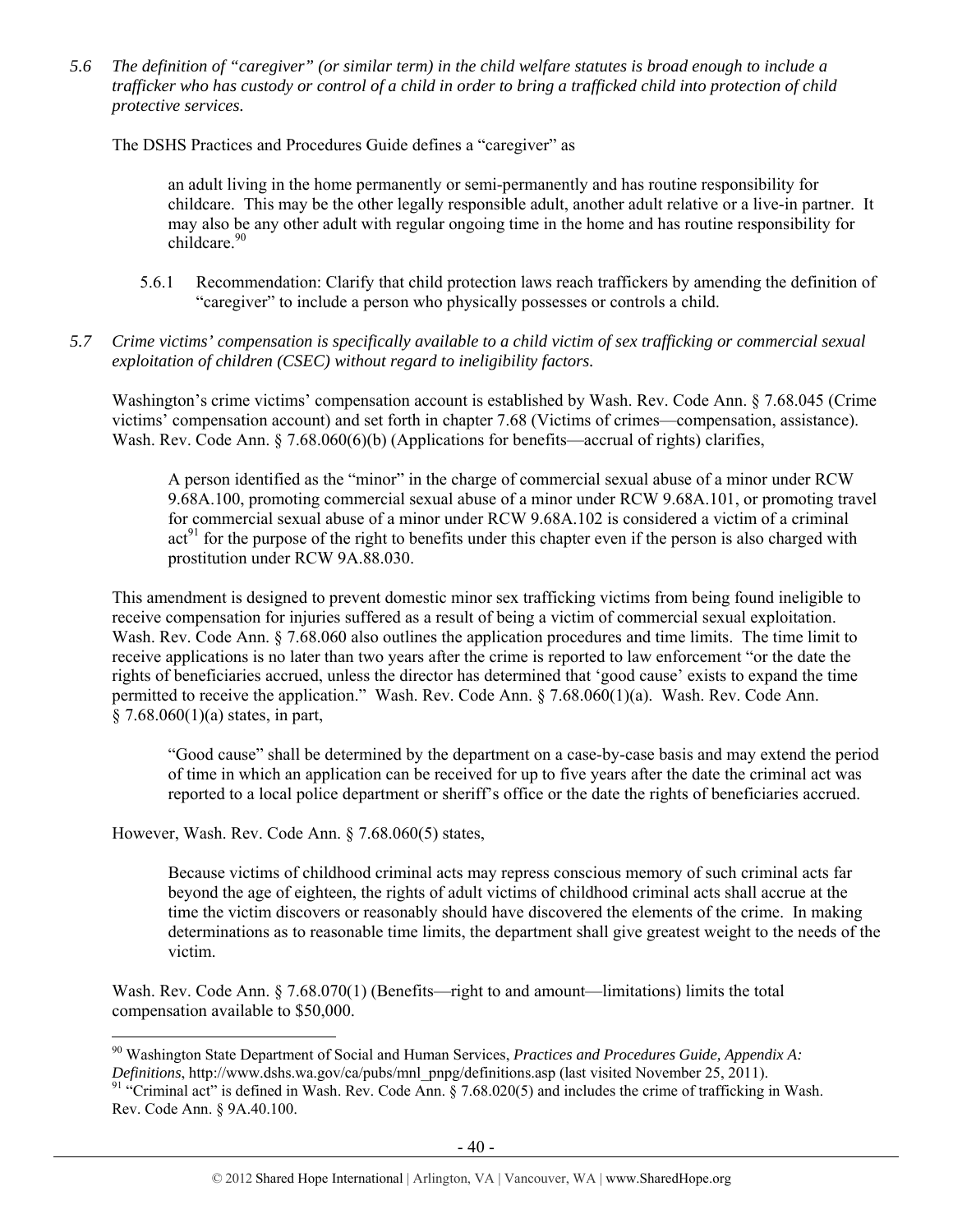## *5.8 Victim-friendly procedures and protections are provided in the trial process for minors under 18.*

Several victim-friendly criminal justice procedures and protections are statutorily provided for certain minor victim-witnesses, such as, when possible, secure waiting areas, the presence of "an advocate<sup>92</sup> or support person  $\ldots$  prior to and during any court proceedings," the appointment of CASA and guardians ad litem,  $93$  and a prohibition (with some exceptions) on releasing names and addresses of the victim-witnesses without permission. Wash. Rev. Code Ann. §§ 7.69A.030(2)–(4), 13.34.100(1). However, closed circuit television testimony is limited to child victims under ten years of age and restrictions on reputation evidence (commonly called the "rape shield law") is limited to trials of non-commercial sex offenses contained in chapter 9A.44. Wash. Rev. Code Ann. §§ 9A.44.150(1), 9A.44.020(2), (3). Thus, the "rape shield law" does not apply to crimes related to the commercial sexual abuse of a minor under Wash. Rev. Code Ann. ch. 9.68A (Sexual exploitation of children) or to Wash. Rev. Code Ann. § 9A.40.100 (Trafficking). Therefore, victims of these crimes may be subjected to cross-examination related to their sexual history and character in the trials of their traffickers, buyer-exploiters, or both.

Pursuant to Wash. Rev. Code Ann. § 70.125.060 (Personal representative may accompany victim during treatment or proceedings), "If the victim of a sexual assault so desires, a personal representative $94$  of the victim's choice may accompany the victim to the hospital or other health care facility, and to proceedings concerning the alleged assault, including police and prosecution interviews and court proceedings." Wash. Rev. Code Ann. §  $70.125.030(9)$ ,<sup>95</sup> defines "[v]ictim" as "any person who suffers physical, emotional, financial, and psychological impact as a proximate result of a sexual assault," and "[s]exual assault" is defined under Wash. Rev. Code Ann. § 70.125.030(7)(h), (i) to include, "sexual exploitation or commercial sex abuse of a minor." Wash. Rev. Code Ann. § 70.125.065 (Records of community sexual assault program and underserved populations provider not available as part of discovery – Exceptions), which provides additional protections for minor victim witnesses' communications with service providers, states

Records maintained by a community sexual assault program and underserved populations provider shall not be made available to any defense attorney as part of discovery in a sexual assault case unless:

(1) A written pretrial motion is made by the defendant to the court stating that the defendant is requesting discovery of the community sexual assault program or underserved populations provider records;

(2) The written motion is accompanied by an affidavit or affidavits setting forth specifically the reasons why the defendant is requesting discovery of the community sexual assault program or underserved populations provider records;

(3) The court reviews the community sexual assault program or underserved populations provider records in camera to determine whether the community sexual assault program or underserved populations provider records are relevant and whether the probative value of the records is outweighed by the victim's privacy interest in the confidentiality of such records taking into account the further trauma that may be inflicted upon the victim by the disclosure of the records to the defendant; and

(4) The court enters an order stating whether the records or any part of the records are discoverable and setting forth the basis for the court's findings.

 $92$  Wash. Rev. Code Ann. § 7.69A.020(6) defines "advocate" as "any person, including a family member not accused of a crime, who provides support to a child victim or child witness during any legal proceeding."<br><sup>93</sup> Wash. Rev. Code Ann. § 13.34.100(1) (Appointment of guardian ad litem) provides for the appointment of

guardians ad litem in actions under Wash. Rev. ch. 13.34 (Dependency and termination of parent-child relationship), "unless a court for good cause finds the appointment unnecessary."

<sup>&</sup>lt;sup>94</sup> Wash. Rev. Code Ann. § 70.125.030(5) defines "[p]ersonal representative" as "a friend, relative, attorney, or employee or volunteer from a community sexual assault program or specialized treatment service provider." *See supra* note 77. 95 *See supra* note 77.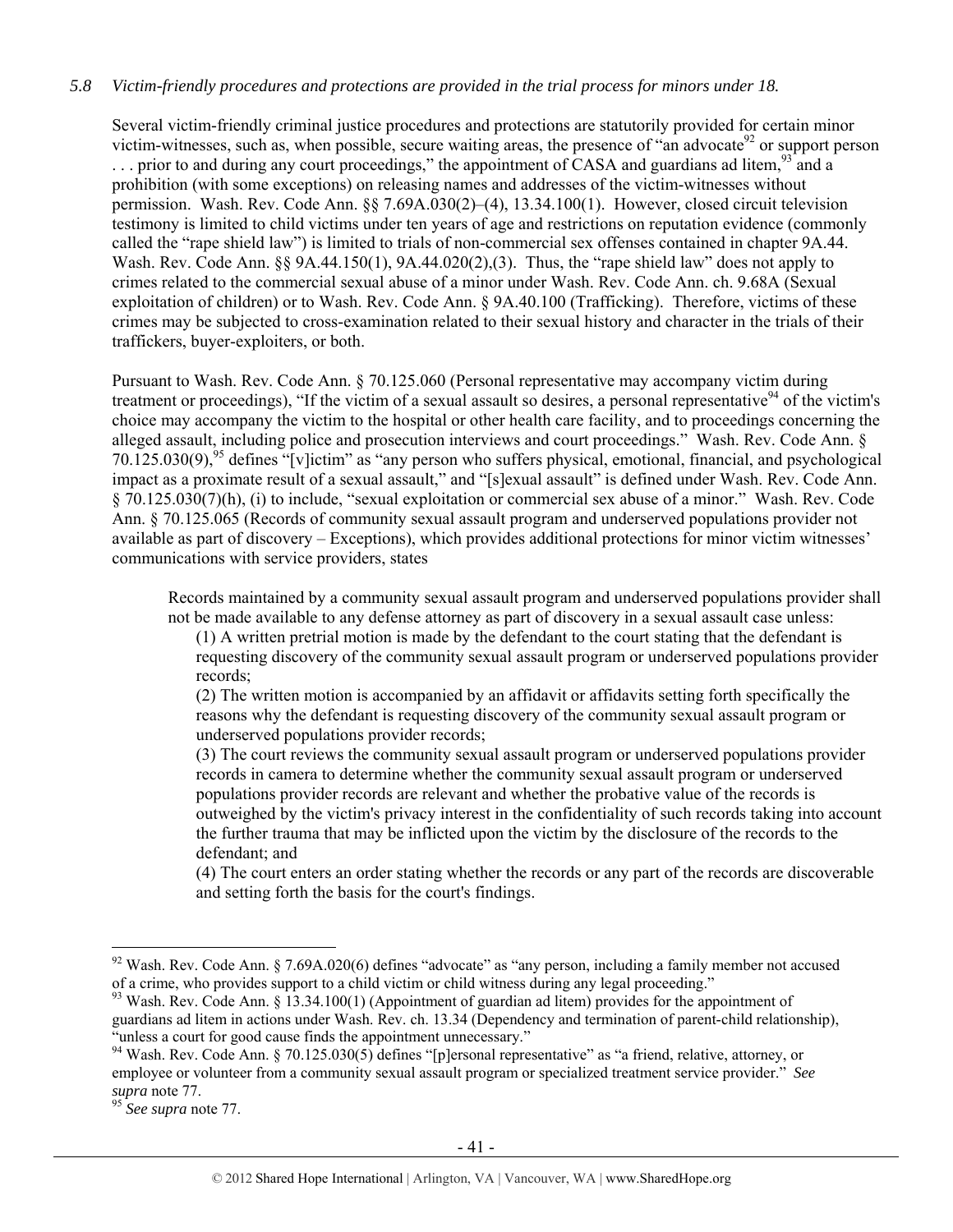- 5.8.1 Recommendation: Specify application of Wash. Rev. Code Ann. § 9A.44.020 (Testimony evidence—written motion—admissibility) to cases of testifying victims of Wash. Rev. Code Ann. § 9A.40.100 (Trafficking) with sexual motivation or Wash. Rev. Code Ann. ch. 9.68 (Sexual exploitation of children) and increase the age of a child permitted to use closed circuit television testimony pursuant to Wash. Rev. Code Ann. § 9A.44.150 (Testimony of child by closed-circuit television).
- *5.9 Expungement or sealing of juvenile delinquency records resulting from arrests or adjudications for prostitution-related offenses committed as a result of, or in the course of, the commercial sexual exploitation of a minor is available within a reasonable time after turning 18.*

There is no automatic sealing or expungement of juvenile records.<sup>96</sup> Wash. Rev. Code Ann. § 13.50.050 (Records relating to commission of juvenile offenses) outlines the procedure and requirements for petitioning the court to seal juvenile records. A person must make a motion to the court to have his or her juvenile record sealed which, if granted, covers the juvenile court file, the social file, and other records relating to the case. Wash. Rev. Code Ann. § 13.50.050(11).

Wash. Rev. Code Ann. § 13.50.050(14)(a) explains that an order to seal means,

[T]he proceedings in the case shall be treated as if they never occurred, and the subject of the records may reply accordingly to any inquiry about the events, records of which are sealed. Any agency shall reply to any inquiry concerning confidential or sealed records that records are confidential, and no information can be given about the existence or nonexistence of records concerning an individual.

Wash. Rev. Code Ann. § 13.50.050(17), (23) provide for destruction of certain records related to diversion only. Wash. Rev. Code Ann. § 13.50.050(12)<sup>97</sup> more generally states,

(a) The court shall not grant any motion to seal records for class A offenses made pursuant to subsection  $(11)^{98}$  of this section that is filed on or after July 1, 1997, unless:

(i) Since the last date of release from confinement, including full-time residential treatment, if any, or entry of disposition, the person has spent five consecutive years in the community without committing any offense or crime that subsequently results in an adjudication or conviction;

(ii) No proceeding is pending against the moving party seeking the conviction of a juvenile offense or a criminal offense;

(iii) No proceeding is pending seeking the formation of a diversion agreement with that person;

<sup>&</sup>lt;sup>96</sup> Senate Bill 6561, introduced in 2009, included automatic sealing of eligible juvenile records. The bill was stripped in committee of this provision due to the high staff level of effort (up to 30 minutes per case) in automatically reviewing juvenile records for sealing. S. Comm. on Human Serv. & Corr. & S. Comm. on Ways & Means, S. Bill Rep. SB 6561, 2010 Reg. Sess. at 4 (Wash. 2010), http://apps.leg.wa.gov/documents/billdocs/2009- 10/Pdf/Bill%20Reports/Senate/6561%20SBR%20WM%2010.pdf (last visited June 22, 2012).

 $97$  The text of Wash. Rev. Code Ann. § 13.50.050 included here and elsewhere in this report includes amendments made by the passage of Senate Bill 6240 during the 2<sup>nd</sup> session of the 62<sup>nd</sup> Washington legislature, 2012 Wa. Ch. 177. (WA 2012) (effective June 7, 2012).

 $98$  Wash. Rev. Code Ann. § 13.50.050(11) states,

In any case in which an information has been filed pursuant to RCW 13.40.100 [Summons or other notification issued upon filing of information] or a complaint has been filed with the prosecutor and referred for diversion pursuant to RCW 13.40.070 [Complaints—screening—filing information diversion], the person the subject of the information or complaint may file a motion with the court to have the court vacate its order and findings, if any, and, subject to subsection (23) of this section, order the sealing of the official juvenile court file, the social file, and records of the court and of any other agency in the case.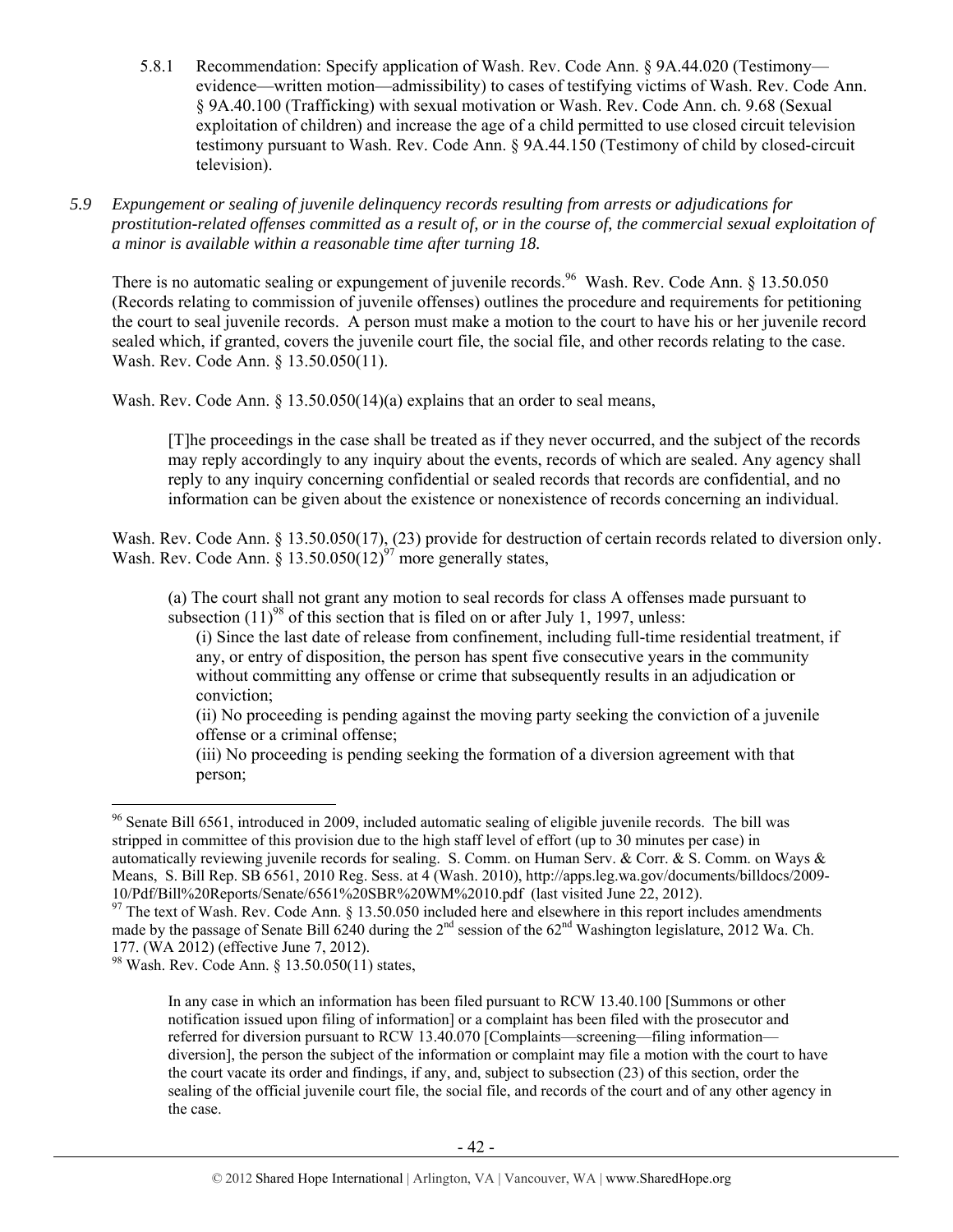(iv) The person has not been convicted of a sex offense; and

(v) Full restitution has been paid.

(b) The court shall not grant any motion to seal records for class B, C, gross misdemeanor and misdemeanor offenses and diversions made under subsection (11) of this section unless:

(i) Since the date of last release from confinement, including full-time residential treatment, if any, entry of disposition, or completion of the diversion agreement, the person has spent two consecutive years in the community without being convicted of any offense or crime; (ii) No proceeding is pending against the moving party seeking the conviction of a juvenile offense or a criminal offense;

(iii) No proceeding is pending seeking the formation of a diversion agreement with that person;

(iv) The person has not been convicted of a sex offense; and

(v) Full restitution has been paid.

(c) Notwithstanding the requirements in (a) or (b) of this subsection, the court shall grant any motion to seal records of any deferred disposition vacated under RCW 13.40.127(9) prior to the effective date of this section if restitution has been paid and the person is eighteen years of age or older at the time of the motion.

- 5.9.1 Recommendation: Provide automatic expungement of eligible juvenile records to enable survivors of sex trafficking to fully clear any record incurred as a result of their being trafficked.
- *5.10 Victim restitution and civil remedies for victims of domestic minor sex trafficking or commercial sexual exploitation of children (CSEC) are authorized by law.*

Victims may receive restitution from the offenders, at the discretion of the court. Pursuant to Wash. Rev. Code Ann. § 9.94A.750 (Restitution),

(1) If restitution is ordered, the court shall determine the amount of restitution due at the sentencing hearing or within one hundred eighty days.

. . . . (3) Except as provided in subsection (6) of this section, restitution ordered by a court pursuant to a criminal conviction shall be based on easily ascertainable damages for injury to or loss of property, actual expenses incurred for treatment for injury to persons, and lost wages resulting from injury. Restitution shall not include reimbursement for damages for mental anguish, pain and suffering, or other intangible losses, but may include the costs of counseling reasonably related to the offense. The amount of restitution shall not exceed double the amount of the offender's gain or the victim's loss from the commission of the offense.

. . .

(5) Restitution may be ordered whenever the offender is convicted of an offense which results in injury to any person or damage to or loss of property or as provided in subsection (6) of this section. In addition, restitution may be ordered to pay for an injury, loss, or damage if the offender pleads guilty to a lesser offense or fewer offenses and agrees with the prosecutor's recommendation that the offender be required to pay restitution to a victim of an offense or offenses which are not prosecuted pursuant to a plea agreement.

Wash. Rev. Code Ann. § 9.94A.753(7) (Restitution—application dates) states,

Regardless of the provisions of subsections (1) through (6) of this section, the court shall order restitution in all cases where the victim is entitled to benefits under the crime victims' compensation act, chapter RCW 7.68 [Victims of crimes—compensation, assistance]. If the court does not order restitution and the victim of the crime has been determined to be entitled to benefits under the crime victims' compensation act, the department of labor and industries, as administrator of the crime victims'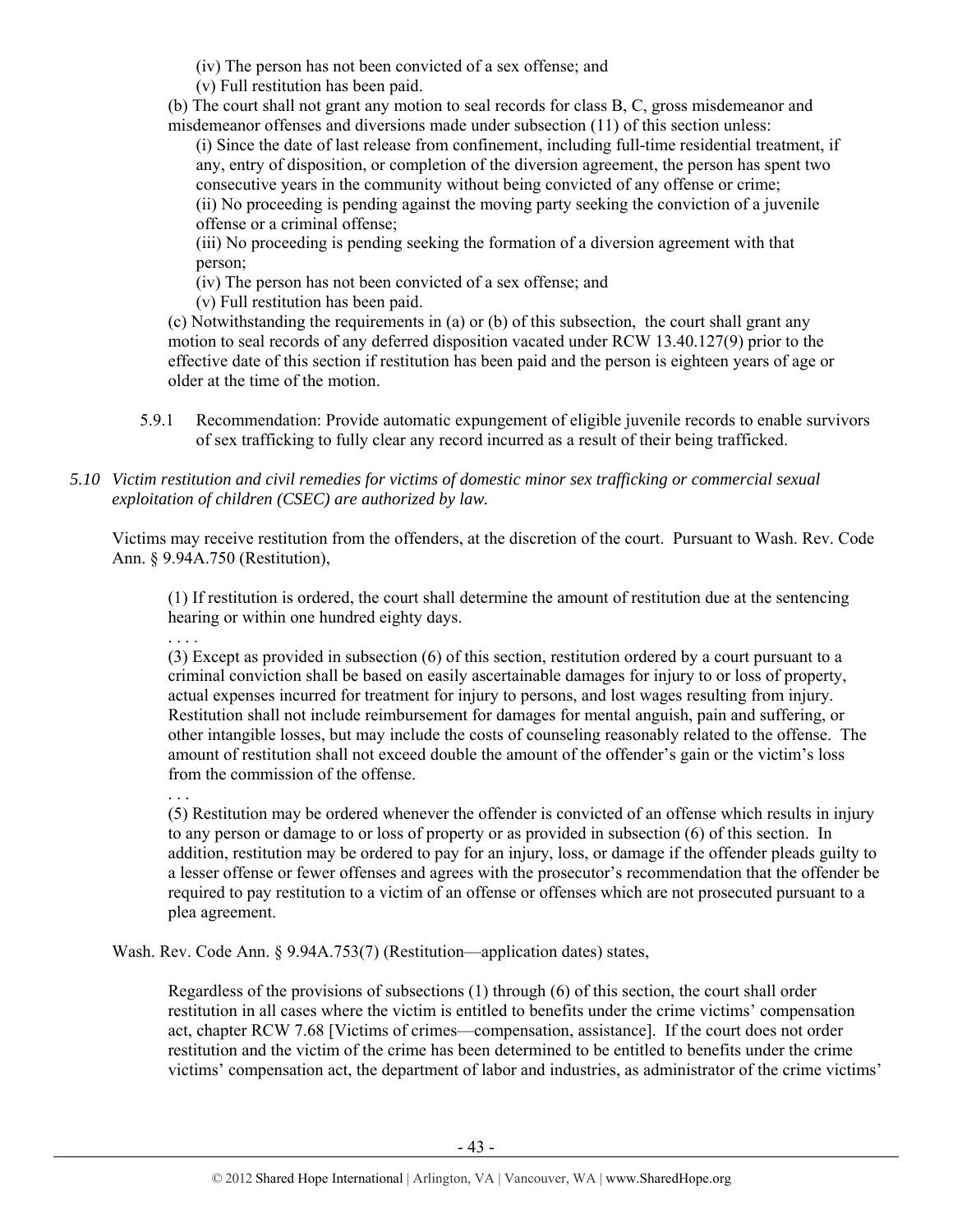compensation program, may petition the court within one year of entry of the judgment and sentence for entry of a restitution order.

Wash. Rev. Code Ann. § 9A.82.100(1)(a) (Remedies and procedures) states,

(1)(a) A person who sustains injury to his or her person, business, or property by an act of criminal profiteering that is part of a pattern of criminal profiteering activity, or by an offense defined in RCW 9A.40.100 [Human trafficking], 9.68A.100 [Commercial sexual abuse of a minor—Penalties], 9.68A.101 [Promoting commercial sexual abuse of a minor—Penalty], or 9A.88.070 [Promoting prostitution in the first degree], or by a violation of RCW 9A.82.060 or 9A.82.080 may file an action in superior court for the recovery of damages and the costs of the suit, including reasonable investigative and attorney's fees.

(4) Following the determination of liability, orders may include, but are not limited to:

. . . (e) Ordering the payment of all costs and expenses f the prosecution and investigation of . . . an offense defined in RCW 9A.40.100, 9.68A.100, 9.68A/101, or 9A.88.070, activity or a violation of RCW 9A.82.060 or 9A.82.080, civil and criminal, incurred by the state or county, including any costs of defense provided at public expense, as appropriate to the state general fund . . .

(f) Ordering forfeiture first as restitution to any person damaged by . . . an offense defined in RCW 9A.40.100, then to the state general fund . . . , as appropriate, to the extent not already ordered to be paid in other damages, of the following:

(i) Any property or other interest acquired or maintained in violation of RCW 9A.82.060 or 9A.82.080 to the extent of the investment of funds, and any appreciation or income attributable to the investment, from a violation of RCW 9A.82.060 or 9A.82.080.

(ii) Any property, contractual right, or claim against property used to influence any enterprise that a person has established, operated, controlled, conducted or participated in the conduct of, in violation of RCW of 9A.82.060 or 9A.82.080.

(iii) All proceeds are traceable to or derived from an offense included in . . . an offense defined in RCW 9A.40.100, 9.68A.100, 9.68A.101, or 9A.88.070, and all moneys, negotiable instruments, securities, and other things of value significantly used or intended to be used significantly to facilitate commission of the offense.

. . . .

. . . .

Lastly, Wash. Rev. Code Ann. § 9A.82.100(13) explains that "[p]rivate civil remedies provided under this section are supplemental and not mutually exclusive."

*5.11 Statutes of limitations for civil and criminal actions for child sex trafficking or commercial sexual exploitation of children (CSEC) offenses are eliminated or lengthened sufficiently to allow prosecutors and victims a realistic opportunity to pursue criminal action and legal remedies.* 

Statutes of limitations have not been eliminated for victims of domestic minor sex trafficking. Wash. Rev. Code Ann. § 9A.04.080 (Limitation of action) provides a 3-year statute of limitations for felony actions, unless otherwise noted in the statute. Wash. Rev. Code Ann. § 4.16.340(1) (Actions based on childhood sexual abuse) states,

All claims or causes of action based on intentional conduct brought by any person for recovery of damages for injury suffered as a result of childhood sexual abuse<sup>99</sup> shall be commenced within the later of the following periods:

 $99$  Wash. Rev. Code Ann. § 4.16.340(5) states,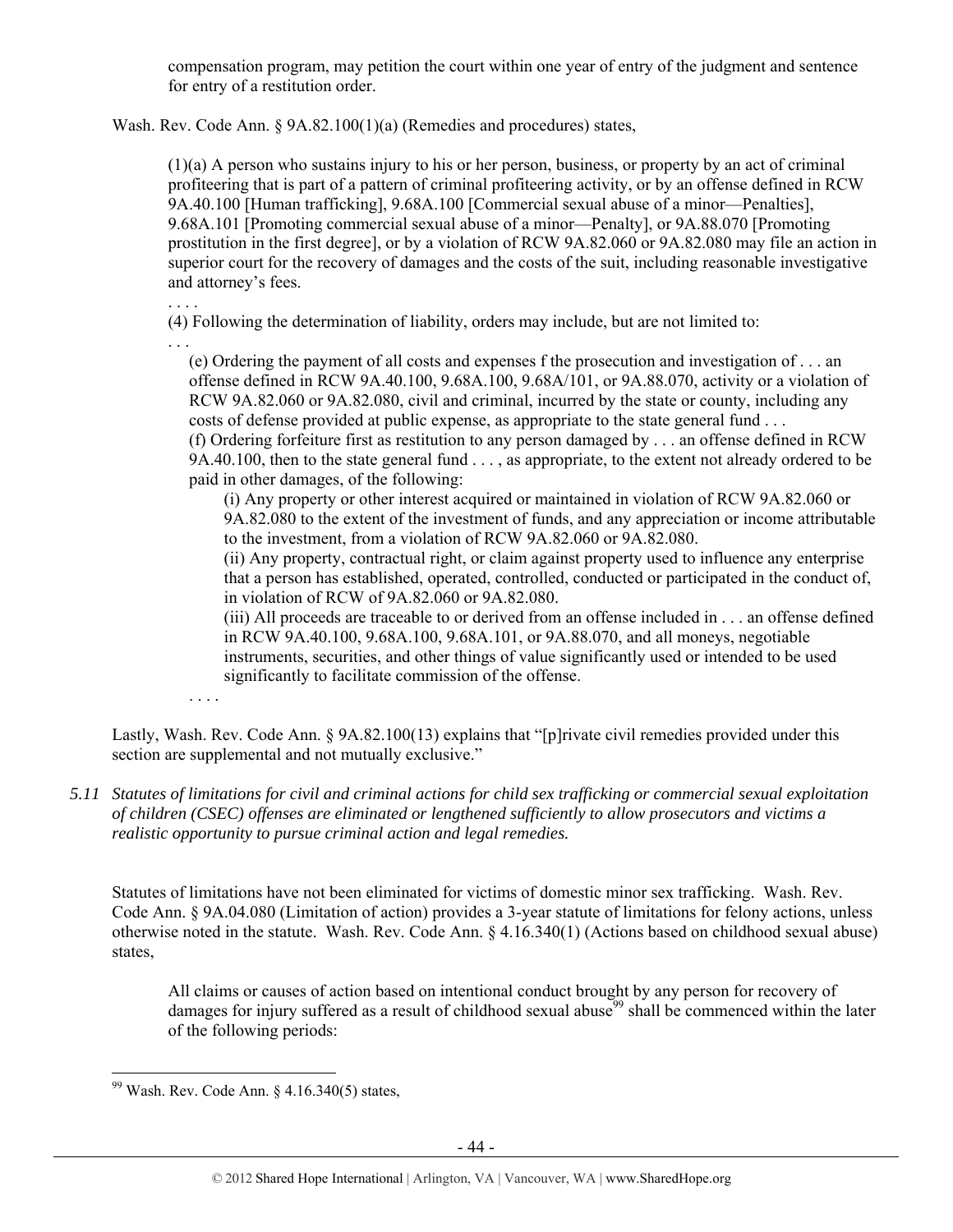(a) Within three years of the act alleged to have caused the injury or condition;

(b) Within three years of the time the victim discovered or reasonably should have discovered that the injury or condition was caused by said act; or

(c) Within three years of the time the victim discovered that the act caused the injury for which the claim is brought:

PROVIDED, That the time limit for commencement of an action under this section is tolled for a child until the child reaches the age of eighteen years.

Wash. Rev. Code Ann. § 9A.82.100(7) (Remedies and procedures) states,

The initiation of civil proceedings under this section shall be commenced within three years after discovery of the pattern of criminal profiteering activity or after the pattern should reasonably have been discovered or, in the case of an offense that is defined in RCW 9A.40.100, within three years after the final disposition of any criminal charges relating to the offense, whichever is later.

5.11.1 Recommendation: Add Wash. Rev. Code Ann. § 9A.44.100 (Trafficking) and crimes related to the commercial sexual abuse of a minor under Wash. Rev. Code Ann. ch. 9.68A (Sexual exploitation of children) to Wash. Rev. Code Ann. § 9A.04.080(1)(a) or (b) (Limitation of action), which would create either no statute of limitations or a ten year statute of limitation for prosecution of these crimes. Also, add commercial sexual abuse of minor offenses and trafficking with sexual motivation of minors to the definition of "childhood sexual abuse" in Wash. Rev. Code Ann. § 4.16.340 (Actions based on childhood sexual abuse) for statute of limitations in civil actions in order to give appropriate time for the discovery of injuries suffered through domestic minor sex trafficking.

 As used in this section, "childhood sexual abuse" means any act committed by the defendant against a complainant who was less than eighteen years of age at the time of the act and which act would have been a violation of chapter 9A.44 RCW or RCW 9.68A.040 or prior laws of similar effect at the time the act was committed.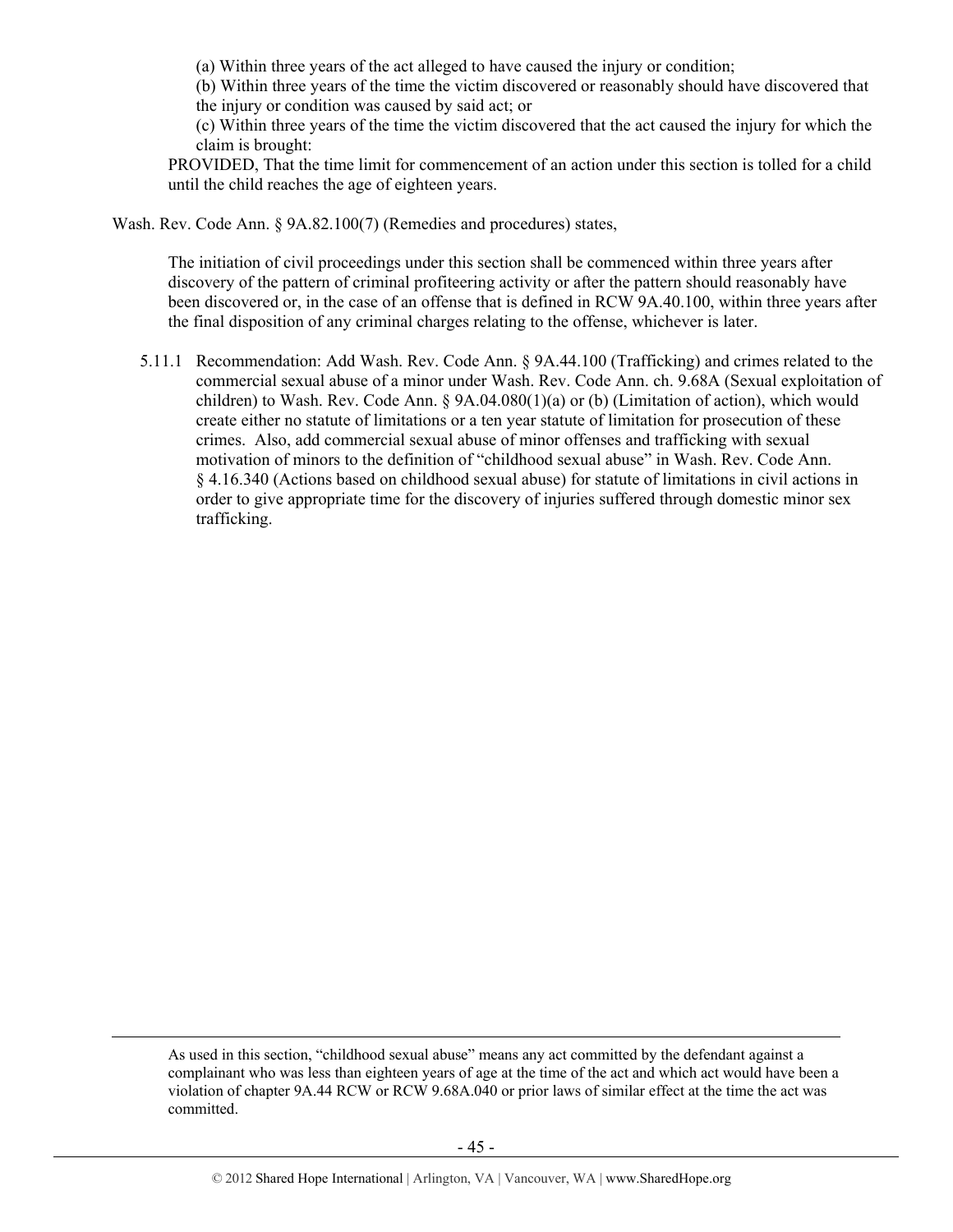#### **FRAMEWORK ISSUE 6: CRIMINAL JUSTICE TOOLS FOR INVESTIGATION AND PROSECUTIONS**

#### *Legal Components:*

- *6.1 Training on human trafficking and domestic minor sex trafficking for law enforcement is statutorily mandated.*
- *6.2 Single party consent to audio-taping is permitted in law enforcement investigations.*
- *6.3 Wiretapping is an available tool to investigate domestic minor sex trafficking.*
- *6.4 Using a law enforcement posing as a minor to investigate buying or selling of commercial sex acts is not a defense to soliciting, purchasing, or selling sex with a minor.*
- *6.5 Using the Internet to investigate buyers and traffickers is a permissible investigative technique.*
- *6.6 Law enforcement and child welfare agencies are mandated to promptly report missing and recovered children. \_\_\_\_\_\_\_\_\_\_\_\_\_\_\_\_\_\_\_\_\_\_\_\_\_\_\_\_\_\_\_\_\_\_\_\_\_\_\_\_\_\_\_\_\_\_\_\_\_\_\_\_\_\_\_\_\_\_\_\_\_\_\_\_\_\_\_\_\_\_\_\_\_\_\_\_\_\_\_\_\_\_\_\_\_\_\_\_\_\_\_\_\_\_*

### *Legal Analysis:*

 $\overline{a}$ 

*6.1 Training on human trafficking and domestic minor sex trafficking for law enforcement is statutorily mandated.* 

Sec. 16 of 2010 Wa. Ch. 289 required law enforcement to develop a model policy on procedures relating to identifying and responding to victims of domestic minor sex trafficking by December 1, 2010, if funds are appropriated, and develop training on the model policy by January  $1, 2011$ <sup>100</sup>

*6.2 Single party consent to audiotaping is permitted in law enforcement investigations.* 

Single party consent to audio-recordings is a violation of Wash. Rev. Code Ann. § 9.73.030 (Intercepting, recording, or divulging private communication—consent required—exceptions), except in certain situations of an emergency nature set out in that section and chapter 9.73 (Privacy, violating right of).

However, Wash. Rev. Code Ann. § 9.73.090(2) (Certain emergency response personnel exempted from RCW 9.73.030 through 9.73.080—standards—court authorizations—admissibility) states in part,

It shall not be unlawful for a law enforcement officer acting in the performance of the officer's official duties to intercept, record, or disclose an oral communication or conversation where the officer is a party to the communication or conversation or one of the parties to the communication or conversation has given prior consent to the interception, recording, or disclosure: PROVIDED, That prior to the interception, transmission, or recording the officer shall obtain written or telephonic authorization from a judge or magistrate, who shall approve the interception, recording, or disclosure of communications or conversations with a nonconsenting party for a reasonable and specified period of time, if there is probable cause to believe that the nonconsenting party has committed, is engaged in, or is about to commit a felony . . . .

Any recording or interception of a communication or conversation incident to a lawfully recorded or intercepted communication or conversation pursuant to this subsection shall be lawful and may be divulged.

Wash. Rev. Code Ann. § 9.73.210(1) (Intercepting, transmitting, or recording conversations concerning controlled substances or commercial sexual abuse of a minor) states,

If a police commander or officer above the rank of first line supervisor has reasonable suspicion that the safety of the consenting party is in danger, law enforcement personnel may, for the sole purpose of

<sup>100</sup> S.B. 6476, 61st Leg., 2010 Reg. Sess. § 16 (Wash. 2010) (partial veto), signed into law on April 1, 2010, http://apps.leg.wa.gov/documents/billdocs/2009-10/Pdf/Bills/Session%20Law%202010/6476-S.SL.pdf (last visited July 5, 2012).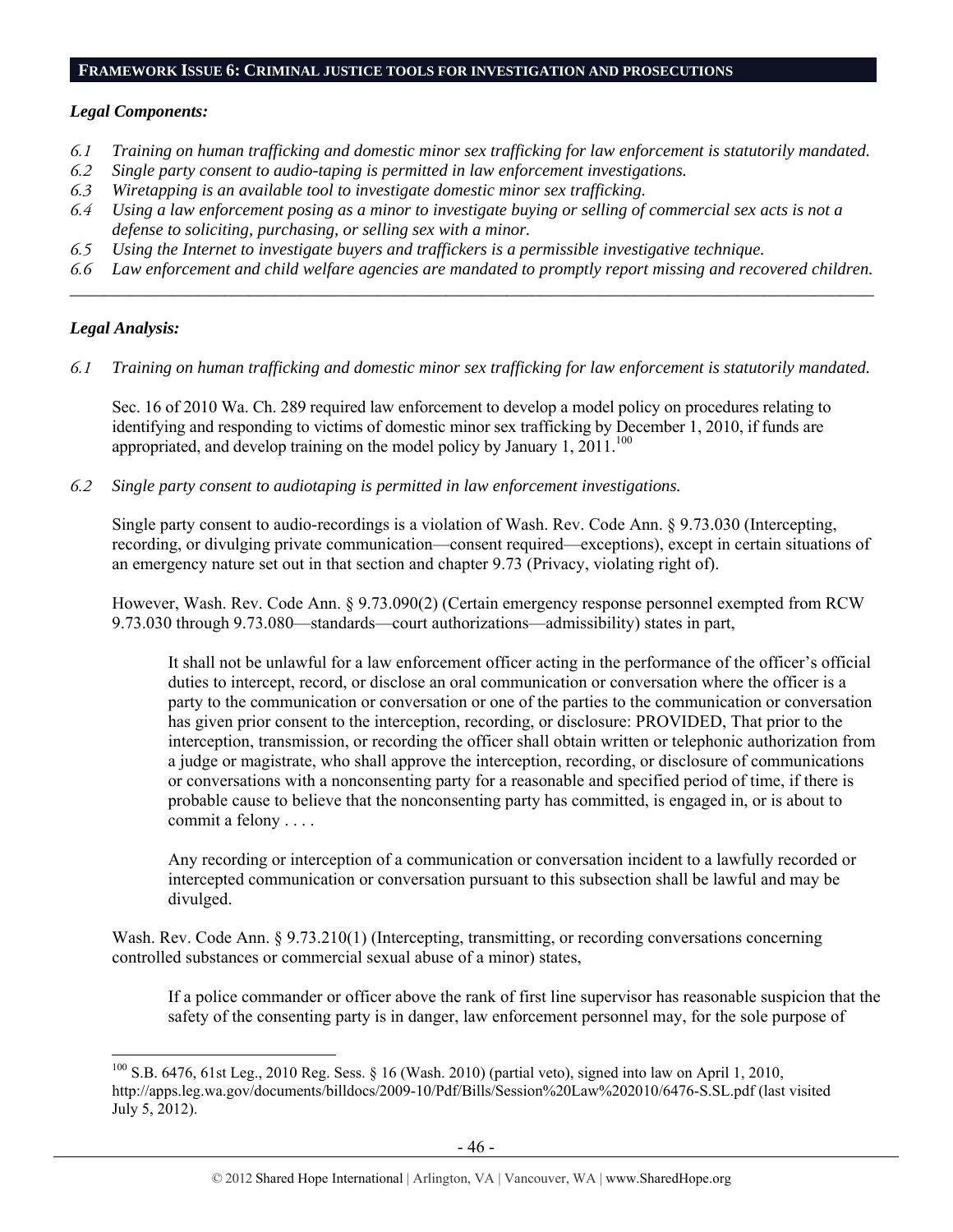protecting the safety of the consenting party, intercept, transmit, or record a private conversation or communication concerning:

(b) Person(s) engaging in the commercial sexual abuse of a minor under RCW 9.68A.100, or promoting commercial sexual abuse of a minor under RCW 9.68A.101, or promoting travel for commercial sexual abuse of a minor under RCW 9.68A.102.

### *6.3 Wiretapping is an available tool to investigate domestic minor sex trafficking.*

. . . .

Wash. Rev. Code Ann. § 9.73.050 (Admissibility of intercepted communication in evidence) restricts admissibility of evidence gained through illegal wiretapping; however, Wash. Rev. Code Ann. § 9.73.090(3) (Certain emergency response personnel exempted from RCW 9.73.030 through 9.73.080) states that "[c]ommunications or conversations authorized to be intercepted, recorded, or disclosed by this section shall not be inadmissible under RCW 9.73.050." Absent a court order, intercepted communications are illegal and evidence obtained through them is inadmissible.

Pursuant to Wash. Rev. Code Ann. § 9.73.040 (Intercepting private communication),

(1) An ex parte order for the interception of any communication or conversation listed in RCW 9.73.030 may be issued by any superior court judge in the state upon verified application of either the state attorney general or any county prosecuting attorney setting forth fully facts and circumstances upon which the application is based and stating that:

(a) There are reasonable grounds to believe that national security is endangered, that a human life is in danger, that arson is about to be committed, or that a riot is about to be committed, and (b) There are reasonable grounds to believe that evidence will be obtained essential to the protection of national security, the preservation of human life, or the prevention of arson or a riot, and

(c) There are no other means readily available for obtaining such information.

- 6.3.1 Recommendation: Amend Wash. Rev. Code Ann. § 9.73.040 (Intercepting private communication) to allow for wiretapping in investigations of sex trafficking and CSEC crimes.
- *6.4 Using a law enforcement posing as a minor to investigate buying or selling of commercial sex acts is not a defense to soliciting, purchasing, or selling sex with a minor.*

Washington does not have a statute expressly allowing law enforcement decoys. Wash. Rev. Code Ann. § 9.68A.090(1) (Communication with minor for immoral purposes) states that "a person who communicates with a minor for immoral purposes, or a person who communicates with someone the person believes to be a minor for immoral purposes, is guilty of a gross misdemeanor." The use of the term "believes to be a minor" appears to indicate that law enforcement may pose as a minor decoy.

6.4.1 Recommendation: Add a provision to expressly permit law enforcement to utilize decoys in investigating child sex trafficking through prostitution and to prohibit a defendant in such a case from asserting a defense that the person engaged in prostitution was not, in fact, a minor.

#### *6.5 Using the Internet to investigate buyers and traffickers is a permissible investigative technique.*

Wash. Rev. Code Ann. § 9.68A.090(1) (Communication with minor for immoral purposes) states that "a person who communicates with a minor for immoral purposes, or a person who communicates with someone the person believes to be a minor for immoral purposes, is guilty of a gross misdemeanor." The penalty is heightened to a Class C felony "if the person communicates with a minor or with someone the person believes to be a minor for immoral purposes through the sending of an electronic communication." Wash. Rev. Code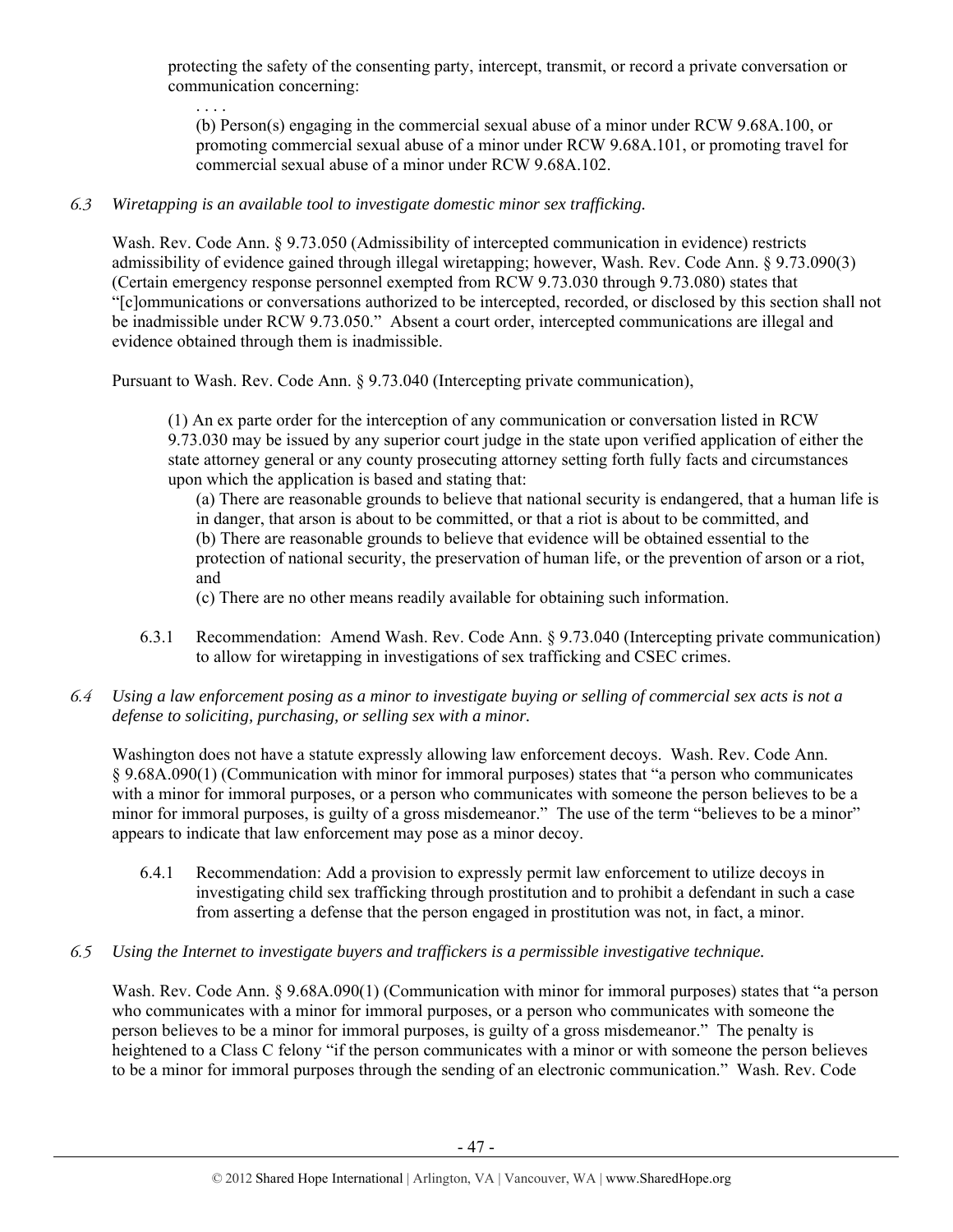Ann. § 9.68A.090(2). The use of the term "believes to be a minor" appears to indicate that law enforcement may use Internet decoys.

6.5.1. Recommendation: Add a provision expressly allowing law enforcement to utilize the Internet to investigate child sex trafficking and CSEC crimes.

#### *6.6 Law enforcement and child welfare agencies are mandated to promptly report missing and recovered children.*

Wash. Rev. Code Ann. § 13.60.020 (Entry of information on missing children into missing person computer network—access) requires local law enforcement agencies to "file an official missing person report and enter biographical information into the state missing person computerized network within twelve hours after notification of a missing child is received under" certain provisions of Wash. Rev. Code Ann. § 13.32A.050 (Officer taking child into custody—when authorized—maximum time of custody—transporting to crisis residential center—report on suspected abuse or neglect). Wash. Rev. Code Ann. § 13.60.020 further states,

The patrol shall collect such information as will enable it to retrieve immediately the following information about a missing child: Name, date of birth, social security number, fingerprint classification, relevant physical descriptions, and known associates and locations. Access to the preceding information shall be available to appropriate law enforcement agencies, and to parents and legal guardians, when appropriate.

Wash. Rev. Code Ann. § 13.60.040 (Children receiving services from department of social and health services) directs DSHS to do the following:

[D]evelop a procedure for reporting missing children information to the missing children clearinghouse on children who are receiving departmental services in each of its administrative regions. . . . When the department has obtained information that a minor child has been located at a facility funded by the department, the department shall notify the clearinghouse and the child's legal custodian, advising the custodian of the child's whereabouts or that the child is subject to a dependency action. The department shall inform the clearinghouse when reunification occurs.

Wash. Rev. Code Ann. § 13.60.010 (Missing children clearinghouse—hot line—distribution of information—amber alert plan) states,

The Washington state patrol shall establish a missing children clearinghouse which shall include the maintenance and operation of a toll-free, twenty-four-hour telephone hotline. The clearinghouse shall distribute information to local law enforcement agencies, school districts, the department of social and health services, and the general public regarding missing children. The information shall include pictures, bulletins, training sessions, reports, and biographical materials that will assist in local law enforcement efforts to locate missing children. The state patrol shall also maintain a regularly updated computerized link with national and other statewide missing person systems or clearinghouses, and within existing resources, shall develop and implement a plan, commonly known as an "amber alert plan," for voluntary cooperation between local, state, tribal, and other law enforcement agencies, state government agencies, radio and television stations, and cable and satellite systems to enhance the public's ability to assist in recovering abducted children.

In addition, Wash. Rev. Code Ann. § 13.60.050 (Endangered missing person advisory plan) states,

Within existing resources, the Washington state patrol shall develop and implement a plan, commonly known as an "endangered missing person advisory plan," for voluntary cooperation between local, state, tribal, and other law enforcement agencies, state government agencies, radio and television stations, and cable and satellite systems to enhance the public's ability to assist in recovering endangered missing persons who do not qualify for inclusion in an amber alert.